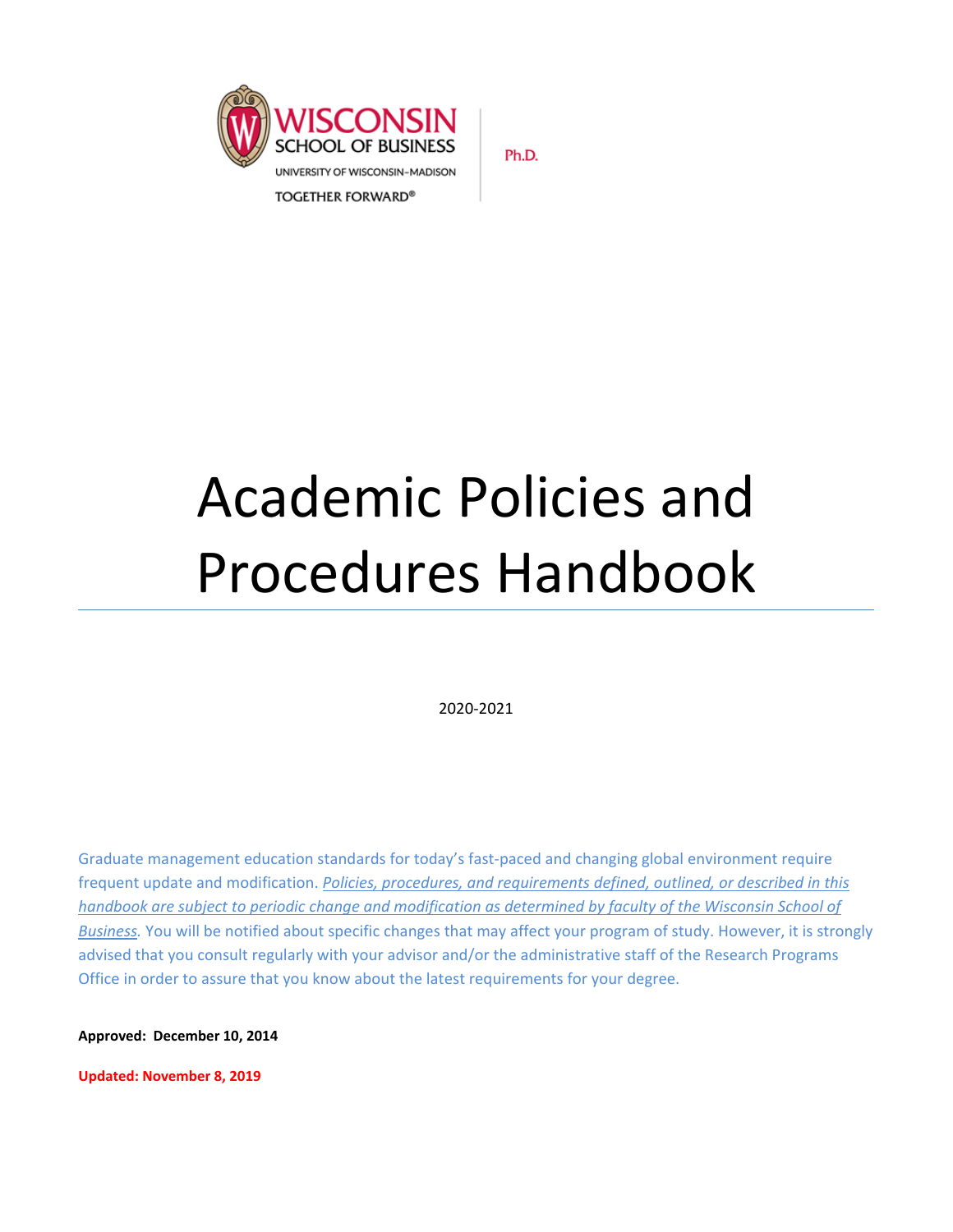# **Contents**

| I.   |  |
|------|--|
|      |  |
|      |  |
|      |  |
|      |  |
|      |  |
|      |  |
|      |  |
|      |  |
|      |  |
| ΙΙ.  |  |
|      |  |
|      |  |
|      |  |
|      |  |
|      |  |
|      |  |
|      |  |
|      |  |
|      |  |
|      |  |
| III. |  |
|      |  |
|      |  |
|      |  |
|      |  |
|      |  |
|      |  |
|      |  |
|      |  |
|      |  |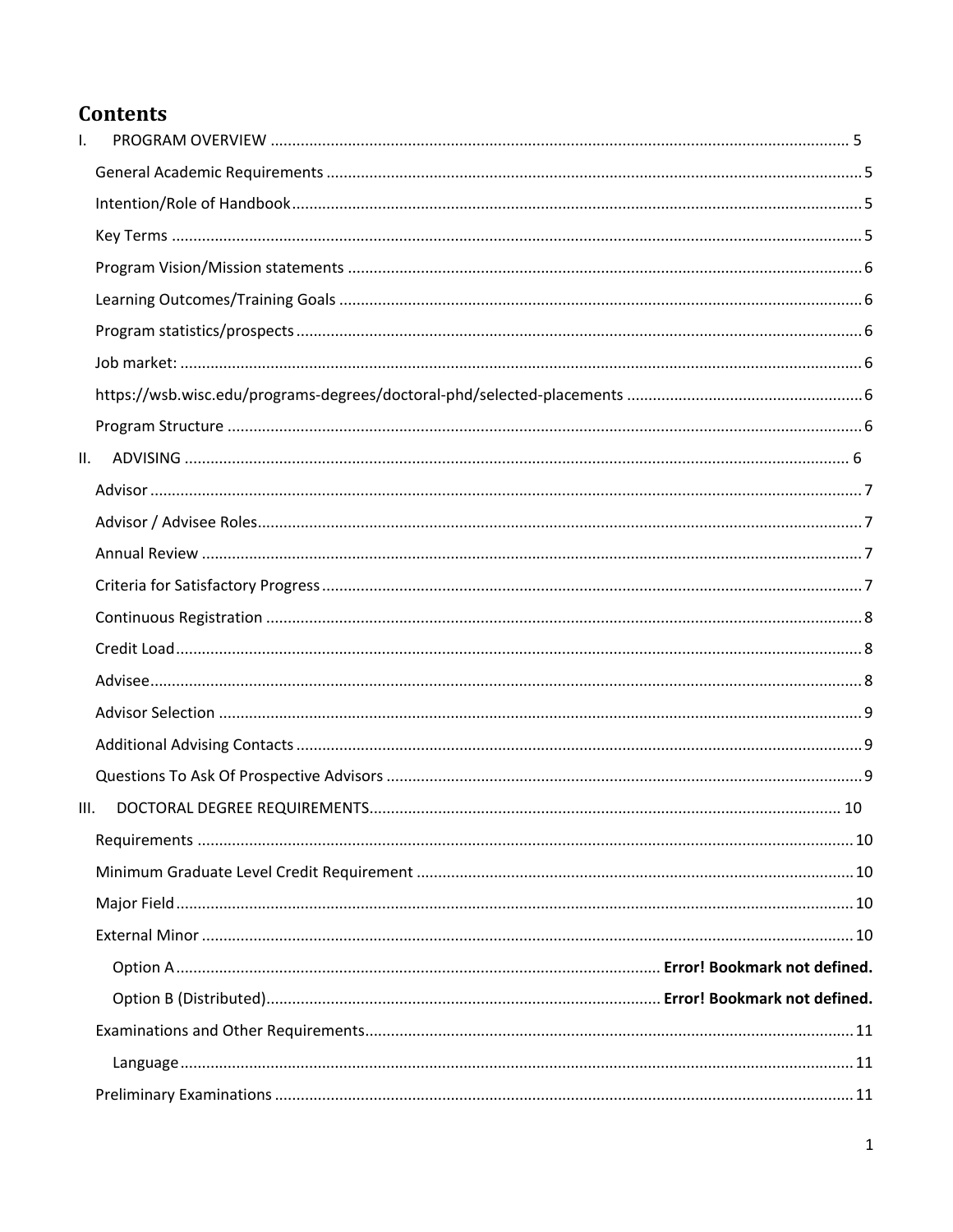| IV. |  |
|-----|--|
|     |  |
| V.  |  |
| VI. |  |
|     |  |
|     |  |
|     |  |
|     |  |
|     |  |
|     |  |
|     |  |
|     |  |
|     |  |
|     |  |
|     |  |
|     |  |
|     |  |
|     |  |
|     |  |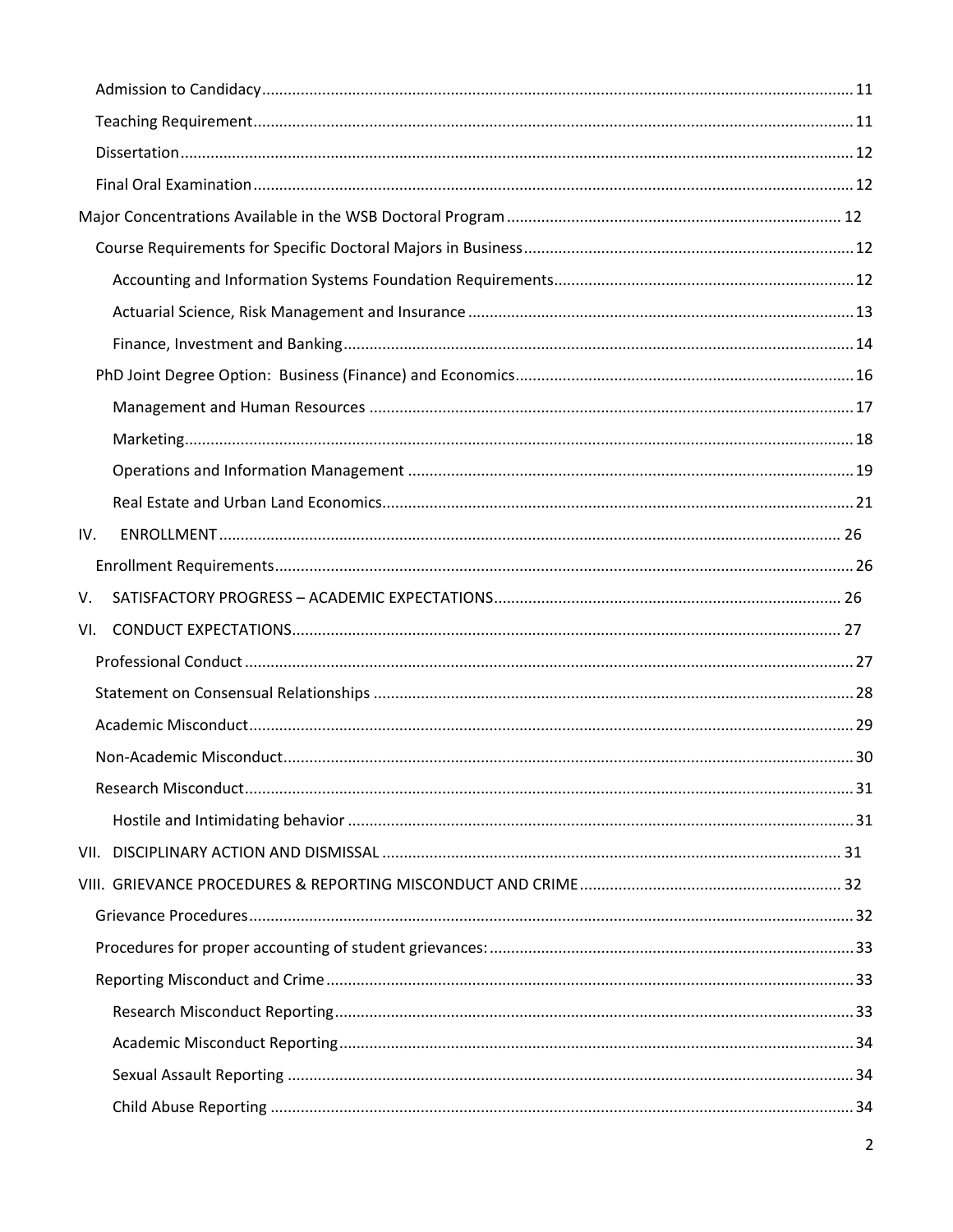| IX. |  |
|-----|--|
|     |  |
|     |  |
| X.  |  |
|     |  |
|     |  |
|     |  |
|     |  |
|     |  |
|     |  |
|     |  |
|     |  |
|     |  |
|     |  |
|     |  |
|     |  |
| XI. |  |
|     |  |
|     |  |
|     |  |
|     |  |
|     |  |
|     |  |
|     |  |
|     |  |
|     |  |
|     |  |
|     |  |
|     |  |
|     |  |
|     |  |
|     |  |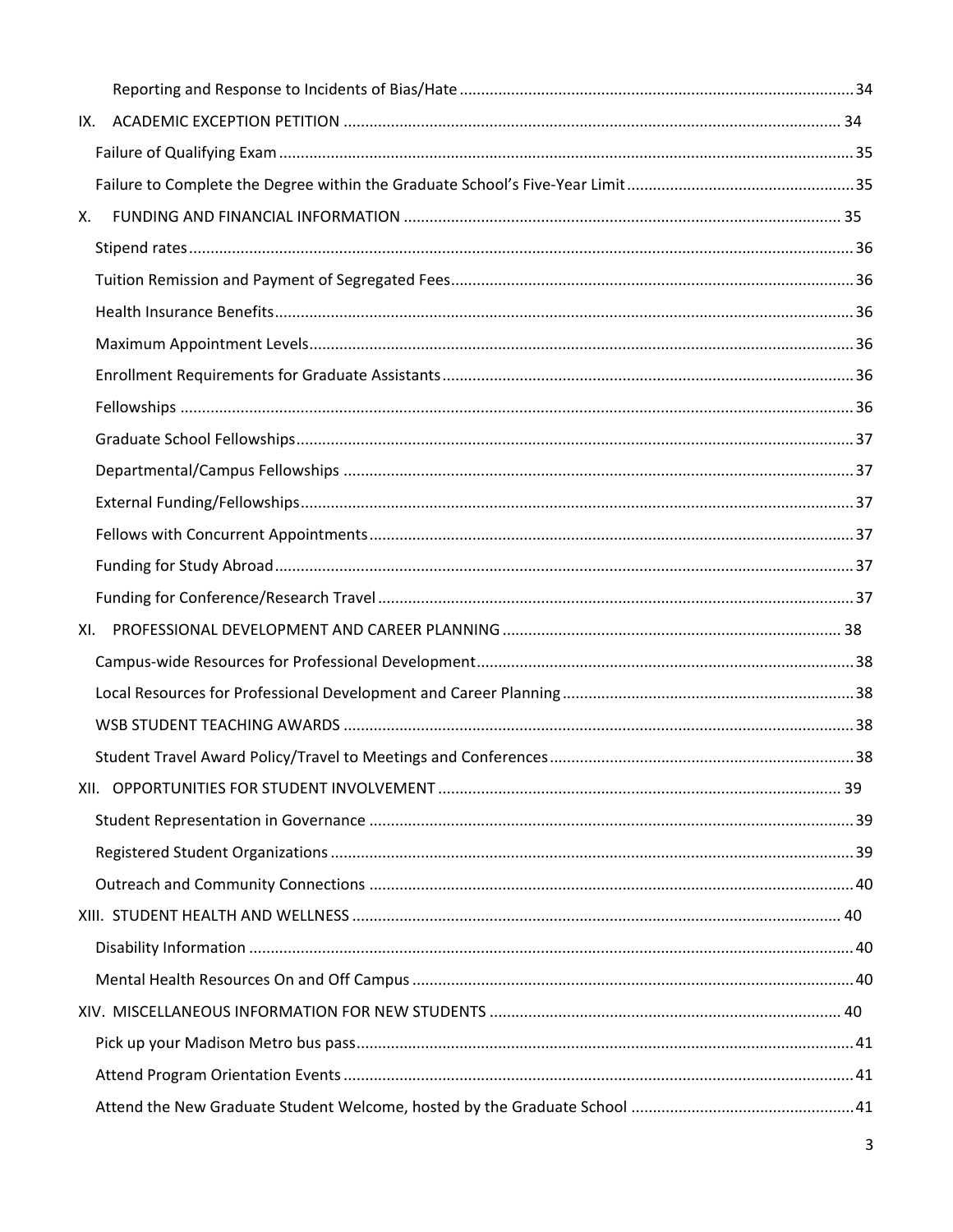| Attend the Graduate Assistant Equity Workshop, hosted by the Office for Equity and Diversity 41  |  |
|--------------------------------------------------------------------------------------------------|--|
|                                                                                                  |  |
|                                                                                                  |  |
|                                                                                                  |  |
|                                                                                                  |  |
|                                                                                                  |  |
|                                                                                                  |  |
|                                                                                                  |  |
| International Doctoral Student Recommendations for improved program performance and enhanced job |  |
|                                                                                                  |  |
|                                                                                                  |  |
|                                                                                                  |  |
|                                                                                                  |  |
|                                                                                                  |  |
|                                                                                                  |  |
|                                                                                                  |  |
|                                                                                                  |  |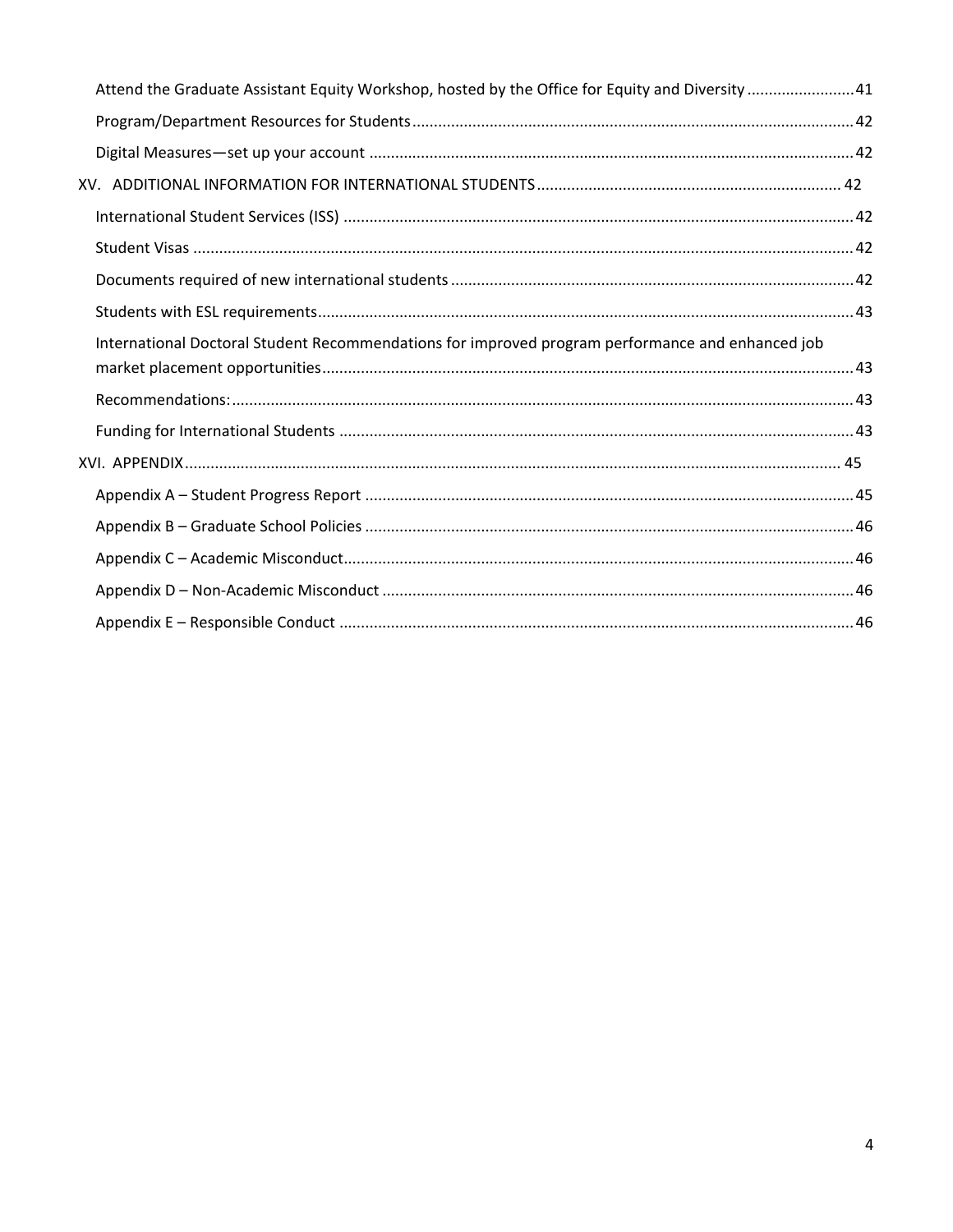# <span id="page-5-0"></span>**I. PROGRAM OVERVIEW**

The Wisconsin School of Business (WSB) offers the following eight areas of study for PhD students:

- [Accounting](http://bus.wisc.edu/PhD/Program-Overview/Areas-Requirements/Accounting)
- [Actuarial Science, Risk Management, and](http://bus.wisc.edu/PhD/Program-Overview/Areas-Requirements/Actuarial-Science-Risk-Management-Insurance) Insurance
- [Finance, Investment, and Banking](http://bus.wisc.edu/PhD/Program-Overview/Areas-Requirements/Finance)
- Joint Business (Finance) and Economics
- [Management and Human Resources](http://bus.wisc.edu/PhD/Program-Overview/Areas-Requirements/Management)
- **[Marketing](http://bus.wisc.edu/PhD/Program-Overview/Areas-Requirements/Marketing)**
- [Operations and Information Management](http://bus.wisc.edu/PhD/Program-Overview/Areas-Requirements/Operations-Information-Management)
- [Real Estate and Urban Land Economics](http://bus.wisc.edu/PhD/Program-Overview/Areas-Requirements/Real-Estate)

All programs of study are subject to University of Wisconsin-Madison Graduate School requirements and WSB PhD Program requirements. Departmental advisors guide students on course choices and sequences in the field of study to which they are admitted.

## <span id="page-5-1"></span>**General Academic Requirements**

Minimum degree requirements and policies for all University of Wisconsin-Madison graduate students are found in the [Graduate Guide.](http://guide.wisc.edu/graduate/) Specific course requirements and program requirements unique to each student's research program will be handled through departmental advising. The PhD website shows relevant program options for each department or PhD Program track.

## <span id="page-5-2"></span>**Intention/Role of Handbook**

This handbook is intended for graduate students who are pursuing Business PhD degrees. The UW-Madison Graduate School is the ultimate authority for granting graduate degrees at the University. The WSB administers the Business PhD program under the authority of the Graduate School. The Graduate School's Academic Policies and Procedures provide essential information regarding general University requirements. Degree requirements beyond the minimum required by the Graduate School lie with the WSB faculty and its designated authority, the school's PhD and Research Committee, and the staff of the Research Programs Office. The policies described in this handbook have been approved by the PhD and Research Committee.

Since degree and course requirements may change over time students will meet the degree and course requirements in effect when they entered the program as long as those courses remain available, students will follow the procedures and processes outlined in the current handbook and will be guided by their advisor toward suitable substitutions when necessary. The information in this handbook should also be supplemented by individual consultation with your advisor and committee so that individual needs/interests are addressed within the framework of degree requirements. Additional information is available via the PhD Program website and departmental web pages. Students may also wish to consult the Graduate School's Web page. Please contact Research Programs staff in the WSB regarding questions or concerns in understanding requirements.

# <span id="page-5-3"></span>**Key Terms**

"Faculty" refers to the faculty of the WSB. Other key individuals and roles are as follows: Sr. Associate Dean for PhD, Faculty and Research Director for PhD and Research Programs/PhD Coordinator Faculty PhD Directors/Coordinators Department Chairs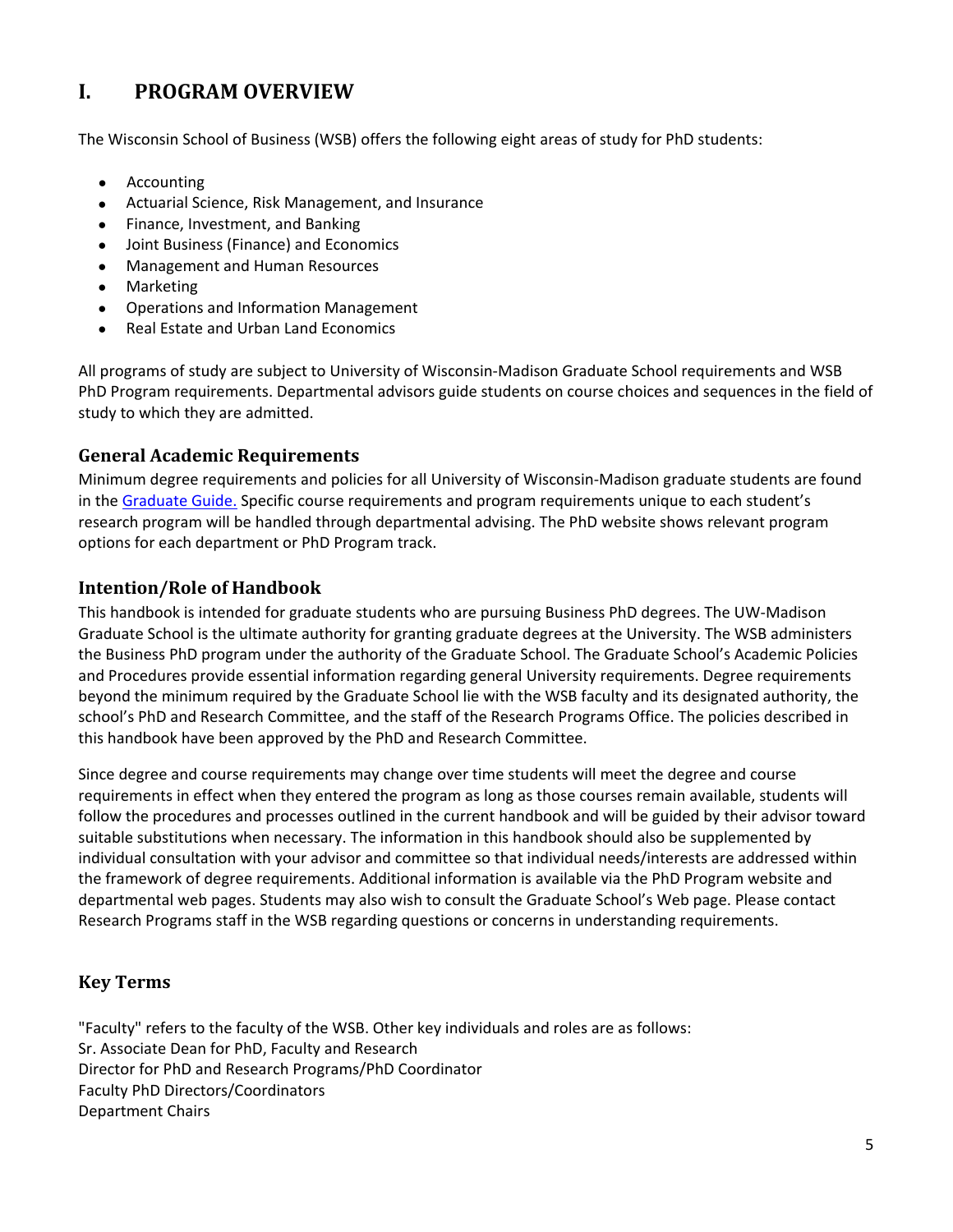#### Department Assistants

## <span id="page-6-0"></span>**Program Vision/Mission statements**

The WSB's PhD program produces scholars with the capability to enhance intellectual understanding of business theory and practice and transmit this knowledge to business scholars, professionals, and students. Our graduates are well equipped for an academic career at world-class research universities and institutes.

## <span id="page-6-1"></span>**Learning Outcomes/Training Goals**

The WSB PhD programs have a rich tradition of training scholars who can both enhance the intellectual understanding of business theory and practice and effectively transmit this knowledge to other scholars, business professionals, and students.

- Our faculty are highly recognized for their expertise, cutting-edge research, and innovative teaching.
- Our students develop close working relationships with faculty and peers that will pay dividends throughout their careers.
- Our graduates are leaders in research and teaching at top educational institutions around the world.

## <span id="page-6-2"></span>**Program statistics/prospects**

Student enrollment, 65-75 students Typical time to degree, 5.5 years

#### <span id="page-6-3"></span>**Job market:**

<span id="page-6-4"></span><https://wsb.wisc.edu/programs-degrees/doctoral-phd/selected-placements>

#### <span id="page-6-5"></span>**Program Structure**

Administration/PhD and Research Committee (governance)

- 1 Faculty member from each of the 7 sub-departments within the WSB
- 2 PhD students (recruited yearly and voted upon by the faculty committee members)
- Sr. Associate Dean for PhD, Faculty, and Research
- Director for PhD and Research Programs (*Ad hoc*)
- 1 Academic staff member from the Business Library (*Ad hoc*)

This committee meets monthly throughout the academic year and is responsible for initiating, monitoring, changing, and arbitrating policy and procedural matters related to the Business PhD programs.

**Faculty**-- WSB Faculty. Research Interests and contact information by Department for our faculty can be found at <https://wsb.wisc.edu/directory>

Doctoral students at the WSB form key relationships with faculty advisors, mentors, and PhD colleagues. A shared commitment to research makes these bonds particularly significant.

# <span id="page-6-6"></span>**II. ADVISING**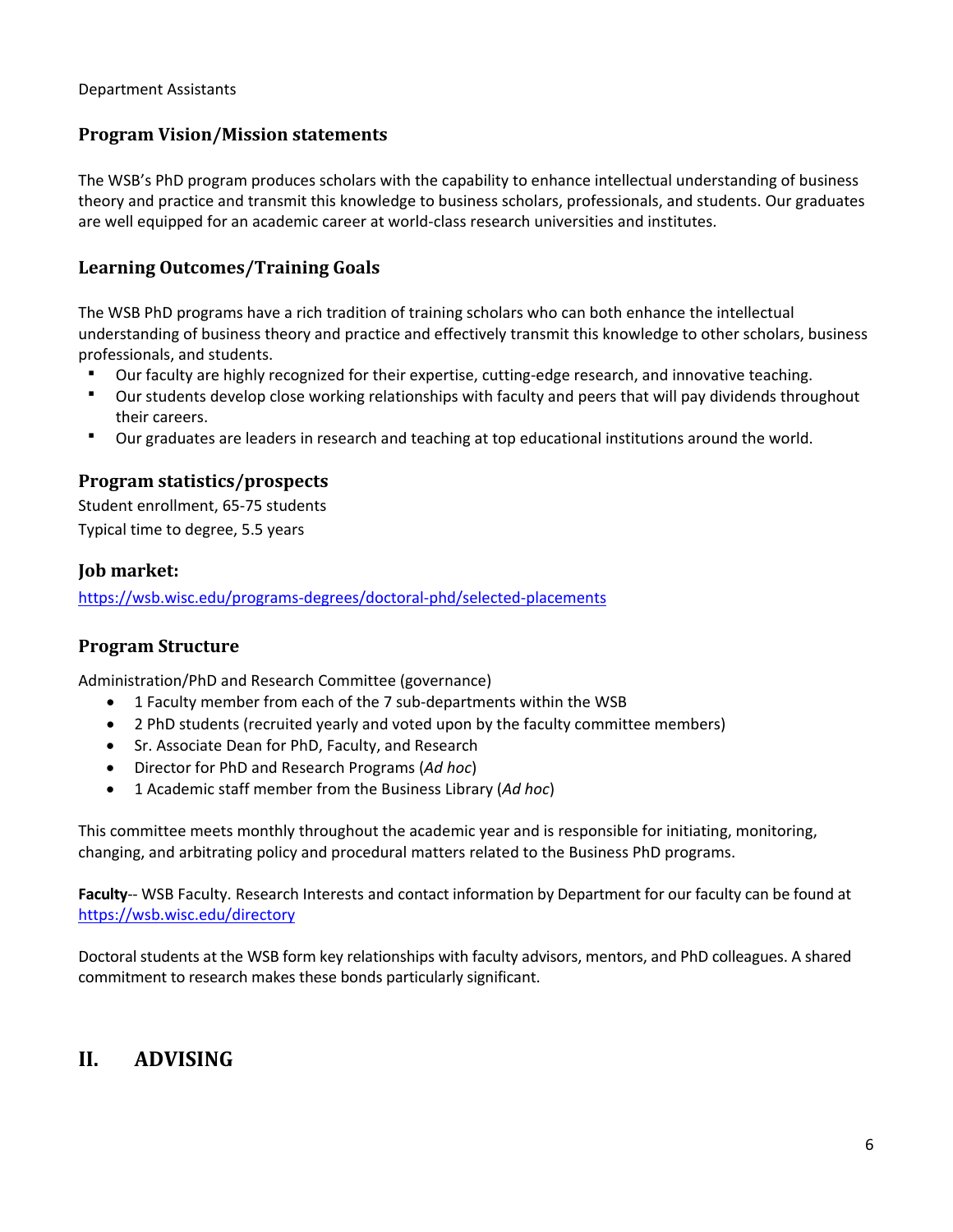# <span id="page-7-0"></span>**Advisor**

Every graduate student must have an advisor from the appropriate major department. At the time of enrollment, a major field academic advisor is appointed to counsel the student about courses and program changes and to act as a channel of communication within the department, to other departments within the WSB and the Graduate School. In the early stages of the PhD program, the advisor's function may be served by the PhD departmental coordinator for the respective department.

A PhD candidate is required to select a "permanent" major professor (with the concurrence of the department) who will direct the selection of any additional courses, supervise the dissertation, and serve as the chair of the dissertation reading and oral examining committees. This person may or may not be the one who served as advisor in the early stages of the degree program. The major professor/student relationship is a critical one and one of mutual agreement, which may be terminated by either party.

# <span id="page-7-1"></span>**Advisor / Advisee Roles**

The advisor serves a dual role: first, to assist the student in acquiring the highest level of knowledge and competence in the field that is possible; and second, to chair the committee that will determine whether the student has performed adequately at each of his/ her degree milestones. The chair or co-chair of the committee must be considered Graduate Faculty from the student's program. Advisors will play a role in tracking the student's progress toward degree completion, assisting with course selection and academic planning, and helping students identify possible research mentors, committee members, and opportunities.

# <span id="page-7-2"></span>**Annual Review**

All PhD students are reviewed annually by their academic department (see appendix A). Overall performance in the areas of Research, Teaching, and Department Activities will be evaluated. Each department may emphasize unique performance characteristics and/or deficiencies through input from all departmental faculty members who have worked with the student during the year covered by the review. Appendix A provides the initial mechanism for the review of each student. The department's faculty PhD coordinator will provide a copy of the review form to the student for initial completion by the student. The coordinator will then seek input from other faculty members within the department. Finally, the coordinator will report to the student in writing a synthesis of review perspectives from the various faculty in the department and will provide the student with a specific evaluation of where the student meets, exceeds, or falls short of faculty expectations for performance and satisfactory progress toward degree completion. In any case where the student is not meeting expectations, the coordinator will meet with the student in person to outline a performance improvement plan and will follow up on that plan in writing with the student.

# <span id="page-7-3"></span>**Criteria for Satisfactory Progress**

Satisfactory progress toward the graduate degree is expected at all times. Satisfactory progress standards are determined by the PhD faculty of the WSB and these criteria are communicated to the staff of the Research Programs Office, which will work with advisors to assure that all students are continuously aware of their status in the program. Students will receive an annual evaluation and should take responsibility for assuring that they continue toward the degree objective satisfactorily. Any questions should be addressed to the Director for PhD & Research Programs.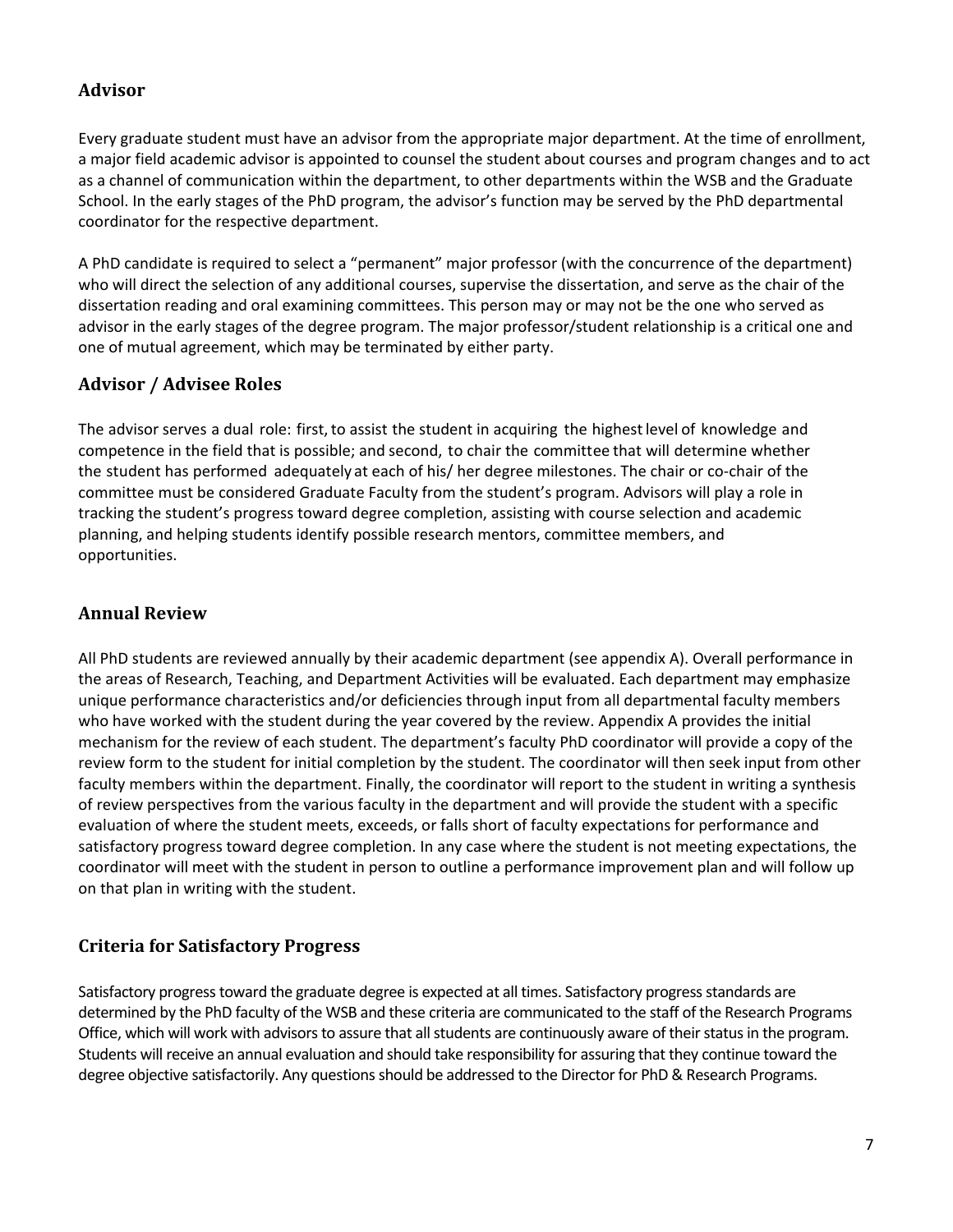Any student's continuation in the UW-Madison Graduate School is subject to maintaining satisfactory progress toward the degree, remaining in good standing academically, and is at the discretion of the WSB and Graduate School.

# <span id="page-8-0"></span>**Continuous Registration**

A graduate student must be registered in a formal degree program for every semester (excluding summer sessions) after matriculation until the degree requirements have been completed.

PhD non-dissertators who do not maintain continuous registration will be required to reapply for admission to the program. PhD dissertators who do not maintain continuous registration will be assessed a degree completion fee equal to 12 times the current per credit dissertator rate. Contact the Graduate School for specific information.

# <span id="page-8-1"></span>**Credit Load**

The WSB requires that PhD non-dissertators must carry a minimum of eight credits per semester. PhD dissertators must carry three credits per semester. Students who do not satisfy the minimum credit load requirements may be dismissed from the degree program.

#### **Grade Point Average**

The Graduate School requires an average record of B or better in all work (excluding research credits) taken as a graduate student unless conditions for probationary status require higher grades. The WSB requires that students maintain a grade point average of at least 3.2 (excluding research credits). Minimum GPA for Joint Business (Finance) and Economics students is 3.0. Grades of P and S are considered satisfactory at the B level; grades of Incomplete are considered for this purpose to be unsatisfactory if they are not removed during the next semester.

Graduate students who do not meet the Graduate School and WSB grade point average requirements will be placed on probation. Students placed on probation have one semester to remove the probationary status. In special cases, a student who does not meet this standard may be permitted to continue upon recommendation of the major department and the approval of the departmental doctoral committee and the Director for PhD and Research Programs.

#### **Time Limits**

A PhD student generally takes the preliminary examination within three years. The student must take the final oral examination within five years after passing the preliminary examination. A dissertator who fails to take the final oral examination within five years after passing the preliminary examination is required to take another preliminary examination to be admitted to candidacy for a second time.

# <span id="page-8-2"></span>**Advisee**

Knowing the procedures and requirements of theUniversity is the student's responsibility. Students should discuss roles and expectations with their advisors or prospective advisors. Both the student and the advisor have a responsibility to make their expectations clear to each other.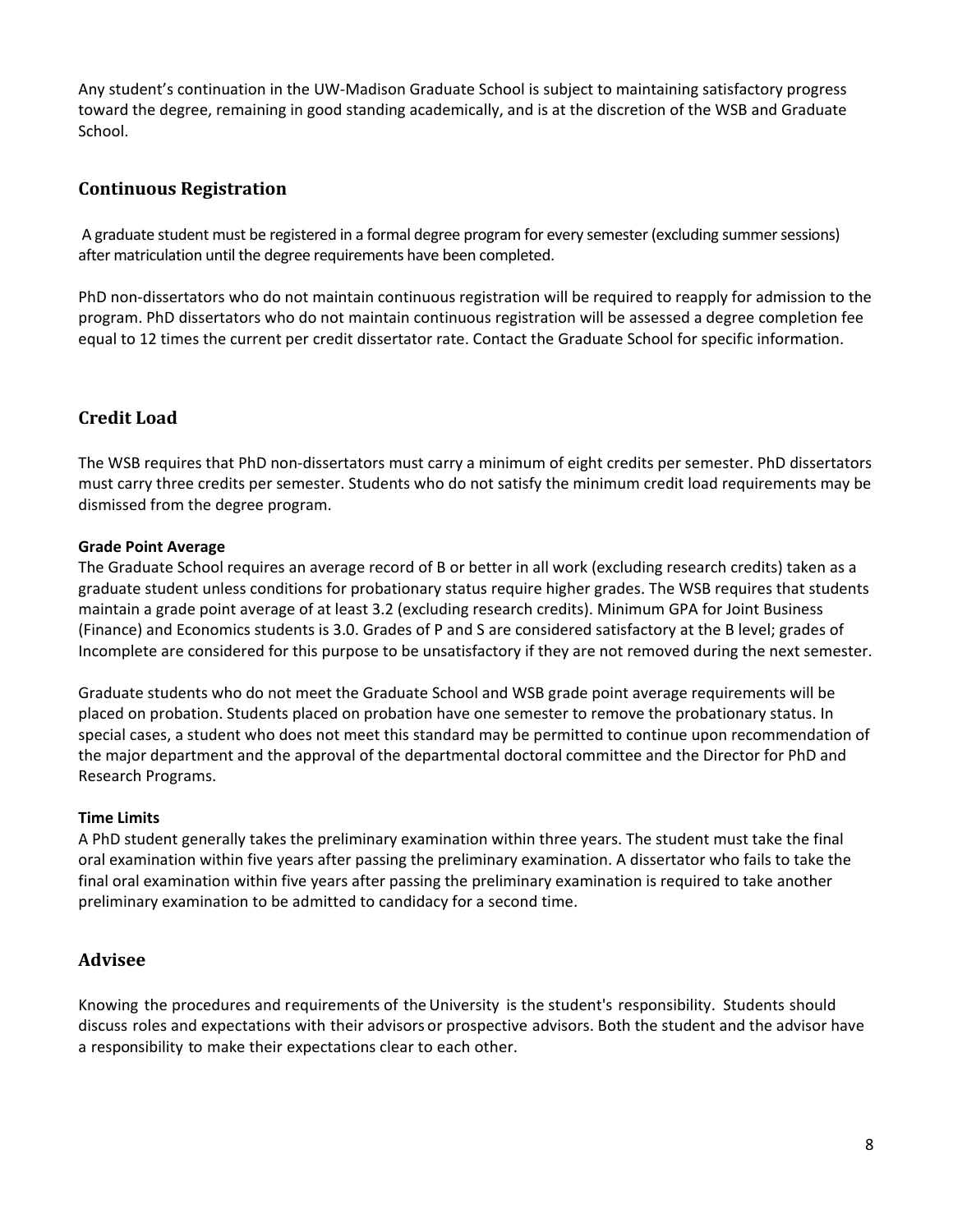# <span id="page-9-0"></span>**Advisor Selection**

The advisor should be a faculty member whose expertise and project/research interests match closely with those that the student intends to acquire. Students are encouraged to gather information from courses, faculty and student seminars, the program website, and publications to help identify faculty with matching interests. While no faculty member is obliged to accept a student's request to serve as advisor, invitations are usually accepted except in cases where the faculty member judges that a different advisor would serve the student's needs better. For more information, see the Advisor policy from the Graduate School, [https://grad.wisc.edu/documents/advisor/.](https://grad.wisc.edu/documents/advisor/)

A student who later decides that a different faculty advisor would be preferable should discuss this with the current advisor and then seek the change. Selection of an advisor, or a change of advisors, should be based on the faculty member's ability to guide the student expertly into the chosen area of interest/research. When a student has selected or changed advisors, the student must notify the Director for Research Programs. Students may see their official advisor listed in MyUW.

## <span id="page-9-1"></span>**Additional Advising Contacts**

Students should always reference the program's website, this Handbook, the Graduate School's website [\(https://grad.wisc.edu/\)](https://grad.wisc.edu/), and the Graduate School's Academic Guidelines [\(https://grad.wisc.edu/academic](https://grad.wisc.edu/academic-policies/)[policies/\)](https://grad.wisc.edu/academic-policies/) for answers to various program-related questions. However, when students need further clarification on any of these policies or procedures they should contact the Director for PhD and Research Programs.

#### <span id="page-9-2"></span>**Questions To Ask Of Prospective Advisors**

Many of these questions are not simple and may not elicit a quick answer. However, any advisor should be willing to discuss these important issues with you. You may also want to discuss these issues with any students that are currently studying under a prospective advisor being considered. This list is by no means complete; you should spend some time thinking about what is most important to you in your graduate training.

- 1. What dissertation projects would be available to me if I were to study as your advisee?
- 2. Would these projects expose me to a variety of different approaches?
- 3. In general, how available will you be to answer questions I might have?
- 4. What is your philosophy regarding the amount of guidance the advisor should provide to a student during preparation of the thesis proposal, literature seminars, thesis, etc.?
- 5. What regularly scheduled activities (e.g., group meetings, joint group meetings, research clubs) provide an opportunity to get outside input on my (research) project and to hear about the work of other students?
- 6. Do you encourage your students to attend seminars and presentations, including those that may be outside of one's narrow field of interest/research?
- 7. Do your advisees have the opportunity to attend professional meetings where they can interact with colleagues/researchers from other institutions?
- 8. Do you include your graduate students in professional activities that will familiarize them with their field of interest/research, such as reviewing manuscripts and meeting with visiting speakers?
- 9. What are your former graduate students (if any) doing now?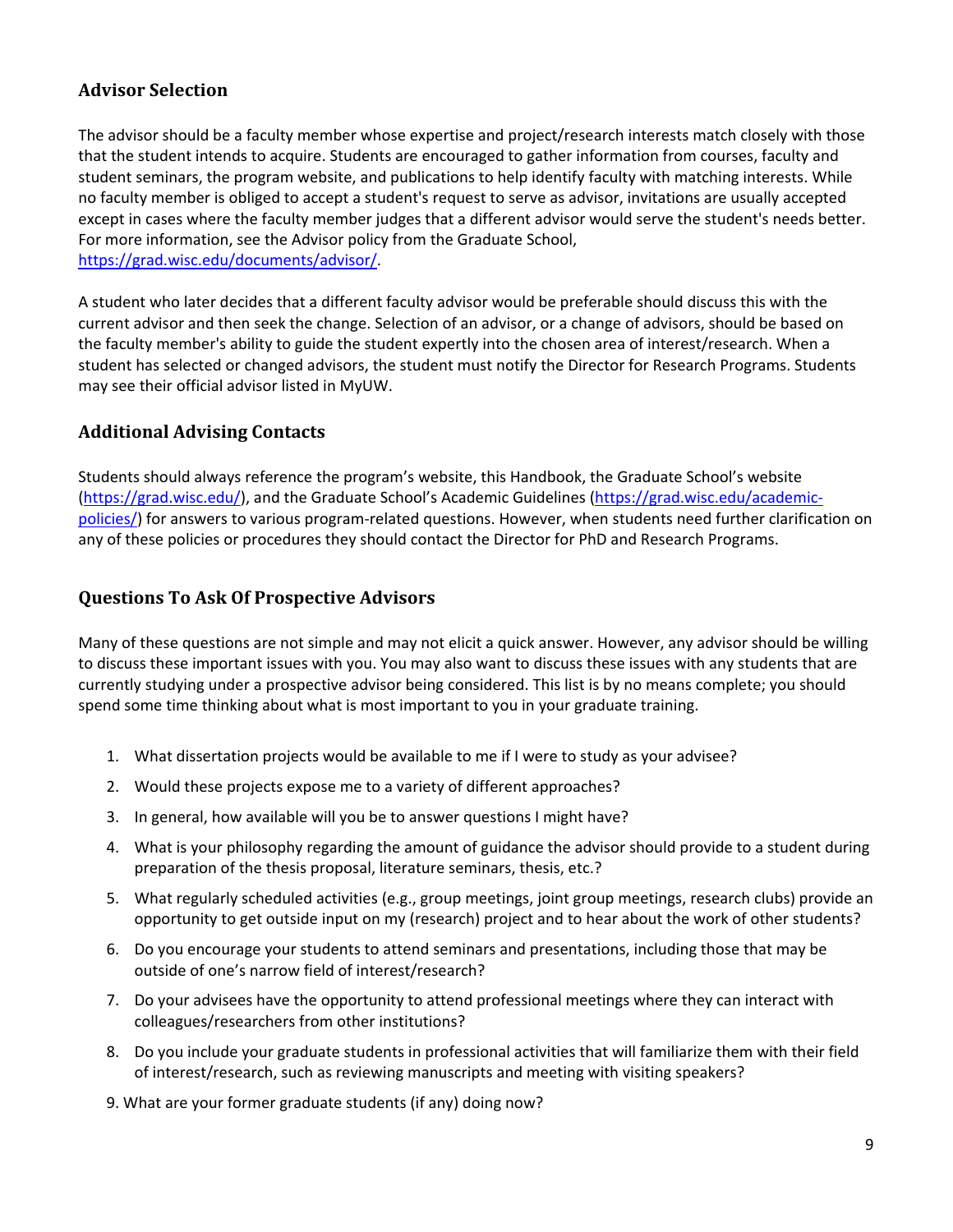10. What is your general philosophy of graduate training and what goals do you have for your graduate students?

# <span id="page-10-0"></span>**III. DOCTORAL DEGREE REQUIREMENTS**

# <span id="page-10-1"></span>**Requirements**

The Doctor of Philosophy degree is the highest degree conferred by the university. It is a research degree and is never conferred solely because of any prescribed period of study, no matter how faithfully pursued. Minimum course and other requirements are listed below. The degree is granted only upon evidence of general proficiency, distinctive attainment in a special field, and particularly on ability for independent investigation. This ability must be demonstrated in a dissertation, which presents original research or creative scholarship with a high degree of literary skill.

# <span id="page-10-2"></span>**Minimum Graduate Level Credit Requirement**

Doctoral students are required by the Graduate School to earn a minimum of 32 credits of coursework in their program at the University of Wisconsin-Madison prior to applying for dissertator status. The WSB may require more than 32 credits to complete the required courses in the selected major area. Coursework completed at another University may be counted toward the completion of major program course requirements but may not be used to fulfill the required 32 credits taken at the University of Wisconsin-Madison. The Graduate School requires that students have at least a 3.0 GPA in their graduate course work in order to continue in the program. The WSB requires its students to maintain a GPA of 3.2. Students in the Joint Business (Finance) and Economics program must maintain a GPA of at least 3.0.

# <span id="page-10-3"></span>**Major Field**

The PhD degree is never granted for a program of miscellaneous studies. The program as a whole must be rationally unified, and all courses must contribute to an organized program of study and research. Courses are selected from groups embracing one principal subject of concentration—the major.

# <span id="page-10-4"></span>**External Minor**

The WSB does not requires doctoral students in business to complete a minor field of study. A minor is strongly encouraged as the core course requirements for many of the departments require a sufficient level of coursework from departments outside of the WSB that would fulfill the minor requirement. See <https://grad.wisc.edu/documents/minors/> for more information on the requirements for completing a minor.

For any students who decide to complete a minor, a copy of the minor agreement must be signed by major and minor professors and/or the Director for PhD and Research Programs of the WSB and becomes a part of the student's permanent record.

#### **PhD Minor in Business for Students from Other Colleges or Departments**

Graduate students working toward a doctorate in other colleges or departments of the university may take a minor in a selected area of concentration offered in the WSB. The student should plan the minor program with a major professor and the professor, professors, or committee in the WSB responsible for the courses that meet the student's need. The minor program must be approved prior to the student's registration for the courses. Failure to gain approval prior to registration for the minor courses may result in denial of minor approval.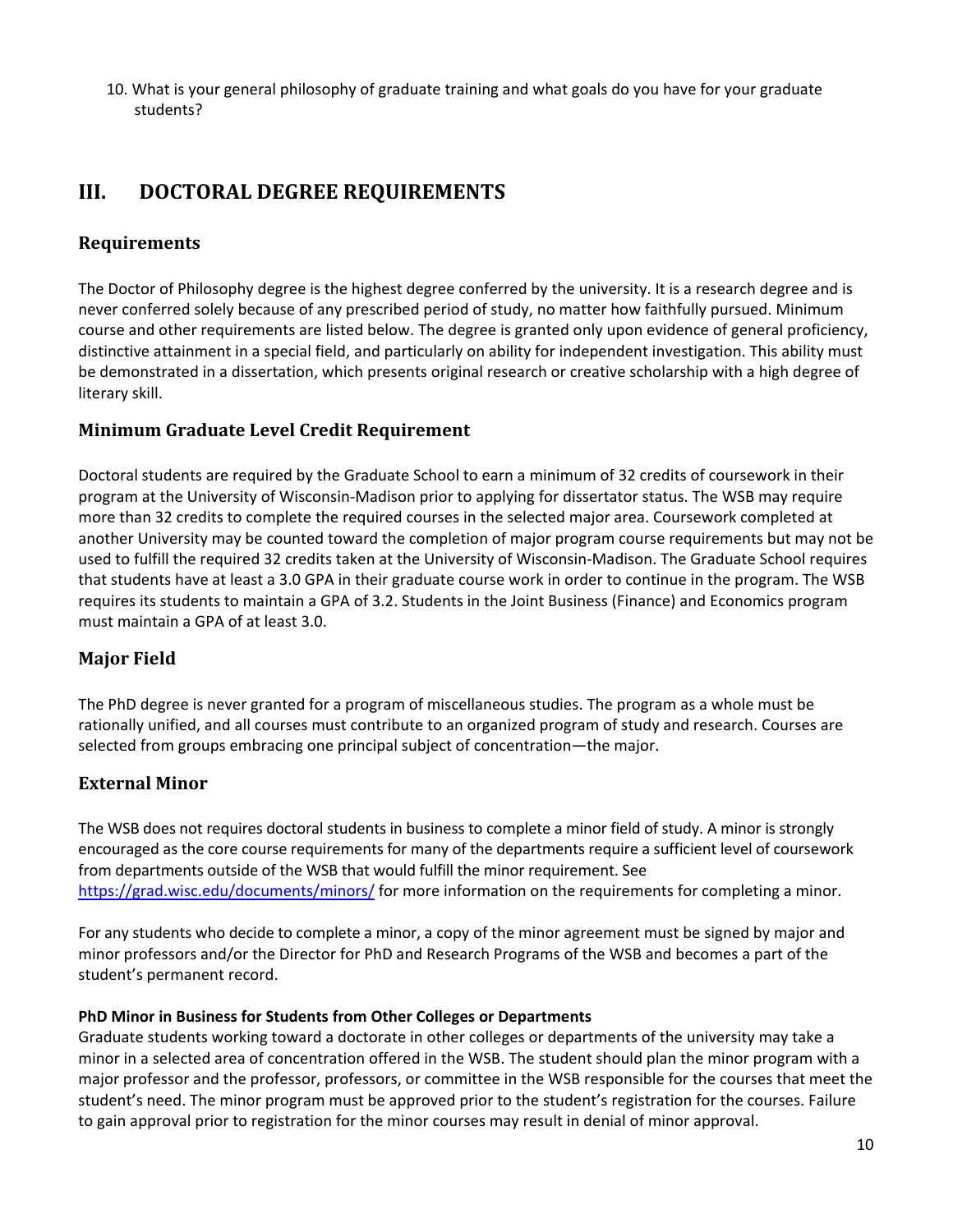Under most circumstances, the minor requirement is fulfilled upon satisfactory completion of 9 credits of graduate work at the 700 level or above. Courses designated as foundation courses for master's programs do not count toward the minor. However, if the student has not had sufficient background in business and Economics, one or more of the basic foundation courses, perhaps even at the undergraduate level, may be required before entering the minor program.

# <span id="page-11-0"></span>**Examinations and Other Requirements**

#### <span id="page-11-1"></span>**Language**

UW System policy requires non-native English speakers to demonstrate proficiency in spoken English **before** they are assigned classroom duties as teaching assistants. The SPEAK test is used to evaluate the spoken English of International TAs.

International students who score 26/30 or higher on the iBt TOEFL test, or 8.0 or higher in the speaking section of the IELTS, may be exempt from taking the SPEAK test.

# <span id="page-11-2"></span>**Preliminary Examinations**

Each doctoral student is required to meet a preliminary examination requirement set by their department. This is generally met at the end of the second or third year in the PhD program and is a necessary step on the way to becoming a dissertator (an official PhD degree candidate). The preliminary requirement may be met in various ways as determined by the academic department, therefore students are advised to become familiar with the format and expectations of the prelim exam in their respective departments. A warrant from the Graduate School is required for this academic step. Contact the Director for PhD and Research Programs at least 1 month prior to the exam date to arrange logistics.

Copies of previously given preliminary exams are kept by the Director for PhD and Research Programs and may be viewed by making an appointment. These materials may not be photo copied or removed from the Research Programs Office.

# <span id="page-11-3"></span>**Admission to Candidacy**

A student is officially admitted to candidacy for the PhD degree after passing the preliminary examination in the major field. Students are not eligible to take the preliminary examination until they have cleared their records of all incomplete grades and submitted their major and minor program (if applicable) forms to the Director for PhD and Research Programs. The Graduate School issues the warrant authorizing the department to admit the student to the preliminary examination. When this warrant is appropriately completed and filed with the Graduate School, it constitutes a formal application for admission to candidacy for the PhD degree.

# <span id="page-11-4"></span>**Teaching Requirement**

Candidates for the PhD degree may be required to teach part-time in the WSB at a satisfactory level under the supervision of an appropriately designated faculty member. In some cases, two semesters of equivalent part-time research may be substituted for the teaching requirement. Waiver of the teaching and/or research requirement is possible in exceptional cases. Contact the major advisor for further information.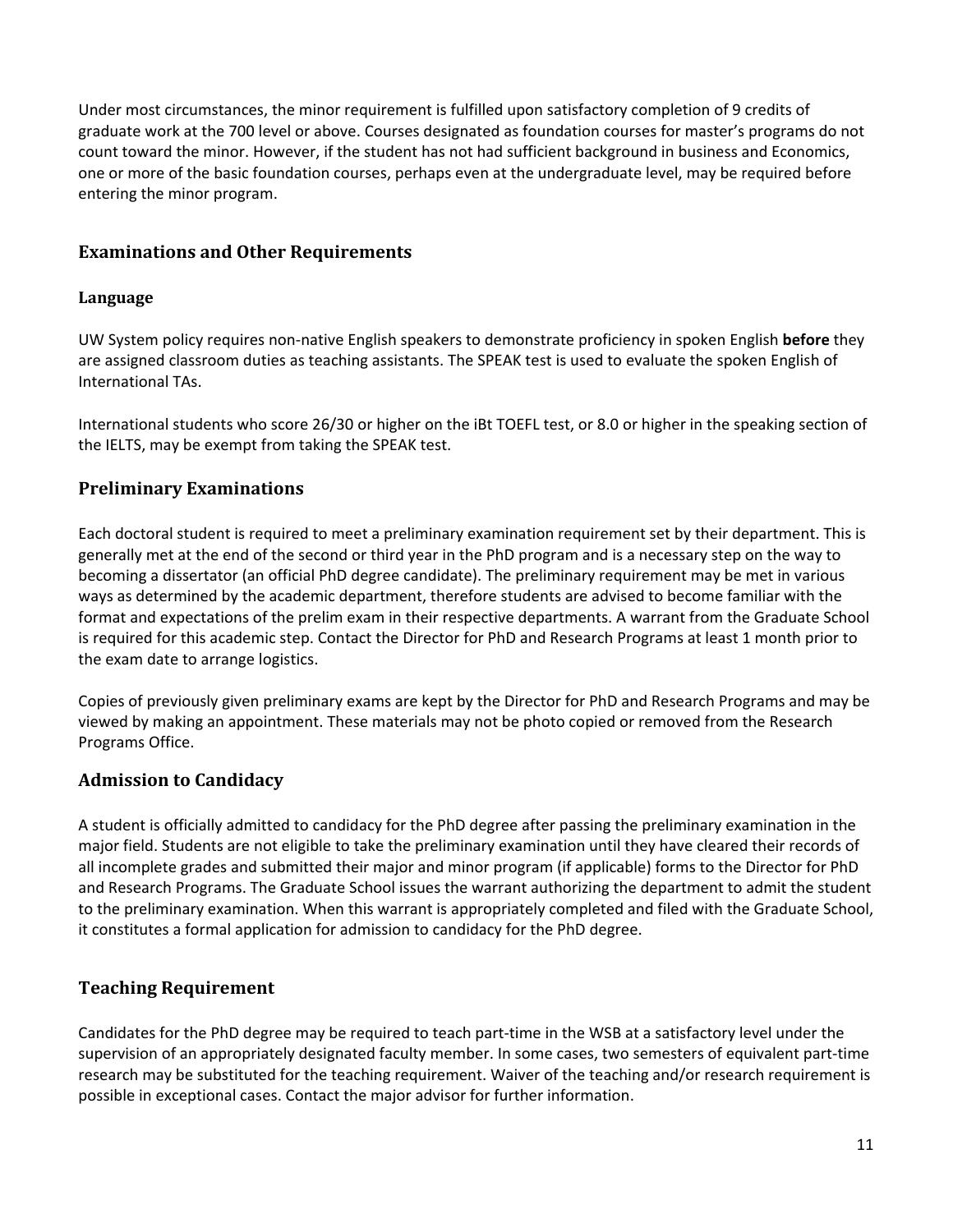# <span id="page-12-0"></span>**Dissertation**

All candidates must complete a dissertation that represents their own independent contribution to research.

## <span id="page-12-1"></span>**Final Oral Examination**

The candidate may not take the final oral examination until all other requirements for the degree, including those of the Graduate School, have been satisfied. The student's record must be cleared of incomplete grades. The final oral examination is conducted by at least four professors; three must be members of the UW graduate faculty. At least one member of this committee must be from a UW-Madison department outside the WSB. Contact the Director for PhD and Research Programs at least 1 month prior to the exam date to make arrangements.

# <span id="page-12-2"></span>**Major Concentrations Available in the WSB Doctoral Program**

Major concentrations are offered in the following eight areas by the WSB:

- Accounting and Information Systems
- Actuarial Science, Risk Management and Insurance
- Finance, Investment and Banking
- Joint Business (Finance) and Economics
- Management and Human Resources
- **Marketing**
- Operations and Information Management (includes Management Information Systems, Operations Management, Operations Research, Quality and Productivity Improvement)
- Real Estate and Urban Land Economics

# <span id="page-12-3"></span>**Course Requirements for Specific Doctoral Majors in Business**

In addition to the Graduate School requirements, a doctoral student in the WSB must meet the requirements of the departmental program to which they have been admitted. Minimum departmental requirements follow: (These requirements may change. Consult the advisor in the appropriate department for the latest information).

#### <span id="page-12-4"></span>**Accounting and Information Systems Foundation Requirements**

- A. A graduate degree in accounting or equivalent course work and/or work experience in accounting to demonstrate competence in an accounting function area (financial, managerial, auditing, tax, or information systems) at the master's level.
- B. An upper division course in micro-Economic theory, taught using a mathematical approach.
- C. Mathematics: One year of calculus (MATH 22[1](#page-12-5) and MATH 222) and linear algebra<sup>1</sup> (MATH 320 or MATH 340)

#### **Accounting Major Requirements**

Three seminars in accounting research (3 credits each) are required.

- ACCT IS 971A Introduction to Accounting Research
- ACCT IS 971B Behavioral Accounting Research

<span id="page-12-5"></span> $1$  vectors, vector spaces, matrices, linear transformations, eigenvalues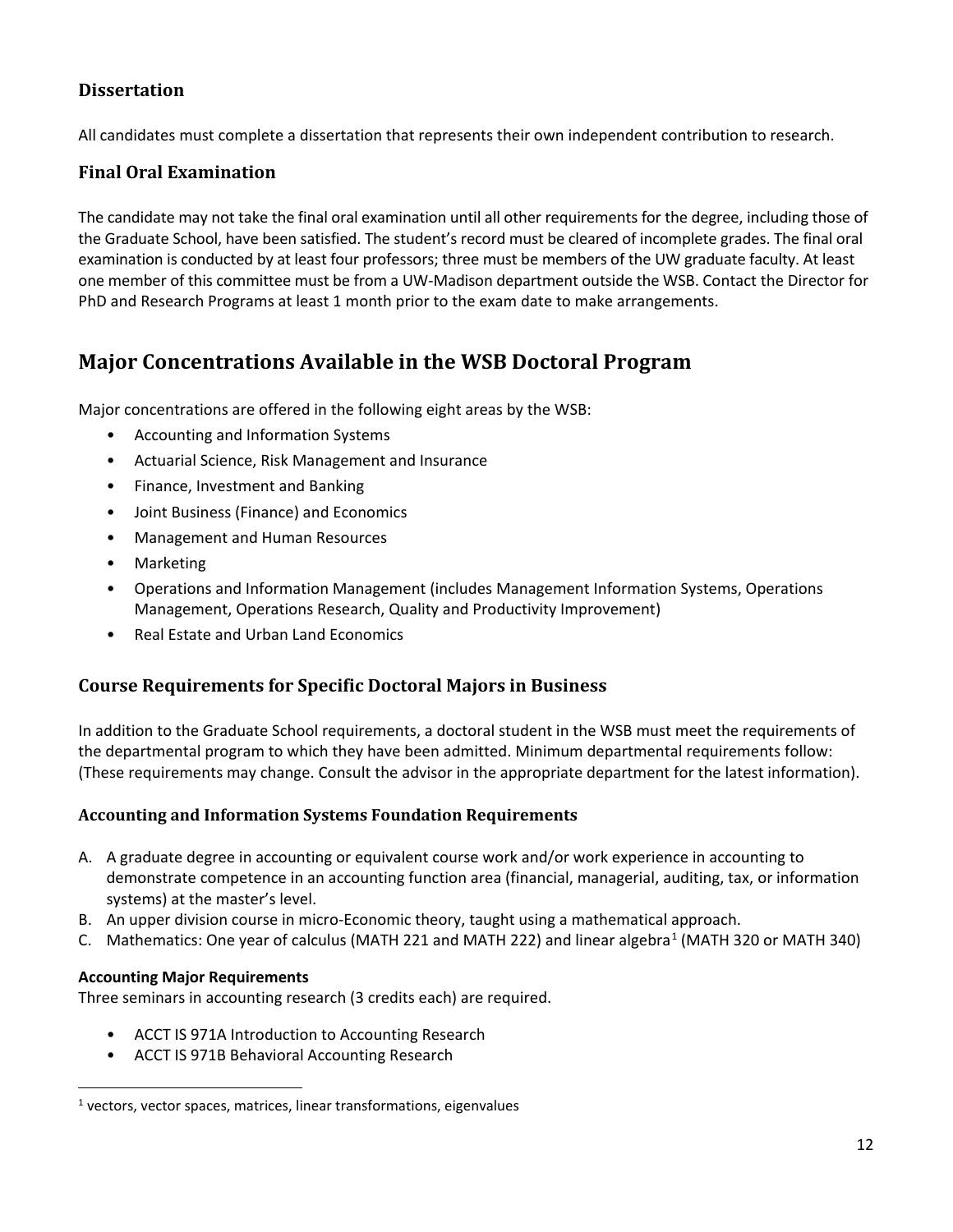• ACCT IS 971C Archival Accounting Research

#### **Economics Requirement**

All students are required to take either AG ECON 635 or ECON 711 (MicroEconomic Theory) and one Economics elective. The elective should be chosen from the following: ECON 461, 464, 467, 501, 521, 548, 712, 713, 741, 743, 761.

#### **Statistics and Research Methods**

Either ECON 709 and ECON 710 or PSYC 610 and PSYC 710 (A two-semester graduate level Statistics sequence in another discipline may be substituted if approved by the Accounting and Information Systems PhD Director)

#### **Supporting Courses**

Three to five courses in finance, psychology, Economics, sociology, or other approved disciplines. The sequence of courses in the minor should provide the coherent program of study that prepares the student to complete the dissertation. The minor course sequence requires approval of the student's faculty advisor and the Accounting and Information Systems PhD Director. Together with other coursework, the sequence must meet Graduate School requirements.

#### **Independent Research**

Students are required to present to the faculty an original research project (possibly co-authored with a faculty member or with another student) by the end of the student's third year in the program. Independent of the presentation requirement, students must have completed a draft of their dissertation proposal (approved by their advisor) prior to the preliminary oral examination.

#### <span id="page-13-0"></span>**Actuarial Science, Risk Management and Insurance**

#### **Prerequisites General Business:**

Students are required to hold a previous BBA or master's degree in business OR take two business courses from outside the Actuarial Science, Risk Management and Insurance (ASRMI) and Finance Departments.

#### **Foundation**

The foundation preparation required of the doctoral candidate at the WSB majoring in Risk Management and Insurance includes:

1. Actuarial Science, Risk Management and Insurance

- GEN BUS 805: Introduction to Decision Theory
- GEN BUS 806: Advanced Statistical Methods
- RMI 700: Principals of Risk Management
- RMI 920: Seminar in Actuarial Science, Risk Management & Insurance I
- RMI 930: Seminar in Actuarial Science, Risk Management & Insurance II

And at least one of the following:

- RMI 610: Property Risk Management
- RMI 615: Liability Risk Management
- RMI 620: Employee Benefits Management
- RMI 630: Life and Health Insurance
- RMI 815: Risk Financing Techniques

#### **2. Economics**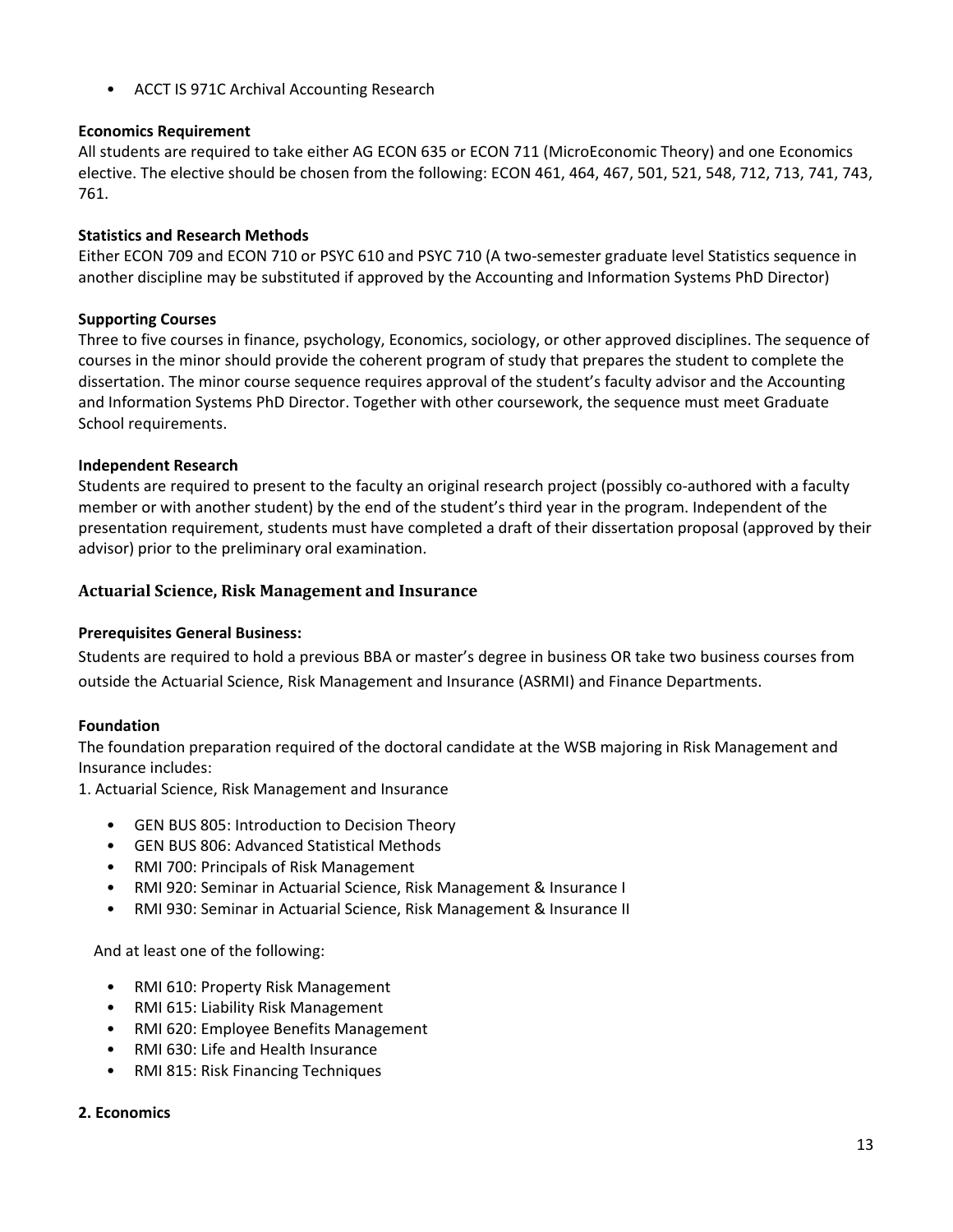- ECON 711: Economic Theory-MicroEconomic Sequence
- ECON 302: Intermediate MacroEconomic Theory
- ECON 709: Economic Statistics and Econometrics I
- ECON 710: Economic Statistics and Econometrics II

#### **3. Statistics**

- STAT 309: Intro—Statistical Methods
- STAT 310: Intro to Mathematical Statistics

#### **4. Finance**

• Two courses at the 800 level or higher.

#### <span id="page-14-0"></span>**Finance, Investment and Banking**

The doctoral program in finance prepares individuals for careers in research and teaching at the university level. It is a highly quantitative program and provides a strong foundation in financial and Economic theory as well as mathematical statistical techniques. Through a program of elective courses and dissertation research, students specialize in particular areas of finance.

#### **1. Background Courses**

Successful candidates usually have completed and performed well in basic undergraduate microEconomics, macroEconomics, corporate finance, accounting and investments. In addition, they will have taken three semesters of calculus, two semesters of mathematical Statistics, one semester of real analysis, and one semester of linear algebra. We admit students from a wide variety of backgrounds, and we do not require that a candidate have majored in business or Economics. However, the candidate must have taken sufficient preliminary coursework prior to entering.

# **2. Core Courses**

#### **Finance**

- FIN 920 Theory of Finance
- FIN 970 PhD Seminar Investments
- FIN 971 PhD Seminar Corporate Finance
- FIN 972 Topics Seminar Finance PhD

#### **Econometrics**

- ECON 709 ECON Statistics & Econometrics I
- ECON 710 ECON Statistics & Econometrics II

#### **Economics**

- ECON 711 ECON Theory MicroEconomics Sequence I
- ECON 713 ECON Theory MacroEconomics Sequence I
- ECON 712 ECON Theory MacroEconomics Sequence I or ECON 714 Economic Theory—MacroEconomics Sequence II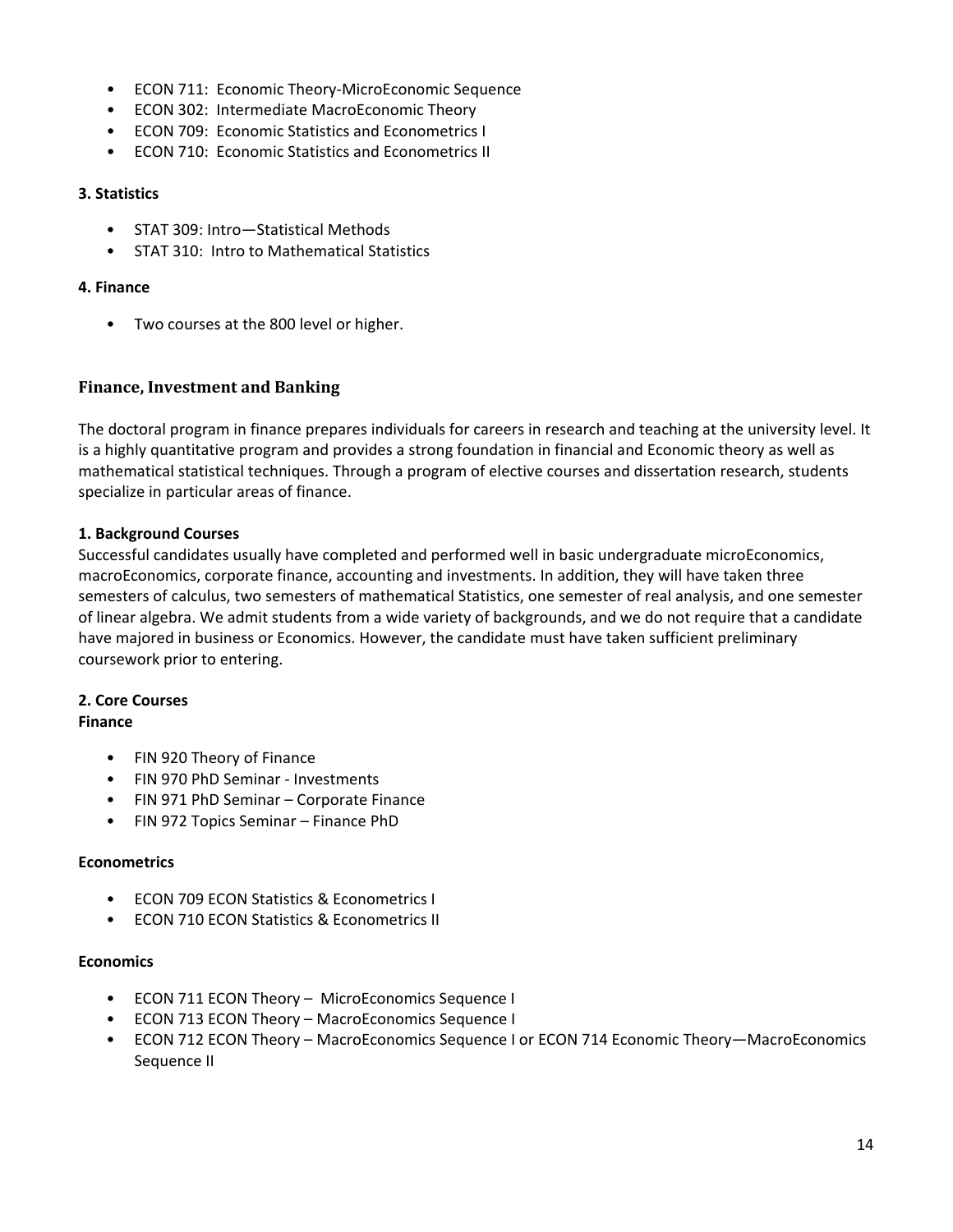#### **Math**

• MAT 521 Real Analysis\*

\*The requirement may be waived if an equivalent has been completed prior to admission.

#### **3. Additional Courses**

In addition to the required courses, students must take three advanced courses that form a coherent package and enhance the student's research skills. The courses must be approved by the PhD committee chair. Students often choose elective courses offered by the mathematics, Statistics or Economics departments. Suggested elective include:

- MATH 635 Introduction to Brownian Motion & Stochastic Calculus
- ECON 715 Econometric Methods I
- ECON 718 Time Series Analysis
- ECON 719 Economic Statistics and Econometrics III
- ECON 761 Industrial Organization Theory
- GBUS 806 Panel Data Analysis

However, it may also be appropriate to choose courses in computer science, law, psychology, accounting, or other areas taught at the University of Wisconsin-Madison. MATH 521 may count for this requirement if not taken before admission. In every semester of the program after the first year, students must enroll in FIN 973 (Seminar - Workshop in Finance). Admitted students who have not taken basic undergraduate micro Economics, macro Economics, corporate finance, accounting, and investments must either take these courses early in their program or, in the case of finance classes, be a teaching assistant for them.

#### **4. Finance Workshop and Brownbag Series**

Students are required to attend the weekly finance workshop and are strongly encouraged to attend the weekly brownbag seminar. Within two semesters of passing the PhD preliminary exam, doctoral students are required to make a presentation in either the workshop or the brownbag seminar of either a thesis proposal or a literature survey. In addition, students are required to give a workshop presentation of their dissertation research. Normally this presentation occurs shortly before the student begins their job search.

#### **5. Summer Paper**

During the first summer the students are required to complete a literature review paper on a topic approved by the PhD committee or by the student's advisor. During the second summer, students are required to complete a research paper that should be on a finance topic and contain elements of original research that extend the existing literature. The topic may be either theoretical or empirical and should be chosen in consultation with one or more of the finance faculty, who may also provide guidance during the paper's development. The written paper should be submitted no later than the first day of the Fall semester. The student will make an oral presentation of the paper to the finance faculty early during that Fall semester. In order to successfully complete this requirement, it is important for the student to choose a topic and begin data gathering and other preliminary work in the Spring semester.

#### **6. Two-signature proposal**

A two-signature proposal is a plan for dissertation research that must be completed by the end of their third year. To complete the requirement, a student must find two UW-Madison finance faculty members to evaluate the proposal. After the student presents their research during a seminar to the finance faculty, the two-sig committee makes a recommendation of whether to pass the proposal to the finance faculty. The student's proposal contains a statement of the questions to be addressed, a description of the proposed solutions, and a discussion of the relevant literature. The two-sig requirement is complete after a positive vote by a majority of the finance faculty. A failure to pass the proposal means the student is not maintaining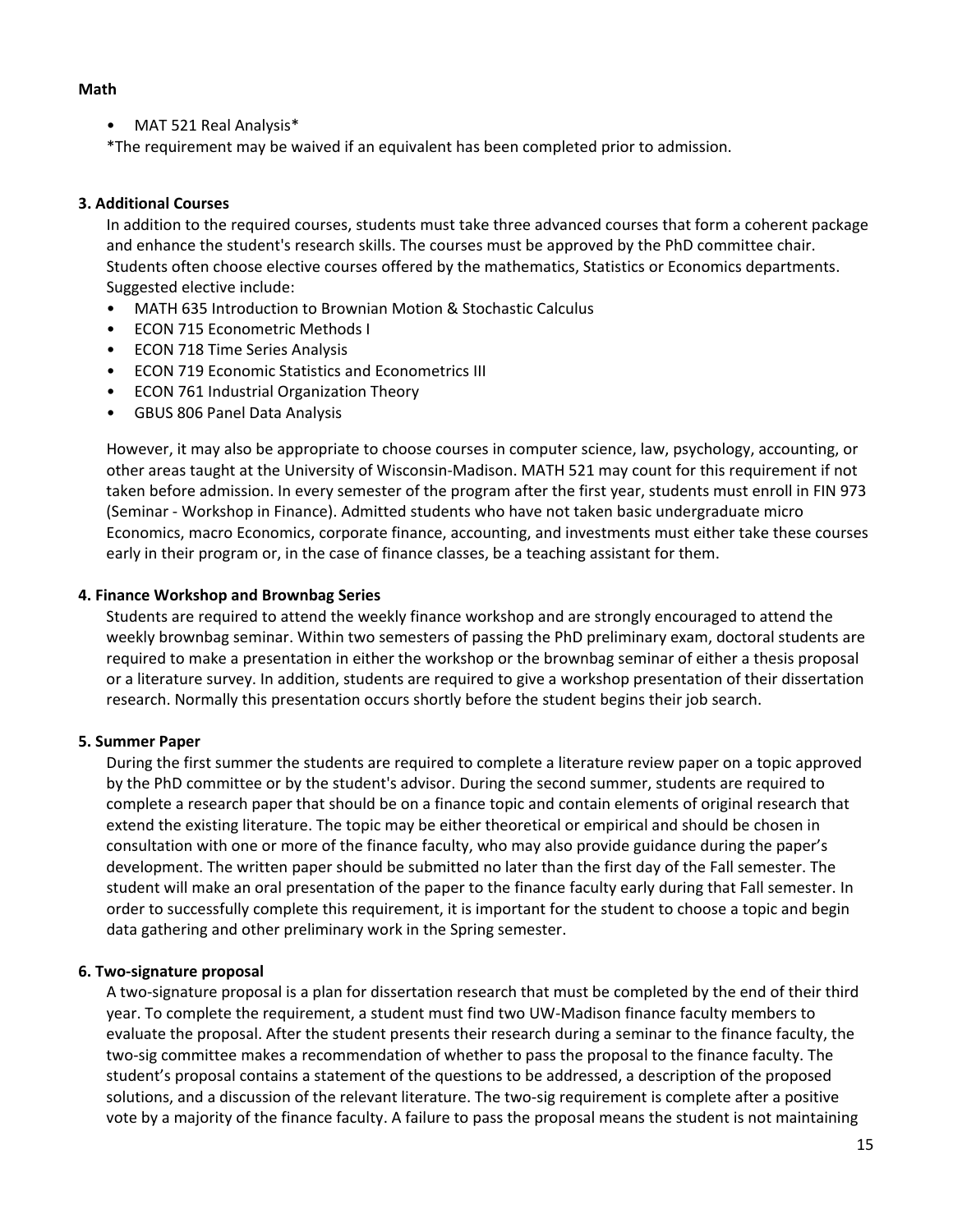satisfactory progress, which can have funding implications.

As part of the evaluation process, the student should form a committee and present preliminary research from their proposal in the finance student workshop before the end of November of their third year. If the proposal is not accepted by the conclusion of the fall, the student should present it again by the end of April of their third year. Students should plan to submit their proposals to their committee at least one month before the relevant deadlines to ensure that there is sufficient time for evaluation.

#### **Minor Requirement**

The Course work in Economics specified under core courses satisfies the requirements for an External Minor.

#### **Examinations**

Finance Prelim: This examination is comprehensive in nature and includes material from the Required Courses and significant research articles in the finance literature. Students who have previously taken the appropriate finance Required Courses (described above) should be ready for the Preliminary Examination after four semesters in the program. The exam is scheduled at the discretion of the Finance Faculty; but typically, it is given during June of each year. Based on the performance on this examination and the quality of the summer paper, the PhD committee makes a recommendation to the full finance faculty to approve the student's passage to dissertator status. Students who fail this exam on the first try are allowed to re-take the exam only once during the subsequent January.

Final Oral Exam: This examination is a defense of the dissertation. It is conducted by the dissertation committee in a public forum open to other faculty and doctoral students. The dissertation committee consists of a minimum of four members (the principal advisor, two reading members, and one non-reading members). One of the members must be from outside the WSB.

#### <span id="page-16-0"></span>**PhD Joint Degree Option: Business (Finance) and Economics**

Admission Requirements and Procedures: Applicants may apply either to the economics department or the finance department. Admission to the program is only granted if both departments agree. Our current experience has been the flow has come from economics to finance. If admission to the joint program is granted after enrollment to either the economics or the finance department, then an add/change major form is required. One of the requirements is to pass the economics micro and macro comprehensive exams offered in the summer following the first year, admission to the joint program must be granted sufficiently early in the student's tenure or else he/she will fall behind the requirements.

Curriculum Overview: Students in the joint program are required to take a common curriculum. That is, there are no "new" course requirements (and hence no new "curriculum costs"). Joint students are required to meet all requirements of both the economics and finance PhD programs. The finance PhD program already requires many of the first year economics PhD program classes (but not all of them). The key differences between the separate programs are: Year 1, Finance does not require ECON703 or ECON714, nor micro or macro comprehensive exams; Year 2, Finance does not require an economics field of the student's choice and economics does not require a finance comprehensive exam; Year 3, Finance does not require another economics field of the student's choice. Since there are no new courses, if a student who was admitted to one of the separate programs "transfers in" to the joint program, courses for which the student meets the appropriate grade required by each department will be granted the appropriate credit.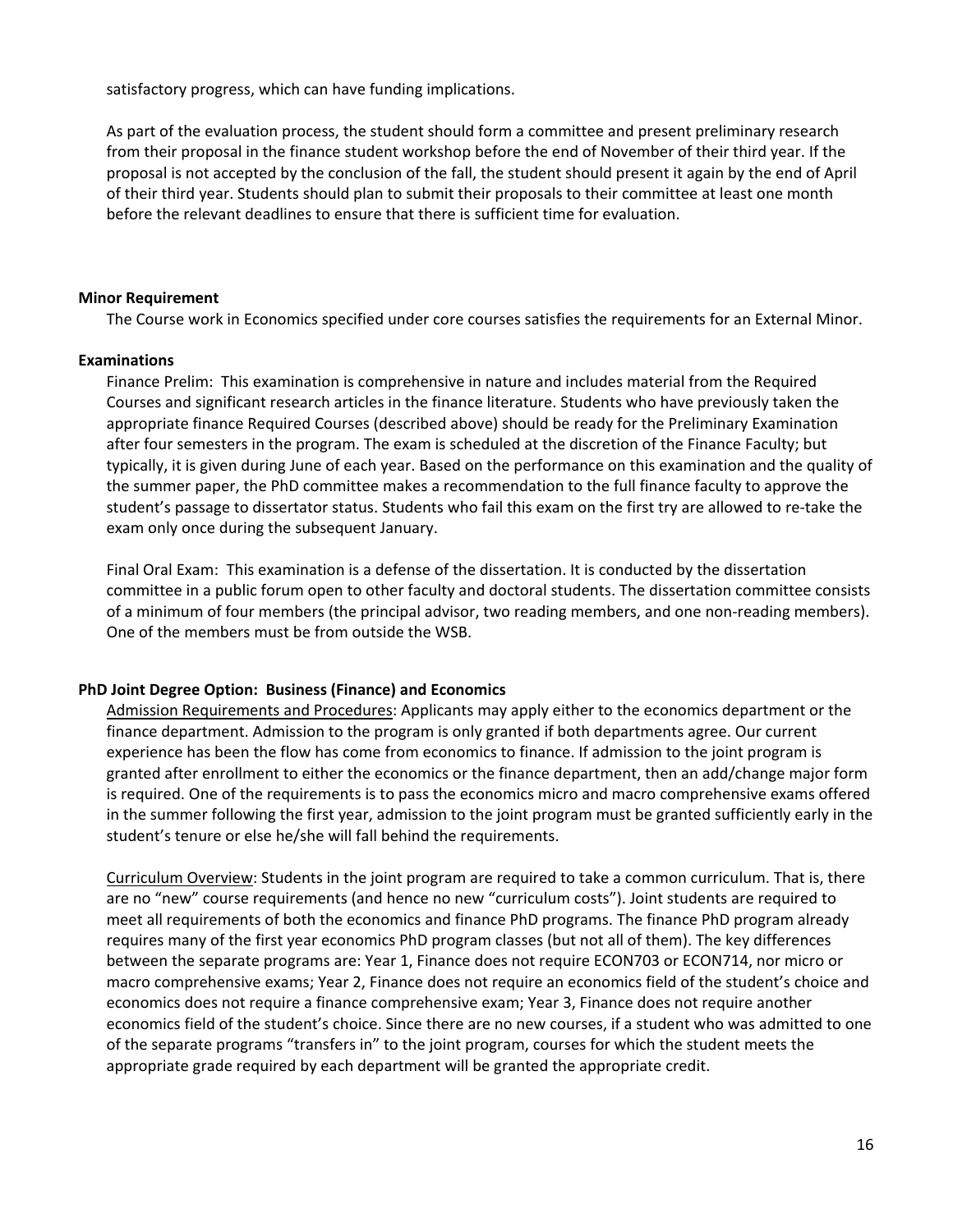The specific curriculum along with specific program requirements (B=both, E=Economics, F=Finance) and credits in parentheses is:

| Year 1: Fall               | <b>Spring</b>               | <b>Summer</b>       |
|----------------------------|-----------------------------|---------------------|
| (B) Micro I Econ 711 (3)   | (B) Micro II Econ 713 (3)   | (E) Econ Micro Comp |
| (B) Macro I Econ 712 (3)   | (E) Macro II Econ 714 (3)   | (E) Econ Macro Comp |
| (B) Metrics I Econ 709 (3) | (B) Metrics II Econ 710 (3) |                     |
| (E) Math Econ 703 (3)      |                             |                     |

Total Credits Year 1: 21

| Year 2: Fall                                       | <b>Spring</b>                                 | <b>Summer</b>        |
|----------------------------------------------------|-----------------------------------------------|----------------------|
| (F) Financial Theory FIN 920 (3)                   | (F) Topics in Finance FIN 972 (3)             | (F) Finance Comp     |
| (F, E <sup>*</sup> ) Corporate Finance FIN 971 (3) | (F,E <sup>*</sup> ) Asset Pricing FIN 921 (3) | (B) Paper Submission |
| (E) Economics Major Field (3)                      | (E) Economics Major Field (3)                 |                      |
| (F) Finance Workshop FIN 973 (2)                   | (F) Finance Workshop FIN 973 (2)              |                      |

Total Credits Year 2: 22. E<sup>\*</sup>: while this finance class was not required by economics, by permission of the economics graduate director, it could satisfy a minor field course requirement.

| Year 3: Fall                               | <b>Spring</b>                              |
|--------------------------------------------|--------------------------------------------|
| (E) Economics Minor Field (3)              | (E) Economics Minor Field (3)              |
| (E.F) Paper Workshop ECON 965, FIN 999 (4) | (E.F) Paper Workshop ECON 965, FIN 999 (4) |
| (F) Finance Workshop FIN973 (2)            | (F) Finance Workshop FIN973 (2)            |

Total Credits Year 3: 18

GPA—Joint Business (Finance) and Economics students must maintain a minimum GPA of 3.0.

Advancement to Dissertator Status requires: (i) Successful completion of both economics and finance comprehensive exams; (ii) successful completion of sole-authored paper requirement (includes submission of first draft, response to referee report and revision if necessary, acceptance of revision, two presentations (Year 3 Fall and Spring).

All milestone requirements – field paper, three signature proposal, dissertation committee – are required to include at least one faculty member from the economics and finance departments. A single dissertation, approved by members comprised of both departments, is sufficient to fulfill the dissertation requirement. Completion of this joint PhD will take approximately 5 years, possibly 6, to complete. That is the median for PhDs in each department.

# <span id="page-17-0"></span>**Management and Human Resources**

The PhD program in Management and Human Resources is intended to develop competence in management studies, research methods, and an external minor. Entering students may have already satisfied some of these requirements. Following completion of required coursework, students must pass a preliminary examination. Finally, they must write and successfully defend a dissertation.

- A. Background Requirements
	- 1. The following are school-wide requirements: Students must have an undergraduate or graduate degree in business or take four graduate-level courses, with the approval of their major advisor, in at least two areas outside the major area from among accounting, finance, marketing, management, operations and information management, or Economics.
	- 2. One calculus course and one course in linear and matrix algebra or demonstrated mastery of these topics through approved proficiency testing.
	- 3. One intermediate-level MicroEconomics course (may be satisfied in (a) above).
- B. Management Studies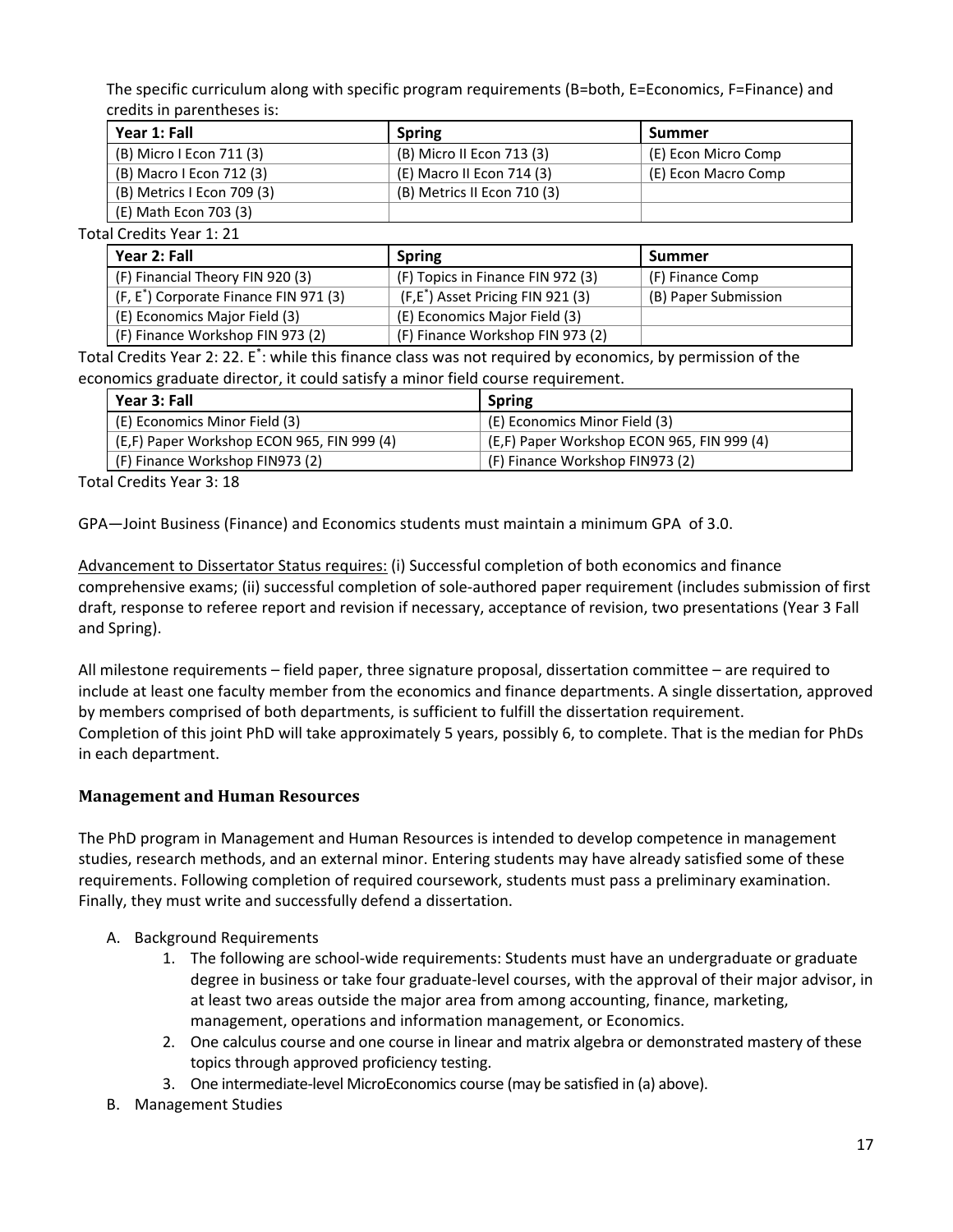- 1. Primary Concentration
	- i. Students select a Primary Concentration in either Human Resource Management, Organizational Behavior, or Organizational Theory/Strategy.
- 2. Secondary Concentration
	- i. Students select a Secondary Concentration in either Human Resource Management, Organizational Behavior, or Organizational Theory/Strategy.
- 3. Course Work in Management Studies:
	- i. Foundation Courses include one course in each of Human Resource Management, Organizational Behavior, and Organizational Theory/Strategy.
	- ii. Concentration Courses include four courses in two areas of concentration; two must be doctoral seminars.
- C. Doctoral Seminars

The MHR Department offers a slate of PhD seminars across the group's core areas of research. The seminar offerings vary from year to year. The expectation is that students will take all PhD seminars offered by the MHR Department.

D. Advanced Research Methods and Statistics

A minimum of 18 credits in research methods and Statistics consisting of two courses in Statistics, two in research methodology and two depth courses. Courses are selected in consultation with the student's advisor.

The PhD program in Management and Human Resources is intended to develop competence in management studies, research methods, and an external minor. Entering students may have already satisfied some of these requirements. Following completion of required coursework, students must pass a preliminary examination. Finally, they must write and successfully defend a dissertation.

# <span id="page-18-0"></span>**Marketing**

PhD students should develop considerable knowledge of the following areas during the course of their program: research and quantitative methods, marketing and behavioral theories, and managerial issues. Course requirements are designed to help develop this knowledge base. The following are the minimum course requirements for doctoral students in marketing. Students may choose, and are encouraged, to take more course work as desired.

A. Prerequisites:

Either a BBA or an MBA degree, or four courses selected from two or more of the following areas: accounting, finance, management, Economics, operations and information management. In addition, all incoming students are expected to have competency at an intermediate level of Statistics (GEN BUS 706 or equivalent).

B. Marketing:

Four doctoral seminars in marketing at the University of Wisconsin-Madison.

C. Methods:

Four courses at the graduate level, either inside or outside the WSB. Courses must be at a level beyond that of intermediate Statistics, with at least one course in the methods of data collection and at least one in the methods of data analysis.

D. Summer Paper Requirement

Following students' first year in the program, they are required to complete a research project, typically in collaboration with a faculty member. The summer paper should be based on a student's research interests, and it may be empirical or conceptual in nature. The summer paper must be submitted to the doctoral committee no later than August 31. Students will receive written feedback from the committee,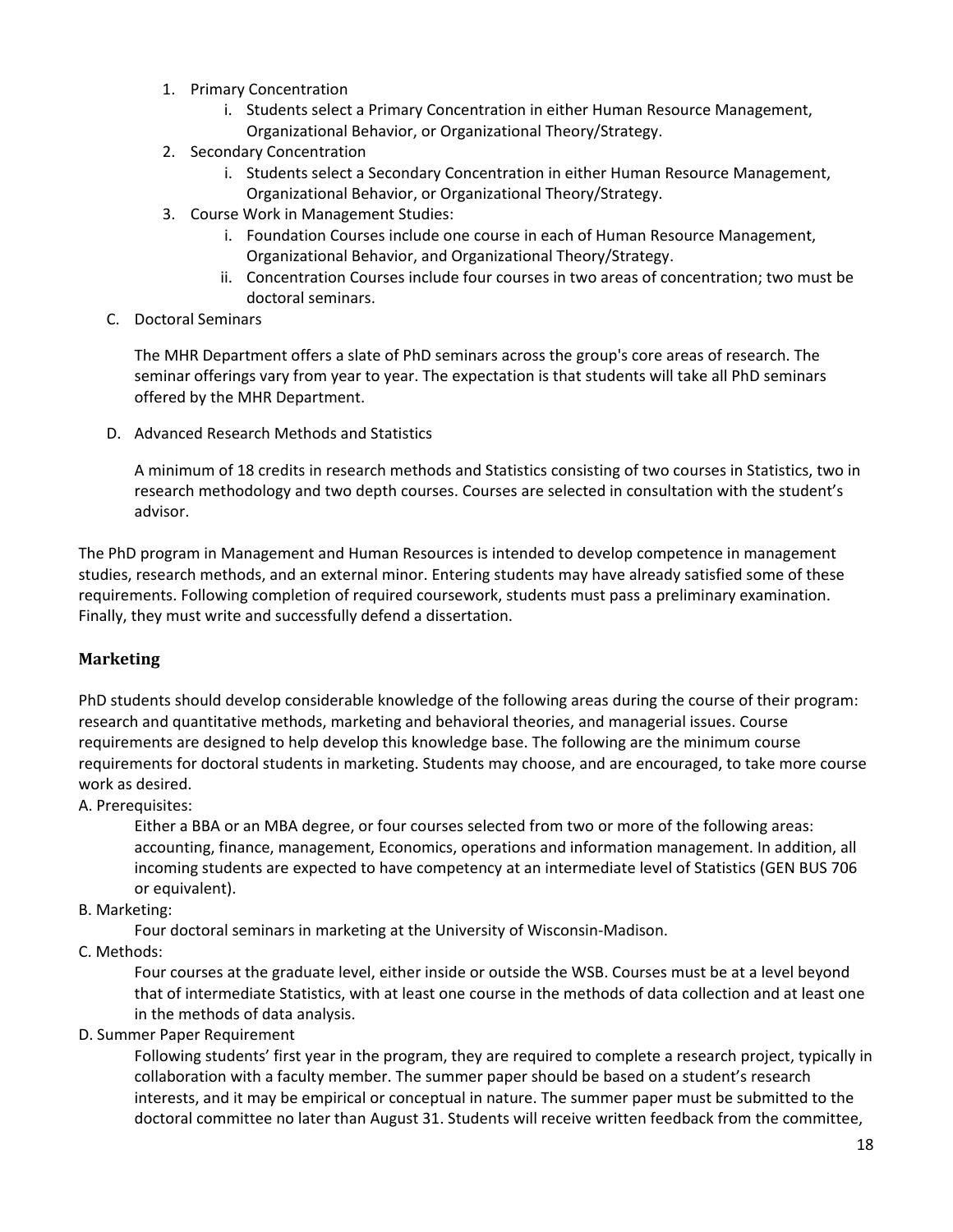including specific comments that will be similar to what they can expect in reviews from journals. Students will present the research to the department during the fall speaker series and receive feedback from the doctoral committee on their progress.

E. Preliminary Examination

In the summer following students' second year in the doctoral program, they will sit for the preliminary examination. The examination is designed to assess a student's breadth and depth of knowledge before they begin working extensively on their dissertation. The examination will be reviewed by the doctoral committee in consultation with the full faculty.

F. Other Requirements

Other courses may be required by the department based on the student's previous academic background. Each student, before the start of the second semester in the program, must complete a form showing a list of intended courses. This form must be approved by the Faculty Chair of the Doctoral Program in the Marketing Department, and any changes to the list must also be approved. Approval must be gained for all methods and minor courses before they are taken.

All marketing and methods courses must be satisfactorily completed before the preliminary examination can be taken; the examination cannot be taken before the student has completed at least two years of full-time coursework in the Marketing Department Doctoral Program at the University of Wisconsin-Madison.

#### <span id="page-19-0"></span>**Operations and Information Management**

This description covers PhD programs in both Information Systems (IS) and Operations and Information Management (OIM). The Department of Operations and Information Management offers PhD programs in two areas: Information Systems and Operations Management. Both programs are designed to prepare individuals for academic careers in research and teaching. The requirements and framework described below apply to both programs and have been designed to assure basic knowledge in certain fundamental areas while allowing sufficient flexibility for students and advisors to design a course of study that best fits the student's interests.

#### A. Foundation

All foundation courses can be waived based on previous coursework. No courses in the foundation can be taken as pass/fail.

B. Business Foundation

Twelve (12) credits of graduate-level courses in functional areas (i.e., operations management, marketing, finance, accounting, or management), selected in consultation with advisor. An undergraduate or MS degree in business or an MBA from an accredited institution can be used to fulfill these requirements.

C. Mathematical Foundation

MATH 340 Elementary Matrix and Linear Algebra OR MATH 521 Advanced Calculus OR Other advanced mathematics course approved by advisor

D. Statistical Foundation

STAT 333 Applied Regression Analysis OR Other statistics course approved by advisor

E. Economics Foundation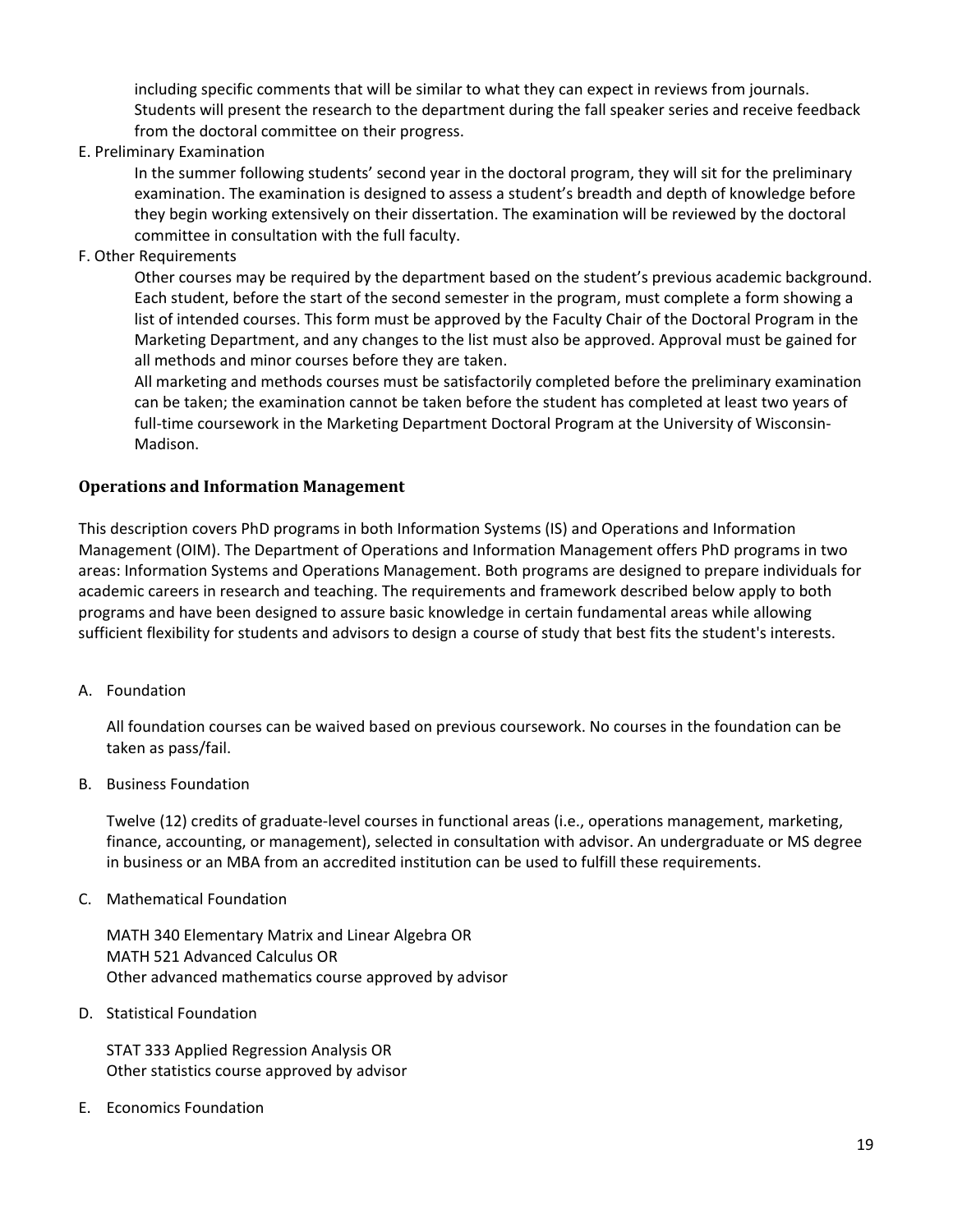ECON 311 Intermediate Microeconomic Theory-Math Treatment OR ECON 711 Economic Theory OR Other economics course approved by advisor

#### **Special Foundation**

Other foundation courses may be required in the student's chosen area of concentration, as determined by advisor (e.g., a student in IS is required to have programming skills).

#### **Research Methods**

Together with the student's advisor, a minimum of four courses (12 credits) must be chosen in the area of research methodology. These courses can be drawn from inside or outside the WSB. Coursework in this group may be used to fulfill the requirements for the major and minor program.

#### **Coursework in Major Area**

Coursework in the candidate's major research area of interest is to be chosen together with the advisor. In addition, each student must complete a research paper before taking the preliminary exam (see below). The main purpose of this paper is to let the student explore and deepen his/her knowledge in an area of study, structure the field, identify critical problems, and formulate a set of propositions and/or a research plan for future studies. The methodologies involved are most likely literature searches, case studies, and/or simple experiments. The paper, which will be done as a three credit-hour independent study under the supervision of the advisor, may represent the foundation for the candidate's dissertation.

For a student entering the PhD program with a master's degree in the major area, the expected length of study to complete the required course work beyond the foundation—major and minor—is estimated to take two years.

#### **Preliminary Examination**

By the end of the third year of study, and after the student has completed a research paper submitted to the advisor, the student is required to sit for a four-hour written exam in the major area of study. Immediately after the written exam, an article taken from the literature is to be reviewed as a take-home assignment. Within seven days, the student is to orally present his/her review. The preliminary exam, the written research paper, and the quality of the oral presentation will be graded by a departmental sub-committee, and a decision of pass/fail will be taken by the department as a whole. All incomplete/progress grades must be removed before the preliminary exam. This exam can only be taken twice. Failure to pass the second time, within the one-year time span after taking the first preliminary exam, will lead to the student's termination in the PhD program.

#### **Dissertator Status**

To achieve dissertator status, the student must have: Passed the preliminary examination Fulfilled the minor requirements Completed all requirements for the major (except the proposal exam and the dissertation) Removed any incomplete or progress grades in non-research courses Satisfied any residence requirements

#### **Proposal Examination**

An oral dissertation proposal exam is to be taken approximately one year after the successful passing of the preliminary exam. The purpose of this exam is to test the student's preparation to conduct the proposed research, the suitability of the topic, and the viability of the research methodology. Two weeks prior to the exam, a dissertation proposal document should be submitted to the examination committee. This proposal should contain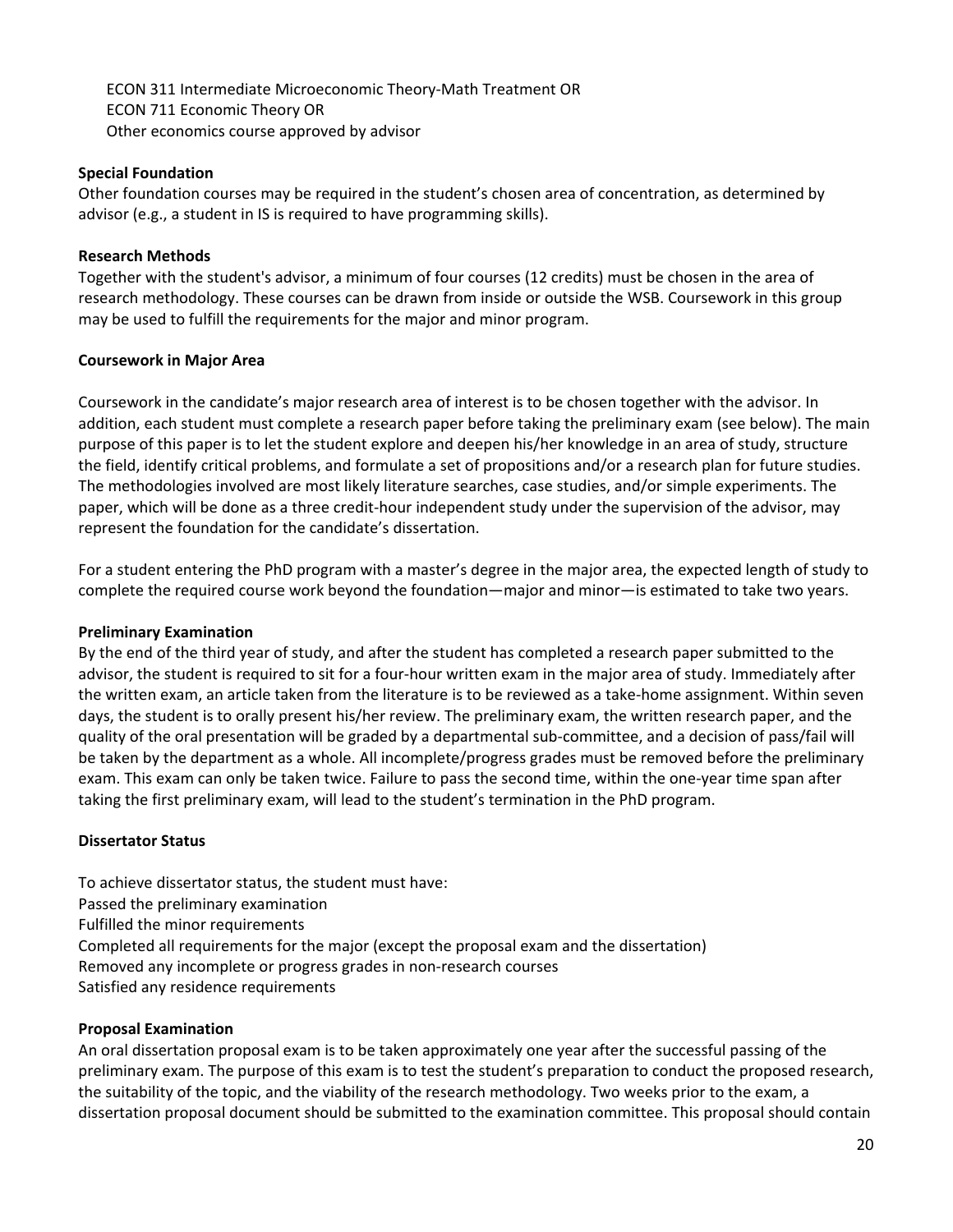(1) a clear statement of, and motivation for, the dissertation topic; (2) a thorough review of the literature; (3) an in-depth discussion of the research methodologies and analysis approaches that will be followed; (4) anticipated findings and contributions of the research; and (5) a time-phased plan of milestones to be reached during the remainder of the candidate's study.

The proposal examination committee, chosen in conjunction with the student's advisor, shall consist of between three and five professors. The proposal exam can only be taken twice. The second exam must be taken within one year of the first exam. Failure to pass the second time, as decided by the examination committee, will lead to the student's termination from the PhD program.

#### **Dissertation Defense**

A final oral examination in defense of the dissertation research must be taken, as administered by the candidate's PhD examination committee. This final exam can only be taken twice. The examination committee, chosen in conjunction with the candidate's advisor, must consist of at least four current graduate University of Wisconsin-Madison faculty members, and at least one of these must represent a graduate field outside the WSB. Each member of the committee must receive the written dissertation document at least two weeks before the exam. As per Graduate School requirements, the candidate has five years from the date of passing the preliminary examination to take the final oral examination and deposit the dissertation. Failure to take the final oral examination within five years after passing the preliminary examination requires the candidate to take another preliminary examination and be admitted to candidacy a second time.

## <span id="page-21-0"></span>**Real Estate and Urban Land Economics**

The doctoral program in real estate prepares individuals for careers in research and teaching at the university level. The program is highly quantitative and provides a strong foundation in financial and Economic theory as well as mathematical statistical techniques. Through a program of elective courses and dissertation research, students specialize in particular areas of real estate Economics and finance. Typically, at least four years is required between the time a student enters the program and the dissertation is completed.

- A. Background Courses
	- a. Three semesters of calculus, two semesters of mathematical Statistics, one semester of real analysis, and one semester of linear algebra.
	- b. Introductory course work covering microeconomics and macroeconomics
	- c. A course in real analysis is required for the program, and students are strongly encouraged to complete such a course prior to starting the program. Otherwise, it is desirable to take Mathematics 521 (or equivalent) as early in the program is possible, at least no later than the fall semester of the second ye
	- d. Students are expected audit RE710 and at least one more master's level courses in real estate.

#### B. Core Courses

- Real Estate 870 Advanced Real Estate Finance Theory
- Real Estate 875 Advanced Urban Land Economics
- FIN 920 Theory of Finance I
- FIN 921 Theory of Finance II
- ECON 709 Economic Statistics and Econometrics I
- ECON 710 Economic Statistics and Econometrics II
- ECON 711 Microeconomics I
- ECON 712 Macroeconomics I
- ECON 713 Microeconomics II
- ECON 715 Econometric Methods I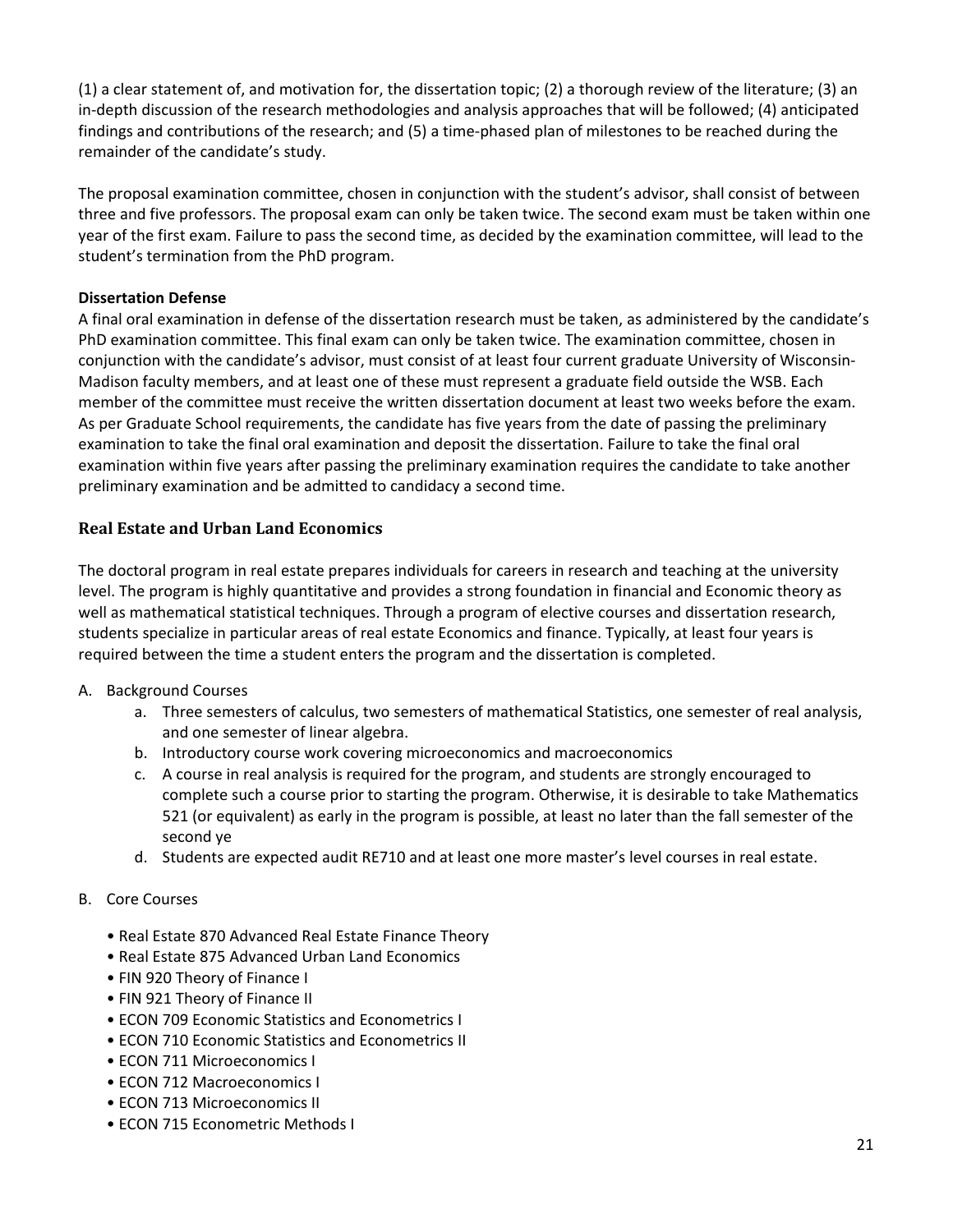#### C. Real Estate Workshop

Starting in the second year, students take the real estate research workshop, RE 978. This workshop is designed to help students make progress toward completion of their second year summer paper and their dissertation. Students are encouraged to take this course during their first year.

D. Finance Workshop

Finance 973 is taken each semester beginning with the second semester in the program and continuing as long as the student is in residence. Furthermore, students are encouraged to audit this course during their first semester.

#### 5. Additional Courses Beyond the Core

At the beginning of the second year in the program, each student should propose a set of three advanced courses that form a coherent package and enhance the student's research skills. This set of three courses must be approved by the Real Estate PhD Committee. Students are free to choose elective courses offered by the Economics, finance, mathematics, or Statistics departments; however, it may also be appropriate to choose courses in computer science, law, psychology, accounting or other areas taught at the University of Wisconsin-Madison.

Students are strongly encouraged to audit one Real Estate 700 level course beyond RE 710.

E. Summer Paper Requirement

During the first summer, students are normally preparing for the Microeconomics preliminary exam. During subsequent summers they are involved with research activities or supplementary course work. They may also be employed in assistantship positions or internships which enhance their knowledge and research skills. During the second summer, there is also a specific requirement to complete a research paper. This paper should be on a real estate Economics or finance topic and contain elements of original research which extend the existing literature. The topic may be either theoretical or empirical and should be chosen in consultation with one or more of the real estate faculty, who may also provide guidance during the paper's development. The written paper should be submitted no later than the first day of the fall semester. The student will make an oral presentation of the paper to the real estate faculty early during that fall semester. In order to successfully complete this requirement, it is important for the students to choose a topic and begin data gathering and other preliminary work in the spring semester.

F. Minor Requirement

The course work in Economics specified under core courses is sufficient to satisfy the requirements for an external minor if the student takes Macro II as an elective. The course work in finance specified under core courses is sufficient to satisfy the requirements for an external minor in finance, if the student takes one more course from finance courses 600 and above, not including Fin 700 or Fin 973.

#### G. Examinations

- a. Microeconomics Theory Examination: Students must take the Microeconomics Theory Exam at the end of their first year in the program.
- b. Real Estate PhD Preliminary Examination: This examination is comprehensive in nature and includes material from the core courses, significant research articles in the real estate Economics and finance literature. Students who have previously taken the appropriate core courses (described above) should be ready for the preliminary examination after five semesters in the program. The examination is scheduled at the discretion of the real estate faculty; but typically, it is given during January of each year. Based on the performance on this examination and the quality of the summer paper (see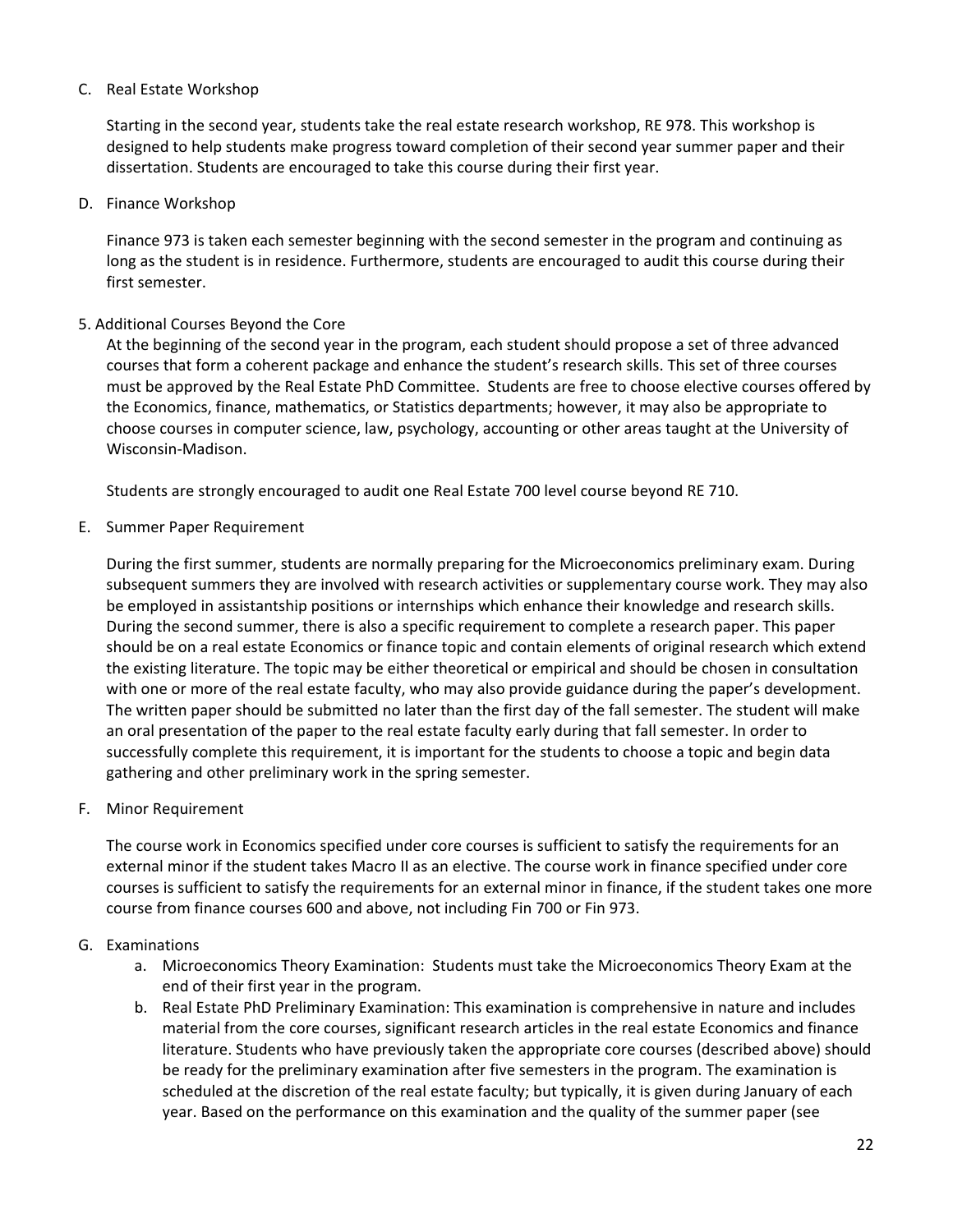section E above), the PhD committee makes a recommendation to the full real estate faculty to approve the student's passage to dissertator status.

c. Final Oral Examination: This examination is a defense of the dissertation. It is conducted by the dissertation committee in a public forum open to other faculty and doctoral students. The dissertation committee consists of a minimum of four members (the principal advisor, two reading members, and one non-reading members). One of the members must be from outside the WSB.

#### H. Teaching/Research Assistance

The department will attempt to provide financial support to all PhD students. Students are expected to provide teaching assistance for at least one semester for undergraduate or graduate teaching in real estate and research assistance also for at least one semester. These appointments should be considered an integral part of the training for academic positions.

I. Review Process

The overall review process is described in a document entitled Real Estate PhD Review Procedures. As a part of that process, the progress of each student will be reviewed annually by the Real Estate Department faculty.

#### **GenBus 933: Beginning a Research Career** (Offered each Fall)

Instructor: Karla Johnstone

#### **Course Overview and Objectives**

This course will aid in your transition to the next phase of your professional life, that of an academic in a Tier 1 Research Institution.

We require that you enthusiastically engage this course, and your other courses, because incoming PhD Students are often overwhelmed with and confused by the demands that this transition requires. The goal of this course is to help you navigate that transition. We will aim to create a collective cohort to which you can rely upon for support during the next five years of your transition to being an academic.

#### **Learning Objectives/KDBIN**

This may be the first time that you have encountered the KDBIN framework. I encourage you to read the article at this [link,](https://bus.wisc.edu/knowledge-expertise/newsroom/news-features/2017/03/10/dean-francois-ortalo-magne-legacy) which describes the leadership of our former Dean, and his innovative thinking about curriculum:

KDBINTM comprises the following elements: **K**nowing, **D**oing, **B**eing, **I**nspiring and **Networking**.

**K**nowing

- 1. Resources/tools: Learn what resources we have available to support researchers (data, software, financial resources, etc.) that are critical to your success in our program.
- 2. Academic careers: Understand the bigger picture of what is required to be a successful academic (tenure process, networking, preparation for the job market …).
- 3. Research process: Understand the basics of how research is conducted (generating ideas, framing a contribution, responding to reviewers, surviving rejection…).
- 4. PhD Program steps: Understand how to chart a path through PhD program requirements.

**D**oing

1. Resources/tools: Learn what resources we have available to support researchers (data, software, financial resources, etc.) that are critical to your success in our program. Be able to find and utilize resources we have available, as well as the right people to answer key questions.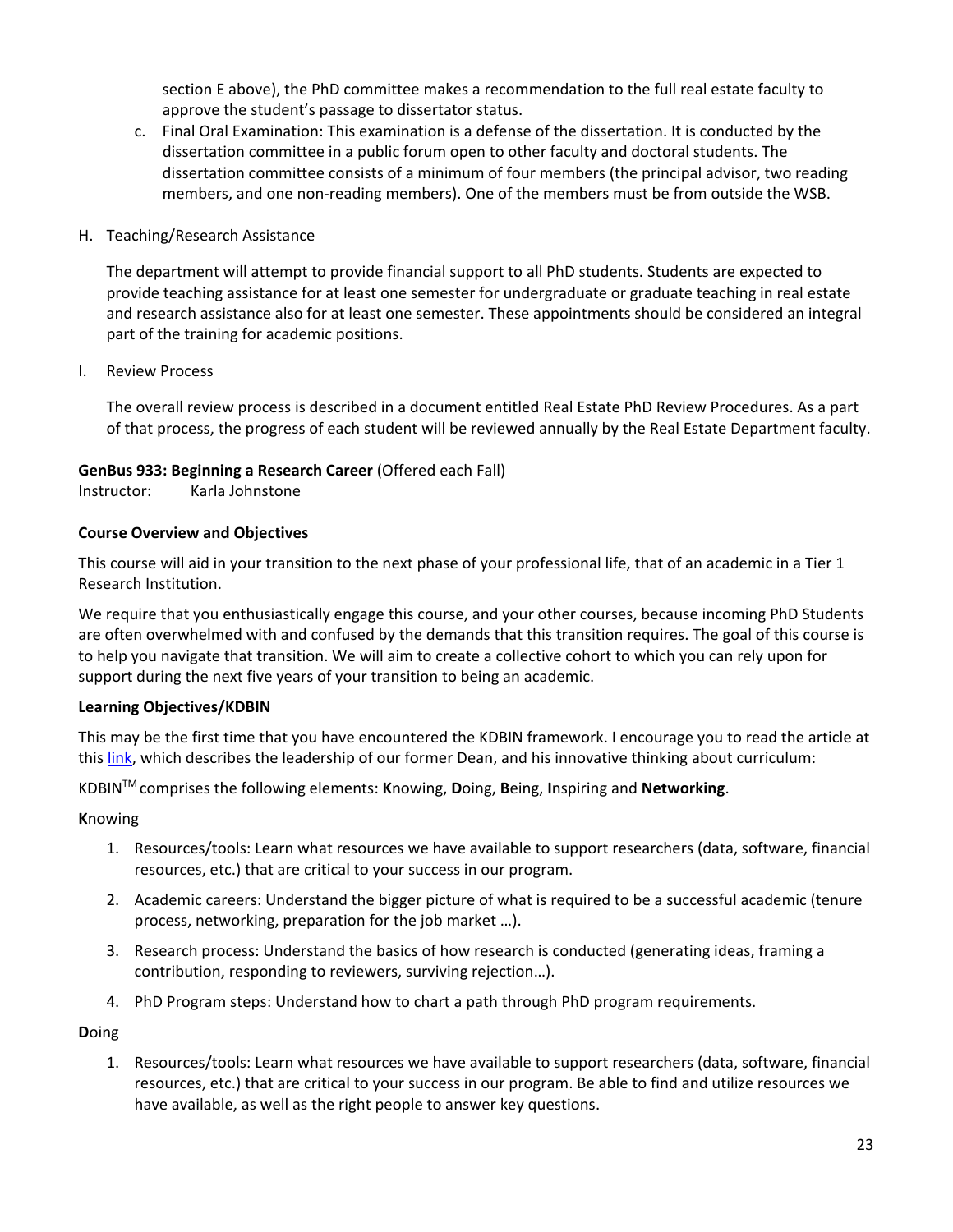2. Academic careers: Demonstrate an ability to network within the PhD program and among faculty in each of your departments.

#### **B**eing

- 3. Who are you now? Who will you become? Imagine a new life for yourself. What will be the challenges? What will be the benefits that will accrue to you and your family?
- 4. Discuss the transition from professional to academic, and the bridge that exists between these two spheres; the most successful researchers are neither one nor the other, but a complex mix of the two.
- 5. We will discuss academic ethics, including those relating to plagiarism, falsification of data, and appropriate relationships among mentors and mentees. We will also discuss how to be an academic with outstanding ethics, in terms of being very conscientious, allowing the data to 'speak to us' rather than us speaking to it, and the notion of lifetime collaborations and friendships that you can foster with your peers, mentors, and other colleagues.

## **I**nspiring

6. How will you do all this? Who can help you? How can you give back as you proceed through the program (it's not all about you…)? We will engage in discussions with many professionals who can inspire you to conduct publishable and impactful research and behave as a responsible member of our profession.

## **N**etworking

**7.** Students will begin to create networks within (and even beyond) the School to serve as a springboard for their careers. We live in a small world professionally; we will consider what that means in the good and the bad of it. We will explore how this small world impacts you, how you can impact it, and the navigational challenges and rewards that can accrue from engaging it.

#### **Assignments and Evaluation**

This is a one-credit course and we will keep the workload consistent with that course load. You must attend and actively participate. I will take attendance at every session, and I will evaluate your weekly performance. My objective is to provide you with a set of career-long tools that will help you excel as an extraordinary academic professional. Grades are on a satisfactory/unsatisfactory basis and are based almost entirely on regular attendance and participation; do know that receiving an unsatisfactory grade in this course is a very negative signal of your commitment as an academic. I'm here to support you and get you off to a good start in your program. You are here to engage me and the other students. Together we will engage in academic excellence in a supportive work environment. I look forward to getting to know each of you.

#### **Resources**

I will keep the readings and resources in a CANVAS web site, and I will email you through the resources on that web site [\(https://canvas.wisc.edu/courses/66032\).](https://canvas.wisc.edu/courses/66032))

#### **Outline of Session Topics**

| Week | Date     | <b>Topic</b>                                                                                                                                                | Instructor <sup>1</sup> |
|------|----------|-------------------------------------------------------------------------------------------------------------------------------------------------------------|-------------------------|
|      | $9 - 6$  | Welcome. Get to know each other. Where am I and what have I<br>gotten myself into? What resources are available to me to help<br>me manage this transition? |                         |
|      | $9 - 13$ | Surviving the first year. A panel discussion of supportive ideas<br>(Accounting, Marketing, Finance)                                                        | Kim Walker-Accounting   |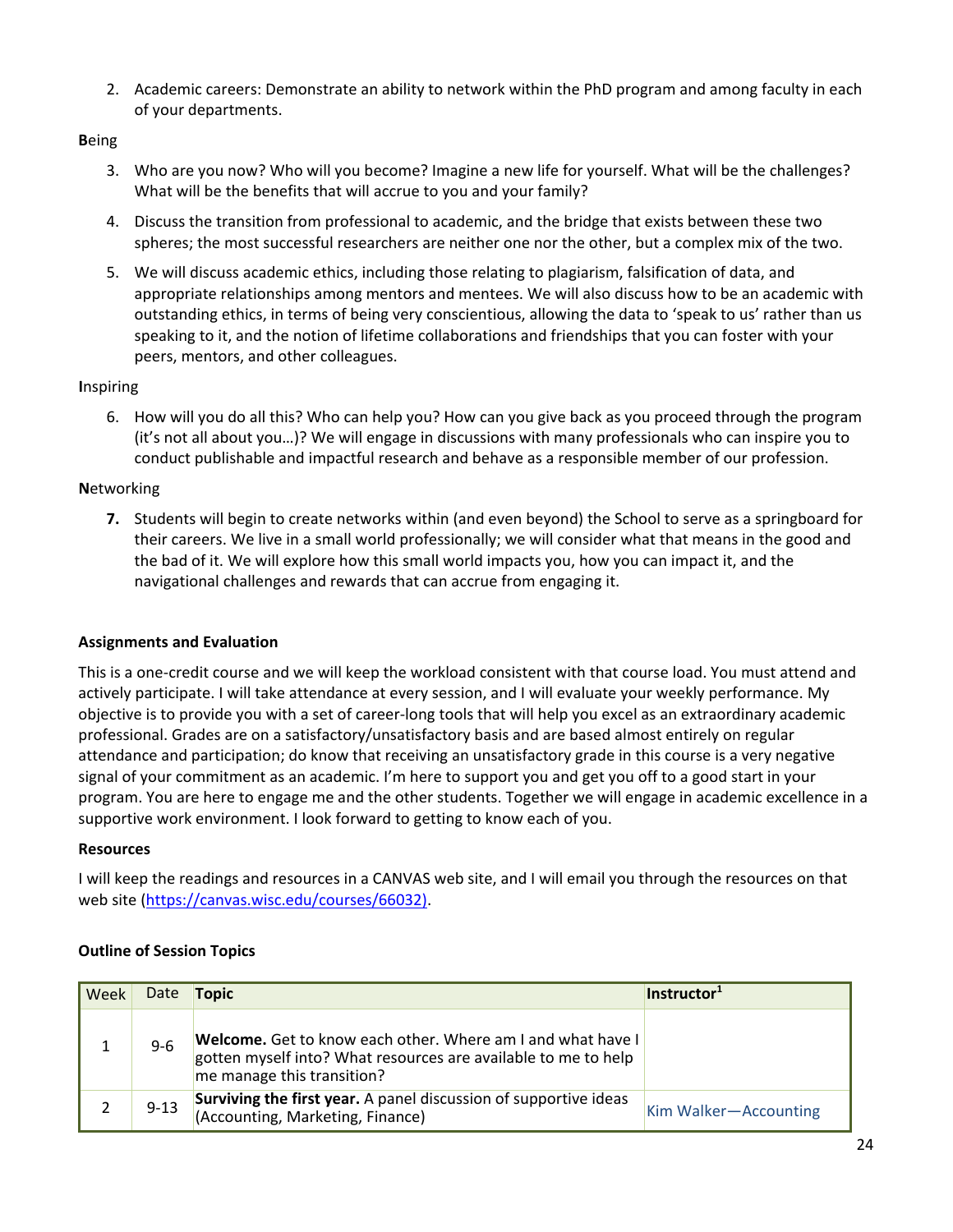|                |           |                                                                                                                                                                                                                                                                                                       | Anil Isisag-Marketing<br>Pavel Brendler-Finance                           |
|----------------|-----------|-------------------------------------------------------------------------------------------------------------------------------------------------------------------------------------------------------------------------------------------------------------------------------------------------------|---------------------------------------------------------------------------|
| 3              | $9 - 20$  | Surviving the first year. A panel discussion of supportive ideas<br>(MHR, OIM, Actuarial Science)                                                                                                                                                                                                     | Andy El-Zayaty-MHR<br>Soum Padhee-OIM<br>Lisa Gao-ASRMI                   |
| 4              | $9 - 27$  | Resources/Tools: Productivity tools for PhD Students. Citation<br>management: Introduction to Zotero, Evernote, Mendeley,<br>Endnote, OneNote, etc.                                                                                                                                                   |                                                                           |
| 5              | $10 - 4$  | Resources/Tools: Financial databases. Accessing WRDS, CRSP,<br>Compustat, IBES, Thompson Reuters, SDC, SEC EDGAR, UW Data<br>and Info Services Center (DISC), BLS, etc.                                                                                                                               | Michael Enyart (Library)                                                  |
| 6              | $10 - 11$ | PhD Program: Achieving Various Milestones. (Minors,<br>Comprehensive exams, Proposing, committee composition,<br>finding resources) and your representatives on the PhD<br>committee.                                                                                                                 | <b>Belle Heberling</b><br><b>PhD Committee Student</b><br>Representatives |
| $\overline{7}$ | $10 - 18$ | PhD Program: What is a dissertation? One big study? Three<br>papers? Other models? Framing an overarching contribution<br>and creating a springboard for a research program.                                                                                                                          |                                                                           |
| 8              | $10 - 25$ | Academic careers: Tenure Process, What does it look like and<br>implications for your time management and development of a<br>research program.                                                                                                                                                       |                                                                           |
| 9              | $11 - 1$  | Mentoring and Working with Others. How do I find mentors?<br>What can mentors do for me? What can I do for my mentors?<br>How can I be a mentor? Learning from people whom you<br>admire. How to construct an effective work team, including<br>senior co-authors and your peers.                     |                                                                           |
| 10             | $11-8$    | Research Process: Strategies for generating research ideas.<br><b>Choosing Your Classes: Tips from Other PhD students</b>                                                                                                                                                                             | 3rd Year PhD students                                                     |
| 11             | $11 - 15$ | Personal issues. The next five years. The following seven or<br>eight years. Anticipating the experiences you will likely go<br>through, along with the associated stresses, and tips for<br>enjoying life through a hectic and demanding work phase.<br>Ethics and differential power relationships. |                                                                           |
| 12             | $11 - 21$ | DATE CHANGE to accommodate travel for Thanksgiving.<br>Ethics: Learning from the Jim Hunton plagiarism scandal.                                                                                                                                                                                       |                                                                           |
| 13             | 11-29     | Research Process: Publication process. Submitting articles;<br>possible decisions; Responding to reviewer feedback.                                                                                                                                                                                   |                                                                           |
| 14             | $12 - 6$  | Academic careers: Preparing for the job market. Job market<br>paper; teaching/research statements, giving a job talk,<br>preparing a vita, preparing for job interviews.                                                                                                                              |                                                                           |
| 15             | $12 - 13$ | Academic careers: Networking and presenting yourself.<br>Preparing vitae, web pages, digital measures, social networking<br>(FB/LinkedIn/Twitter), and conferences.                                                                                                                                   |                                                                           |

 $1$  Instructors are generally either faculty (F) or PhD students (S)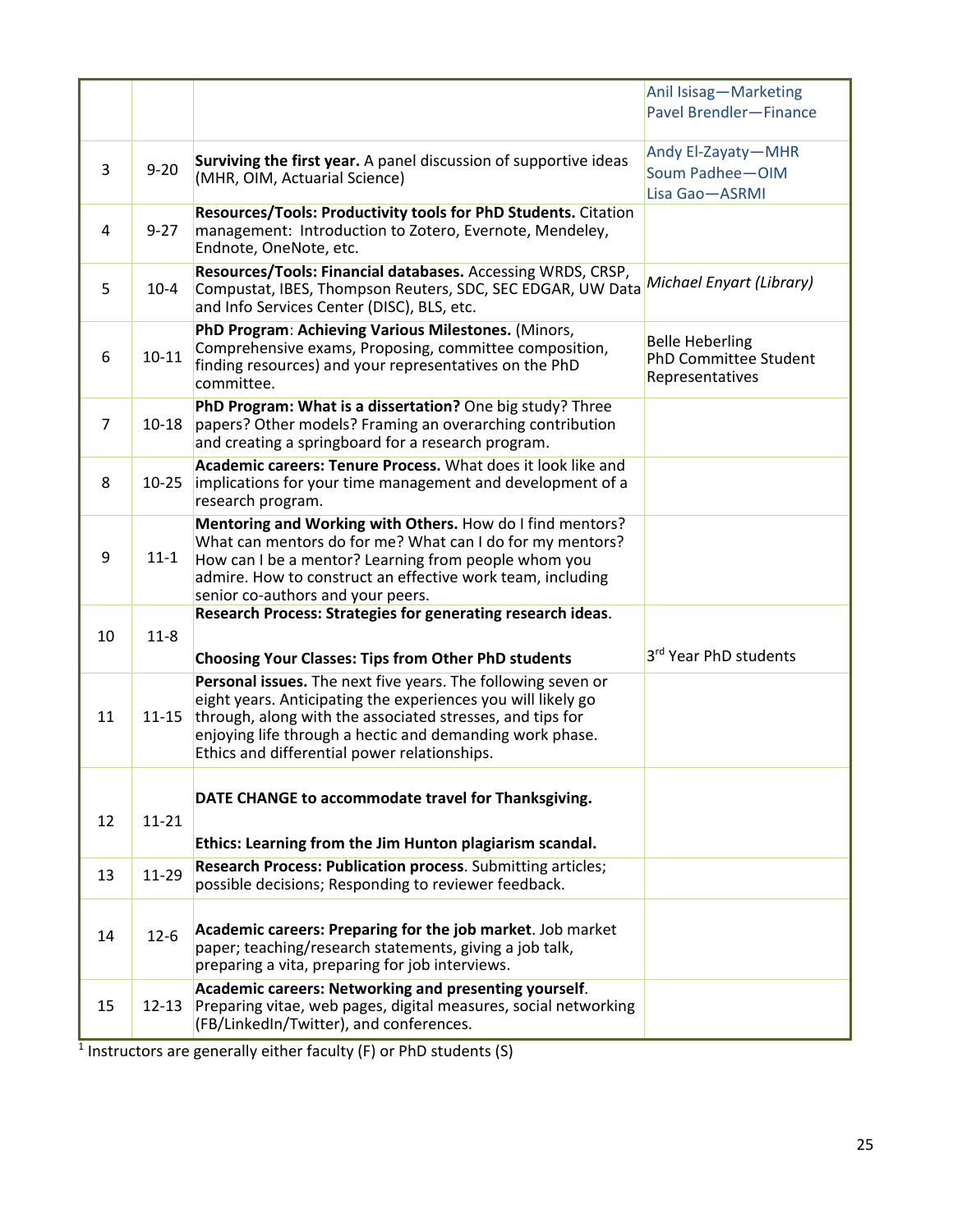# <span id="page-26-0"></span>**IV. ENROLLMENT**

# <span id="page-26-1"></span>**Enrollment Requirements**

WSB PhD students must enroll for a minimum of 8 credits each semester (Fall and Spring). Dissertators must continuously enroll for 3 credits with their advisor (fall and spring). All of the credit requirements must be satisfied by graded, graduate-level courses; courses numbered below 300, audit, and pass/fail do not satisfy the minimum requirement.

See Appendix B for the Graduate School policies on: Enrollment Requirements, Auditing Courses, Continuous Enrollment, Residence for Tuition Purposes and Transfer of Graduate Work from Other Institutions.

# <span id="page-26-2"></span>**V. SATISFACTORY PROGRESS – ACADEMIC EXPECTATIONS**

Most graduate programs have requirements that exceed the Graduate School's minimum requirements [\(http://guide.wisc.edu/graduate/#policiesandrequirementstext\)](http://guide.wisc.edu/graduate/#policiesandrequirementstext). In most cases, the WSB requirements exceed the minimum requirements for the Graduate School and so these are the relevant criteria.

#### **WSB PhD Program Guidelines**

Minimum course grade requirements (for all and/or specific courses) 8 credits per semester as a non-Dissertator and 3 credits per semester as a Dissertator (Fall and Spring only).

#### **Minimum GPA requirements:**

| Accounting                                       | 3.2 |
|--------------------------------------------------|-----|
| Actuarial Science, Risk Management and Insurance | 3.2 |
| Finance (updated October 2018)                   | 3.2 |
| Joint Business (Finance) and Economics           | 3.0 |
| Management and Human Resources                   | 3.2 |
| Marketing                                        | 3.2 |
| <b>Operations and Information Management</b>     | 3.2 |
| Real Estate (updated January 2018)               | 3.2 |
|                                                  |     |

#### **Course/seminar attendance requirements (see individual Department listings)**

The seminar and course requirements exceed minimum Graduate School standards but vary by department. Please see the individual department listings for specific requirements.

**Incomplete grade requirements** (see the Graduate School Guidelines)

**Continuous enrollment and/or credit requirements** (see the Graduate School Guidelines)

A student's failure to comply with the expectations for satisfactory progress outlined above may result in disciplinary action or dismissal. See the next section for more details.

#### **Graduate School Guidelines**

Continuation in the Graduate School is at the discretion of a student's program, the Graduate School, and a student's faculty advisor. The Graduate School sets minimum standards that all graduate students in the university must meet. The WSB has additional requirements that exceed these Graduate School minimum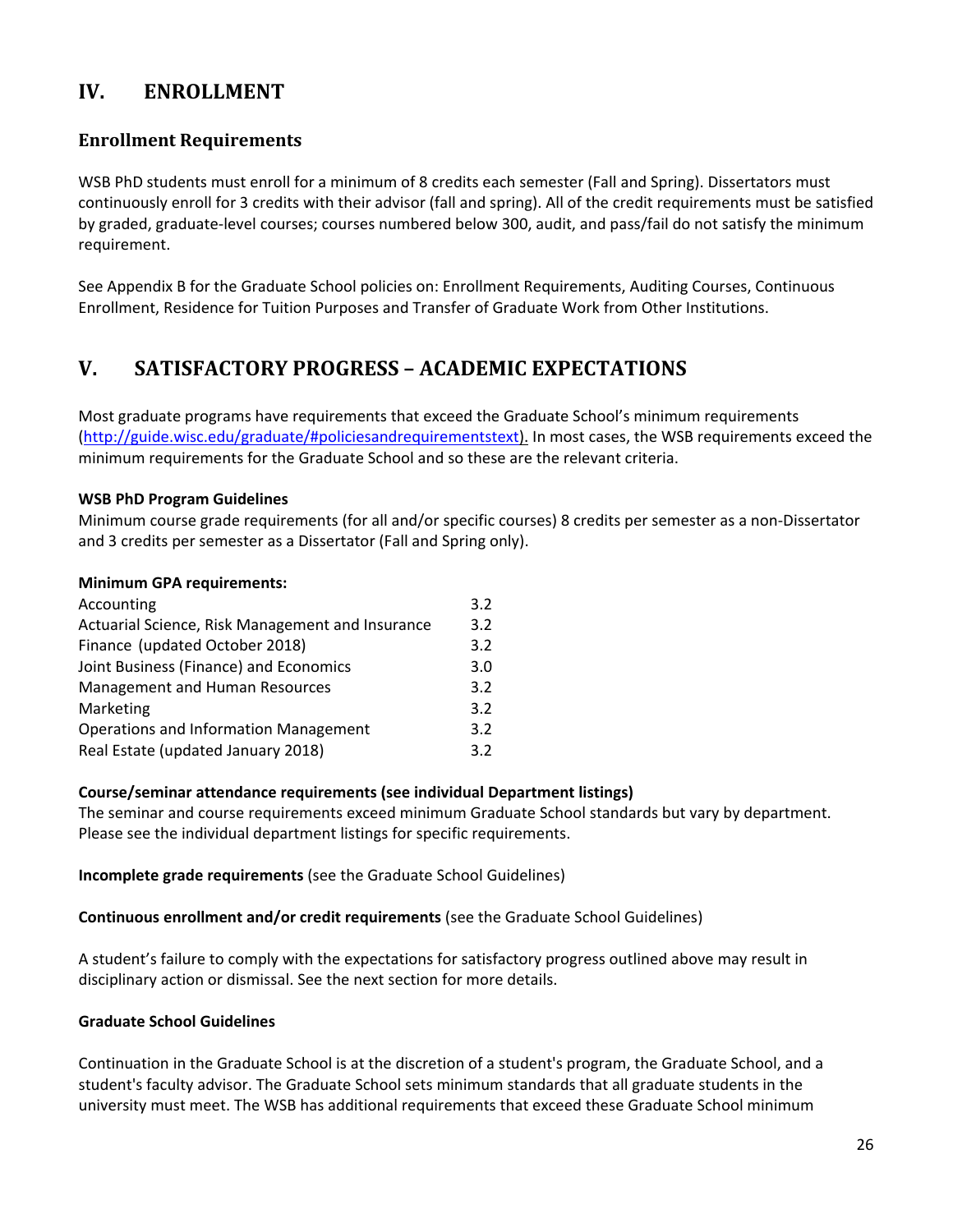requirements. The definition of satisfactory progress is defined elsewhere in this document. The *Graduate School Catalog*, [http://guide.wisc.edu/graduate/,](http://guide.wisc.edu/graduate/) also includes the Graduate School's minimum degree requirements and each program's minimum criteria for satisfactory progress.

The Graduate School requires that students maintain a minimum graduate GPA of 3.00 in all graduate-level work (300 or above, excluding research, audit, credit/no credit, and pass/fail courses) taken as a graduate student unless probationary admission conditions require higher grades. The Graduate School also considers Incomplete (I) grades to be unsatisfactory if they are not removed during the subsequent semester of enrollment; however, the instructor may impose an earlier deadline.

A student may be placed on probation or suspended from the Graduate School for low grades or for failing to resolve incompletes in a timely fashion. [\(https://grad.wisc.edu/documents/probation/\)](https://grad.wisc.edu/documents/probation/) In special cases the Graduate School permits students who do not meet these minimum standards to continue on probation upon recommendation and support of their advisor.

The WSB requires satisfactory progress to continue guaranteed funding support. [https://grad.wisc.edu/documents/satisfactory-progress/.](https://grad.wisc.edu/documents/satisfactory-progress/) This condition of continued funding is also found in each student's financial package award letter.

# <span id="page-27-0"></span>**VI. CONDUCT EXPECTATIONS**

# <span id="page-27-1"></span>**Professional Conduct**

All students are expected to adhere to the highest standards of professional behavior and ethics. Students should avoid even an appearance of improper behavior or lack of ethical standards while in Graduate School at UW-Madison, in all professional settings, and in their personal lives. Students should conduct themselves according to the standards expected of members of the profession to which the student aspires. Concerns about infractions of Professional Conduct may be effectively handled informally between the instructor/advisor and the student. If a resolution is not achieved, a graduate program representative may be included in the discussion. Separate and apart from a violation of Professional Conduct, a student may face University disciplinary action with regard to the same action. Students are responsible for reading the information here as well as the information published on all the relevant web sites. Lack of knowledge of this information does not excuse any infraction.

Professional Ethics: Students shall show respect for a diversity of opinions, perspectives and cultures; accurately represent their work and acknowledge the contributions of others; participate in and commit to related opportunities; aim to gain knowledge and contribute to the knowledge base of others; understand the UW Student Code of Conduct; represent their profession and the program; and strive to incorporate and practice disciplinary ideals in their daily lives. Resumes/CVs must reflect accurate information.

Honesty and Integrity: Students shall demonstrate honesty and integrity as shown by their challenging of themselves in academic pursuits; honesty and ethics in research and IRB applications—including honesty in interpretation of data, commitment to an unbiased interpretation of academic and professional endeavors; and the need to document research activities, protect subject/client confidentiality and HIPPA regulations. Students shall follow-through and pull their weight in group activities and understand where collaboration among students is or is not allowed; not plagiarize others or past work (self-plagiarism), cheat, or purposefully undermine the work of others; and avoid conflicts of interest for the duration of their time in the program. As a professional,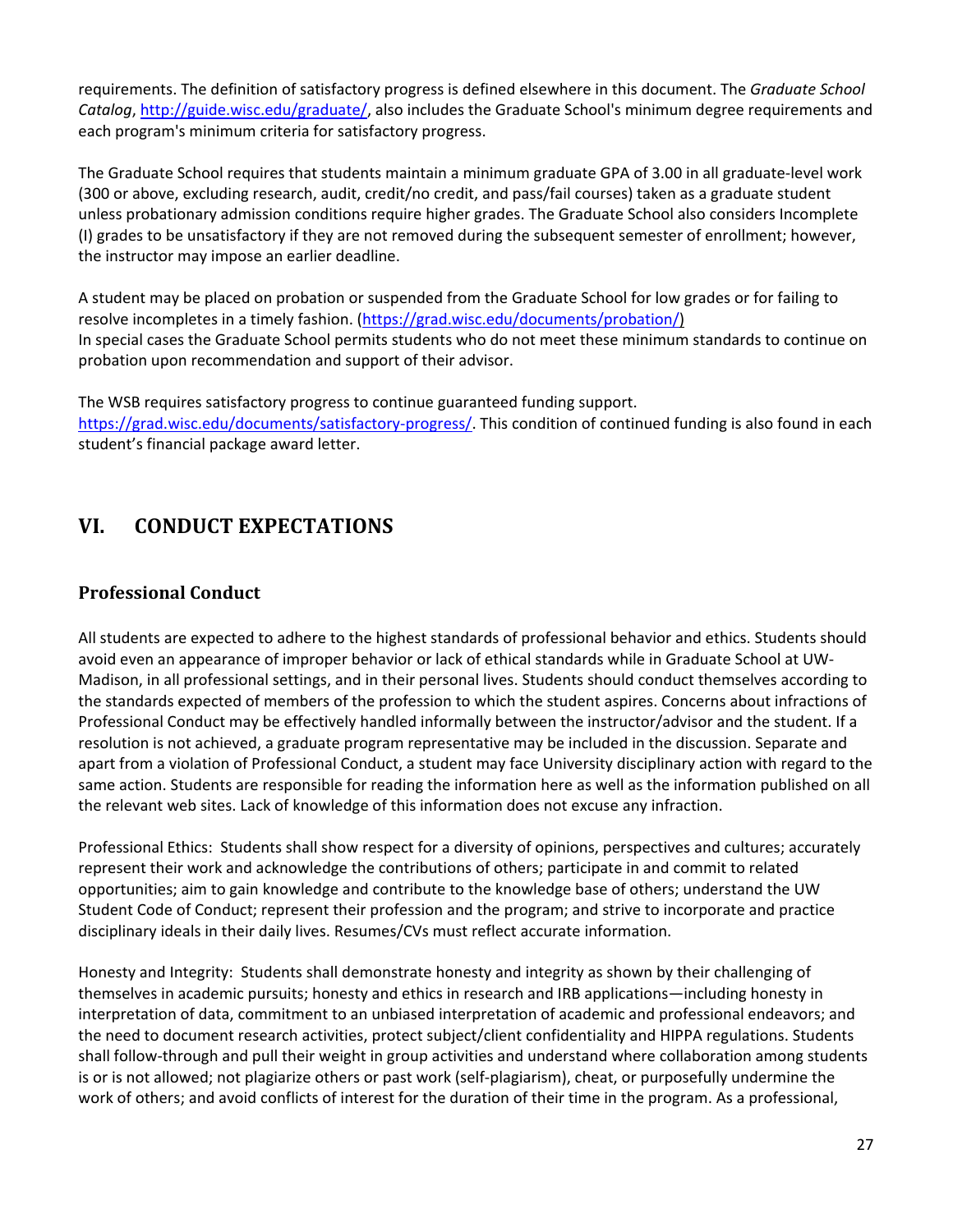honesty and integrity also extends to personal behavior in life outside of the academic setting by realizing that students are representatives of the program, UW-Madison, and the profession as a whole.

Interpersonal and Workplace Relationships: Students shall interact with peers, faculty, staff and those they encounter in their professional capacity in a manner that is respectful, considerate, and professional. This includes and is not limited to attending all scheduled meetings, honoring agreed upon work schedules, being on-time and prepared for work/meetings, contributing collaboratively to the team, keeping the lines of communication open, offering prompt response to inquiries, and employing respectful use of available equipment/technology/resources. Chronic or unexplained absences are unprofessional in the workplace and could be grounds for termination or removal of funding. To facilitate the free and open exchange of ideas, any criticism shall be offered in a constructive manner, and the right of others to hold different opinions shall be respected.

Commitment to Learning: Students are expected to meet their educational responsibilities at all times. Be actively prepared for class and be ready for questions and answers. Be on time for every class and always show courtesy during class or if you have to leave class early. If possible, students should notify the instructor at least one day in advance of a planned absence. Students who are unable to attend class are responsible for finding out what occurred that day and should not expect instructors to give them individual instruction. Recognizing that the pursuit of knowledge is a continuous process, students shall show commitment to learning by persevering despite adversity and seeking guidance in order to adapt to change. Students shall strive for academic excellence and pursue and incorporate all critique, both positive and negative, in the acquisition of knowledge in order to understand and respect the community in which they work.

Professional Appearance: Students shall convey a positive, professional appearance in order to represent the program in a dignified manner. Appearance includes a person's dress, hygiene, and appropriate etiquette/protocols for the environment (including safety protocols and protective clothing in environments that require them).

The WSB, the Graduate School, and the Division of Student Life all uphold the UW-System policies and procedures in place for academic and non-academic misconduct. In addition, graduate students are held to the same standards of responsible conduct of research as faculty and staff. Furthermore, unprofessional behavior towards clients/subjects, faculty, staff, peers and public are significant issues in the evaluation and promotion of students. In turn, we hold expectations for the highest level of academic integrity and expect professional, ethical, and respectful conduct in all interactions. Students may be disciplined or dismissed from the graduate program for misconduct or disregard for professional conduct expectations regardless of their academic standing in the program. Separate and apart from a violation of Professional Conduct, a student may face University disciplinary action with regard to the same action. Students are responsible for reading the information here as well as the information published on all the relevant web sites. Lack of knowledge of this information does not excuse any infraction.

# <span id="page-28-0"></span>**[Statement on Consensual Relationships](https://secfac.wisc.edu/governance/faculty-legislation/ii-307-statement-on-consensual-relationships/)**

#### **Guidelines**

It is in the interest of the University of Wisconsin-Madison to provide clear direction and educational opportunitiesto the university community about the professional risks associated with consensual romantic and/or sexual relationships between members of the university community where a conflict of interest and/or a power differential between the parties exists. Individuals entering such relationships must recognize that:

(1) Conflicts of Interest may arise when such relationships occur between and among faculty, staff,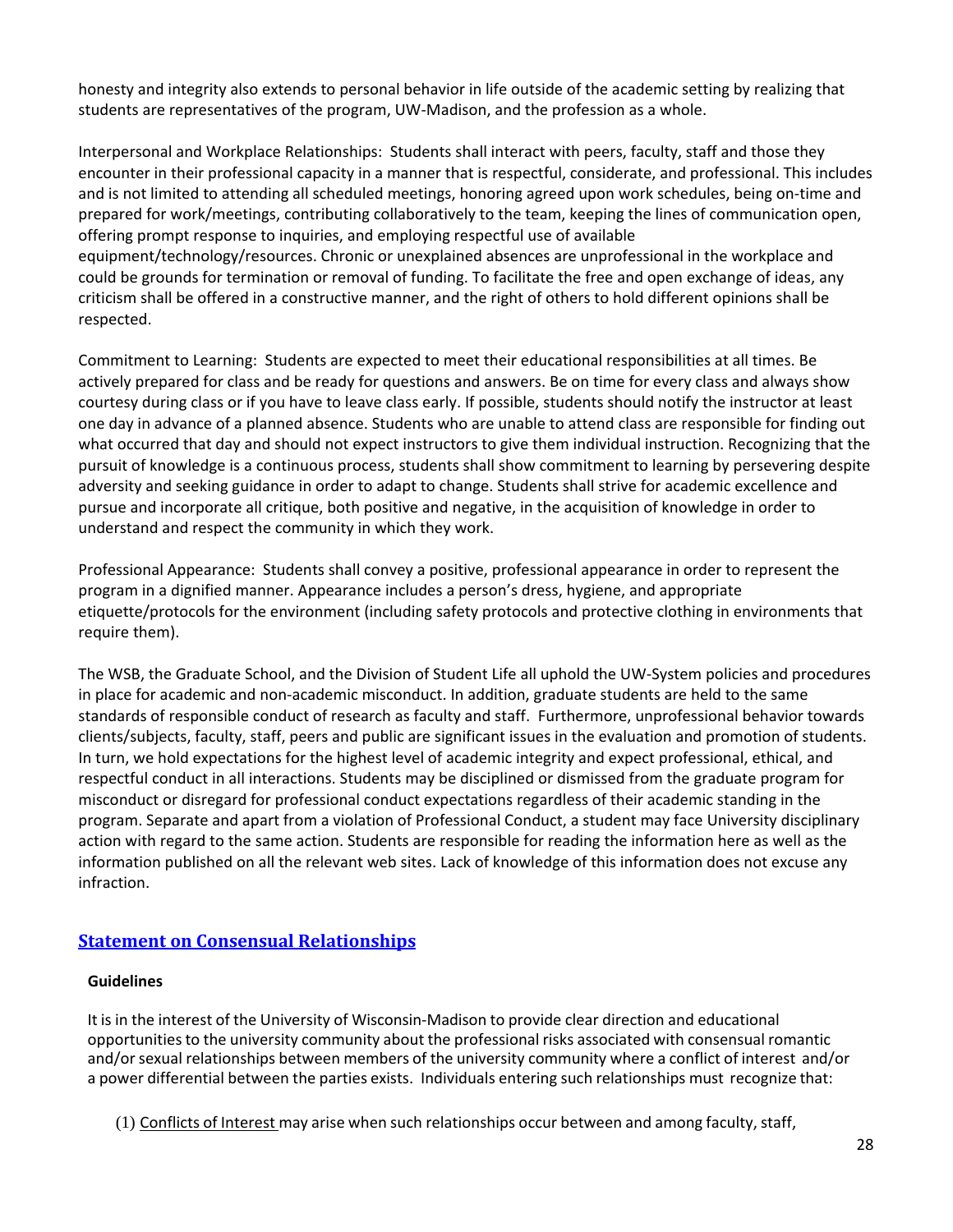students and prospective employees. University policies and ethical principles already preclude individuals from evaluating the work or academic performance of others with whom they have intimate familial relationships, or from making hiring, salary or similar financial decisions concerning such persons. The same principles apply to consensual romantic and/or sexual relationships and require, at a minimum, that appropriate arrangements be made for objective decision-making.

(2) Power Differentials between the parties in a consensual romantic and/or sexual relationship may cause serious consequences even when conflicts of interest are resolved. Individuals entering into such relationships must recognize that:

- A. the reasons for entering, maintaining, or terminating such a relationship may be a function of the power differential;
- B. where power differentials exist, even in a seemingly consensual relationship, there are limited after-the-fact defenses against charges of sexual harassment. Furthermore, under certain situations consensual relationships may be outside the scope of employment for university employees and, if so, an individual would not be covered by the state's liability protection in subsequent litigation; and
- C. it is almost always the case that the individual with the power or status advantage in the relationship will bear the burden of accountability.

#### **Reporting Policy**

Where a conflict of interest exists, or may exist, in the context of a consensual romantic and/or sexual relationship, the individual with the power or status advantage shall notify their immediate supervisor. The supervisor shall have the responsibility for making arrangements to eliminate or mitigate a conflict whose consequences might prove detrimental to the university or to either party in the relationship.

#### **Consequences**

Failure to report a consensual romantic and/or sexual relationship, or to comply with an arrangement to mitigate conflict of interest, may result in discipline or dismissal according to the rules appropriate to the individuals involved.

#### <span id="page-29-0"></span>**Academic Misconduct**

Academic misconduct is an act in which a student (UWS 14.03(1)):

- Seeks to claim credit for the work or efforts of another without authorization or citation
- Uses unauthorized materials or fabricated data in any academic exercise
- Forges or falsifies academic documents or records
- Intentionally impedes or damages the academic work of others
- Engages in conduct aimed at making false representation of a student's academic performance
- Or assists other students in any of these acts.

Examples of academic misconduct include but are not limited to:

- Cutting and pasting text from the Web without quotation marks or proper citation
- Paraphrasing from the Web without crediting the source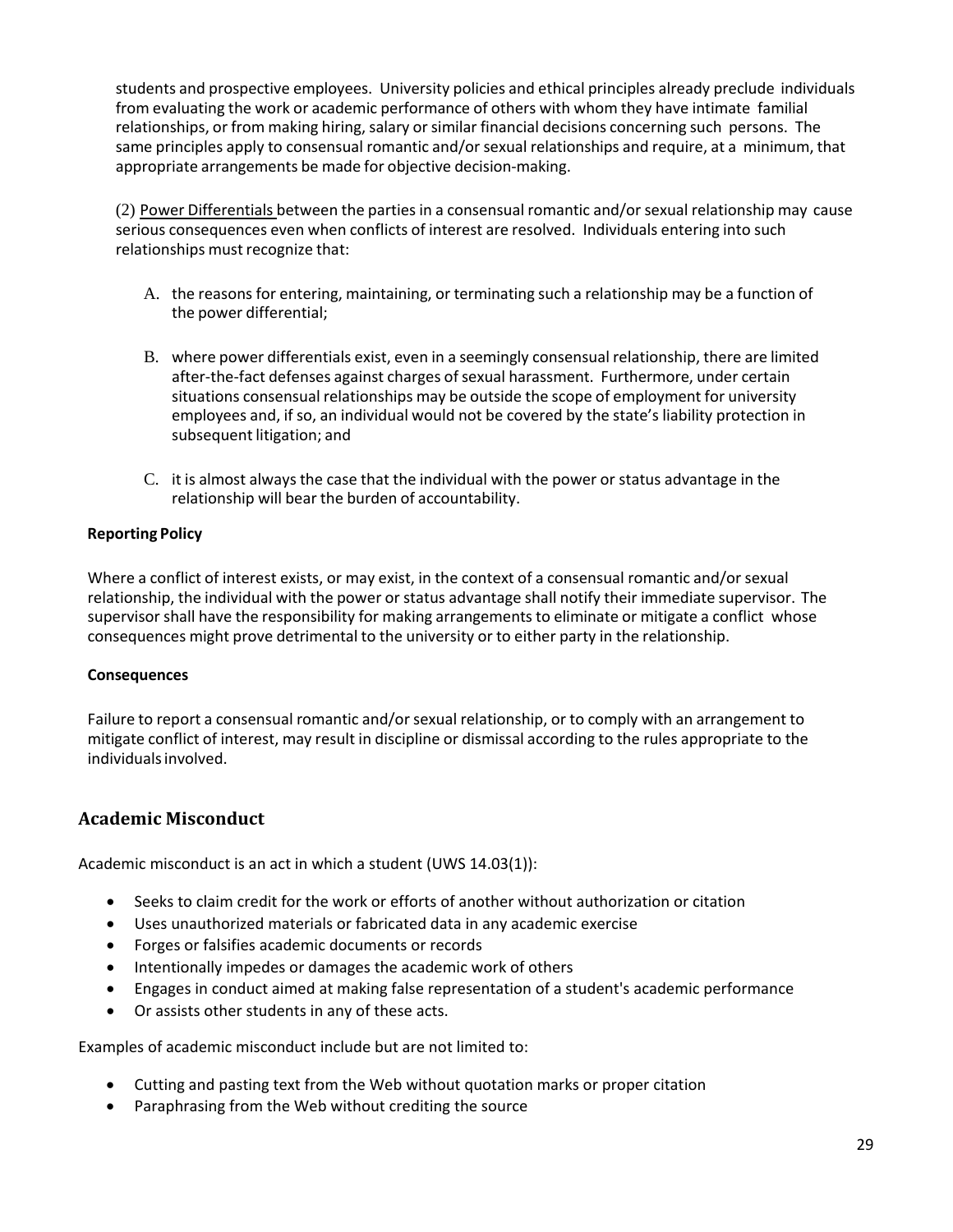- Using notes or a programmable calculator in an exam when such use is not allowed
- Using another person's ideas, words, or research and presenting it as one's own by not properly crediting the originator
- Stealing examinations or course materials
- Changing or creating data in a lab experiment
- Altering a transcript
- Signing another person's name to an attendance sheet
- Hiding a book knowing that another student needs it to prepare for an assignment
- Collaboration that is contrary to the stated rules of the course
- Tampering with a lab experiment or computer program of another student.

See Appendix C for additional information regarding academic misconduct

#### <span id="page-30-0"></span>**Non-Academic Misconduct**

The university may discipline a student in non-academic matters in the following situations:

- For conduct which constitutes a serious danger to the personal safety of a member of the university community or guest
- For stalking or harassment
- For conduct that seriously damages or destroys university property or attempts to damage or destroy university property, or the property of a member of the university community or guest
- For conduct that obstructs or seriously impairs university-run or university-authorized activities, or that interferes with or impedes the ability of a member of the university community, or guest, to participate in university-run or university-authorized activities
- For unauthorized possession of university property or property of another member of the university community or guest
- For acts which violate the provisions of UWS 18, Conduct on University Lands
- For knowingly making a false statement to any university employee or agent on a university-related matter, or for refusing to identify oneself to such employee or agent
- For violating a standard of conduct, or other requirement or restriction imposed in connection with disciplinary action.

Examples of non-academic misconduct include but are not limited to:

- Engaging in conduct that is a crime involving danger to property or persons, as defined in UWS 18.06(22)(d)
- Attacking or otherwise physically abusing, threatening to physically injure, or physically intimidating a member of the university community or a guest
- Attacking or throwing rocks or other dangerous objects at law enforcement personnel, or inciting others to do so
- Selling or delivering a controlled substance, as defined in 161 Wis. Stats., or possessing a controlled substance with intent to sell or deliver
- Removing, tampering with, or otherwise rendering useless university equipment or property intended for use in preserving or protecting the safety of members of the university community, such as fire alarms, fire extinguisher, fire exit signs, first aid equipment, or emergency telephones; or obstructing fire escape routes
- Preventing or blocking physical entry to or exit from a university building, corridor, or room
- Engaging in shouted interruptions, whistling, or similar means of interfering with a classroom presentation or a university-sponsored speech or program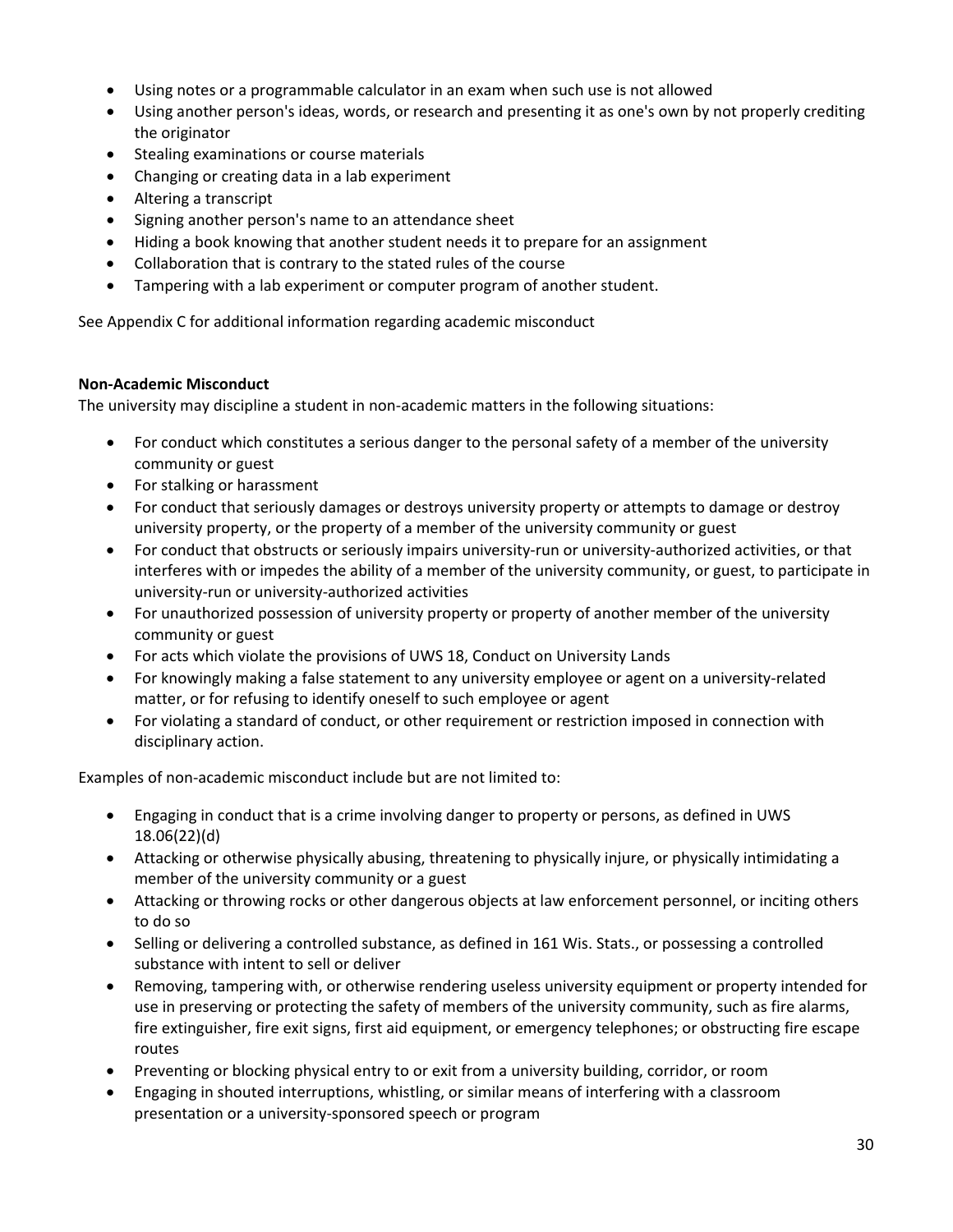- Obstructing a university officer or employee engaged in the lawful performance of duties
- Obstructing or interfering with a student engaged in attending classes or participating in university-run or university-authorized activities
- Knowingly disrupting access to university computing resources or misusing university computing resources.

See Appendix D for additional information regarding non-academic misconduct

## <span id="page-31-0"></span>**Research Misconduct**

Much of graduate education is carried out not in classrooms, but in laboratories and other research venues, often supported by federal or other external funding sources. Indeed, it is often difficult to distinguish between academic misconduct and cases of research misconduct. Graduate students are held to the same standards of responsible conduct of research as faculty and staff. The Graduate School is responsible for investigating allegations of research misconduct. This is often done in consultation with the Division of Student Life as well as with federal and state agencies to monitor, investigate, determine sanctions, and train about the responsible conduct of research. For more information, contact the Associate Vice Chancellor for Research Policy, 333 Bascom Hall, (608) 262-1044.

Please see section on "Grievance Procedures and Misconduct Reporting" for further information on reporting research misconduct of others. Here are links for additional information regarding Research Misconduct and

See Appendix E for additional information regarding responsible conduct

# <span id="page-31-1"></span>**Hostile and Intimidating behavior**

Hostile and intimidating behavior (HIB), sometimes known by the shorthand term "bullying," is defined in university policy as "unwelcome behavior pervasive or severe enough that a reasonable person would find it hostile and/or intimidating and that does not further the University's academic or operational interests." Hostile and intimidating behavior is prohibited by university policy. Please find full details as well as information on campus resources, addressing HIB, preventing HIB, and more at: [https://hr.wisc.edu/hib/.](https://hr.wisc.edu/hib/)

# <span id="page-31-2"></span>**VII. DISCIPLINARY ACTION AND DISMISSAL**

Failure to meet the program's academic or conduct expectations can result in disciplinary action including dismissal from the program. If a student is not making satisfactory progress in regards to academic or conduct expectations, the advisor will consult with the Director for PhD and Research Programs to determine if disciplinary action or dismissal is advisable or recommended.

Student progress will be reviewed through coursework (grades and grade point average) and through a written performance evaluation annually. It is recommended that advisors meets with all advisees at the time the written review is presented. If the advisor and the PhD and Research Committee find that a student has failed to achieve satisfactory progress with academic or conduct expectations, dismissal proceedings may be initiated. Students placed on probation will be placed on probation for one semester and will be reviewed by the appropriate authorities following the probationary semester. Students placed on probation may be subject to dismissal proceedings or allowed to continue based upon review of progress during the probationary semester.

The status of a student can be one of three options: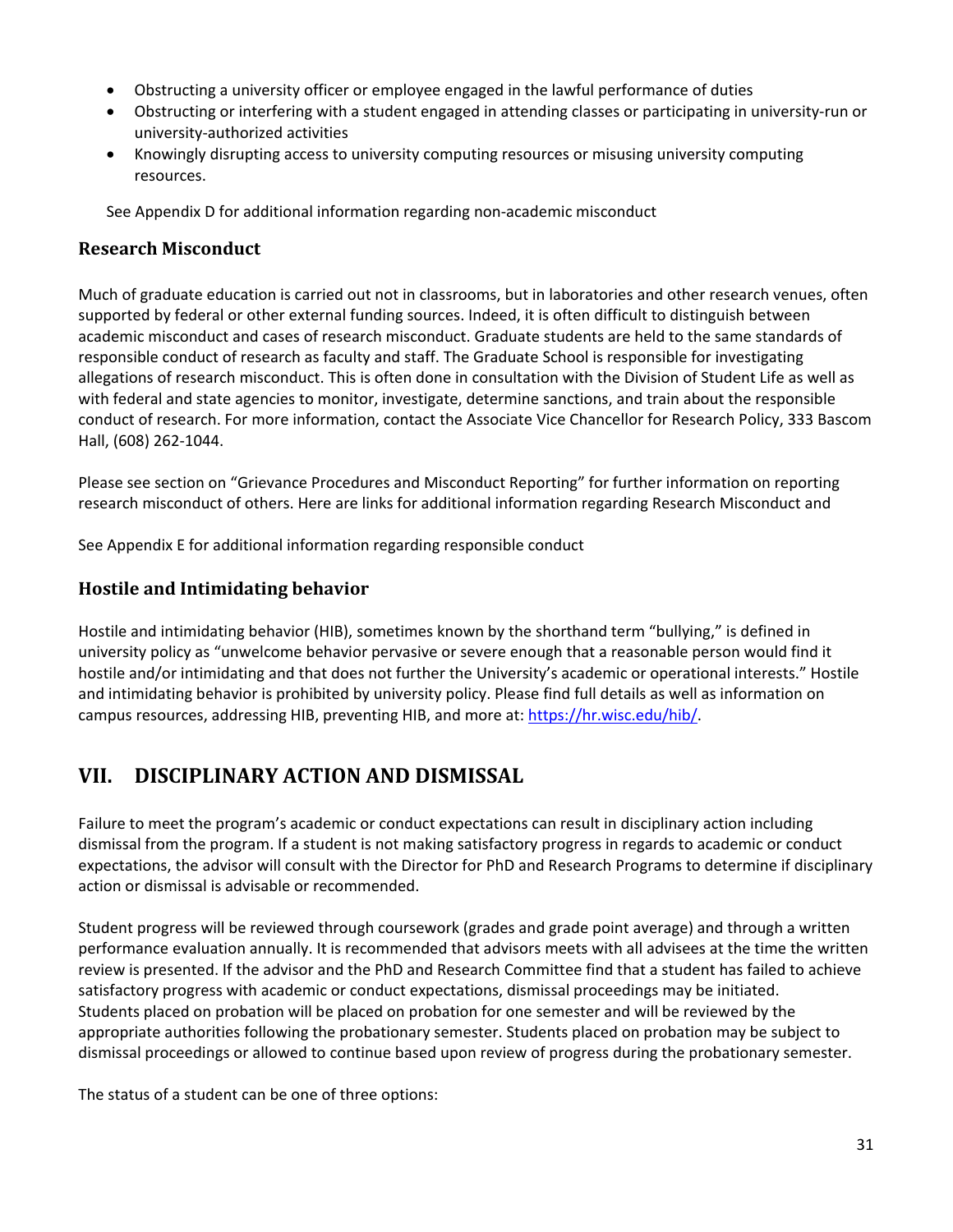- 1) Good standing (progressing according to standards; any funding guarantee remains in place).
- 2) Probation (not progressing according to standards but permitted to enroll; loss of funding guarantee; specific plan with dates and deadlines in place in regard to removal of probationary status.
- 3) Unsatisfactory progress (not progressing according to standards; not permitted to enroll, dismissal, leave of absence or change of advisor).

Any graduate student who fails to meet the program's expectations during two consecutive semesters (not including summer) may be subject to dismissal from the program at the end of the subsequent semester. Any student who fails to meet the program's expectations because of failure to pass any required exams and procedures within designated time limits may be subject to loss of financial support or dismissal from the program at the end of the subsequent semester.

A semester GPA below the department's minimum outlined elsewhere in this document will result in the student being placed on academic probation. If adequate improvement is not attained during the subsequent semester of full time enrollment the student may be dismissed from the program or allowed to continue for 1 additional semester based on advisor appeal to the Graduate School. A cumulative GPA minimum of 3.0 is required to graduate, but departments also have higher minimums. Consult with your advisor to assure you achieve at the appropriate level. See the Graduate School Academic Policies & Procedures: Probation <https://grad.wisc.edu/documents/probation/> and Grade Point Average (GPA) Requirement [https://grad.wisc.edu/documents/gpa-requirement/.](https://grad.wisc.edu/documents/gpa-requirement/)

Students may be disciplined or dismissed from the graduate program for any type of misconduct (academic, nonacademic, professional, or research) or failure to meet program expectations regardless of their academic standing in the program. Separate and apart from a violation of Professional Conduct, a student may face University disciplinary action with regard to the same action. Concerns about infractions of Professional Conduct may be effectively handled informally between the student and the advisor/faculty member. However, if a resolution is not achieved, the issue may be advanced for further review by the Programs Office and/or the PhD and Research Committee.

#### **Process / Committee / Possible Sanctions**

The Research Programs Office and the PhD and Research Committee administer the regulations established by the faculty of the WSB. They make sure students are meeting the program expectations and impose sanctions, in conjunction with the student's advisor and departmental committee members, when appropriate. Faculty and faculty committees determine whether the quality of a student's work and conduct are satisfactory, and determine whether the student is satisfying the academic requirements in a timely fashion and meeting program conduct expectations.

# <span id="page-32-0"></span>**VIII. GRIEVANCE PROCEDURES & REPORTING MISCONDUCT AND CRIME**

#### <span id="page-32-1"></span>**Grievance Procedures**

If a student feels unfairly treated or aggrieved by faculty, staff, or another student, the University offers several avenues to resolve the grievance. Students' concerns about unfair treatment are best handled directly with the person responsible for the objectionable action. If the student is uncomfortable making direct contact with the individual(s) involved, they should contact the Director for PhD and Research Programs for consultation and advice on next steps. For more information see the Graduate School Academic Policies & Procedures: Grievances & Appeals: [https://grad.wisc.edu/documents/grievances-and-appeals/.](https://grad.wisc.edu/documents/grievances-and-appeals/)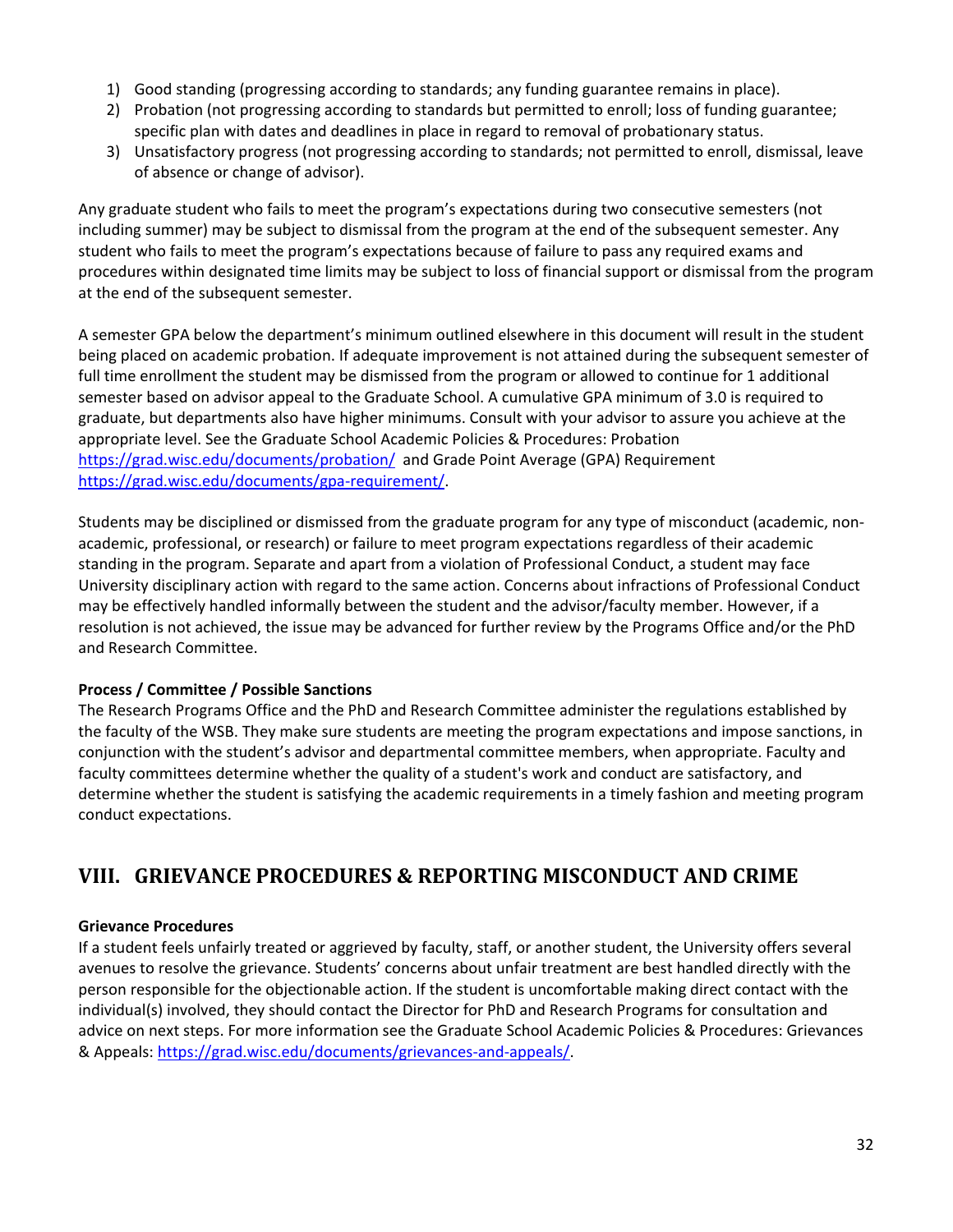# <span id="page-33-0"></span>**Procedures for proper accounting of student grievances:**

The student is encouraged to speak first with the person toward whom the grievance is directed to see if a situation can be resolved at this level. Should a satisfactory resolution not be achieved, the student should contact the Director for PhD and Research Programs to discuss the grievance. That individual will facilitate problem resolution through informal channels and facilitate any complaints or issues of students. The first attempt is to help students informally address the grievance prior to any formal complaint. Students are also encouraged to talk with their faculty advisors regarding concerns or difficulties if necessary. University resources for sexual harassment, discrimination, disability accommodations, and other related concerns can be found on the UW Office of Equity and Diversity website: [https://oed.wisc.edu/.](https://oed.wisc.edu/) Other campus resources include

• The Graduate School - <https://grad.wisc.edu/>

- McBurney Disability Resource Center <https://mcburney.wisc.edu/>
- Employee Assistance Office <https://eao.wisc.edu/>
- Ombuds Office <https://ombuds.wisc.edu/>
- University Health Services <https://www.uhs.wisc.edu/>
- Office of Equity and Diversity <https://oed.wisc.edu/>

If the issue is not resolved to the student's satisfaction, the student can submit the grievance to the Associate Dean for PhD and Research in writing, within 60 calendar days of the alleged unfair treatment. On receipt of a written complaint, Associate Dean for PhD and Research will obtain a written response from the person toward whom the complaint is directed. This response will be shared with the person filing the grievance. The Associate Dean for PhD and Research, in conjunction with the appropriate faculty jurisdiction within the school, will determine a decision regarding the grievance. At this point, if either party (the student or the person toward whom the grievance is directed) is unsatisfied with the decision of the Associate Dean for PhD and Research, the party may file a written appeal to the Associate dean for Academic Affairs of the Graduate School. Either party has 10 working days to file a written appeal to the School/College. Documentation of the grievance will be stored for at least 7 years. Significant grievances that set a precedent will be stored indefinitely. The Graduate School has procedures for students wishing to appeal a grievance decision made at the school/college level. These policies are described in the Graduate School's Academic Policies and Procedures: [https://grad.wisc.edu/documents/grievances-and-appeals/.](https://grad.wisc.edu/documents/grievances-and-appeals/)

# <span id="page-33-1"></span>**Reporting Misconduct and Crime**

The campus has established policies governing student conduct, academic dishonesty, discrimination, and harassment/abuse as well as specific reporting requirements in certain cases. If you have a grievance regarding unfair treatment towards yourself, please reference the procedures and resources identified above. If you learn about, observe, or witness misconduct or other wrongdoing you may be required to report that misconduct or abuse. Depending on the situation, it may be appropriate to consult with your advisor, PhD Program Coordinator, or other campus resources (See other campus resources under Procedures for proper accounting of student grievances section).

#### <span id="page-33-2"></span>**Research Misconduct Reporting**

The University of Wisconsin-Madison strives to foster the highest scholarly and ethical standards among its students, faculty, and staff. Graduate students and research associates are among the most vulnerable groups when reporting misconduct because their source of financial support and the progress in their careers may be at risk by raising questions of wrongdoing. They are also often the closest witnesses to wrongdoing when it occurs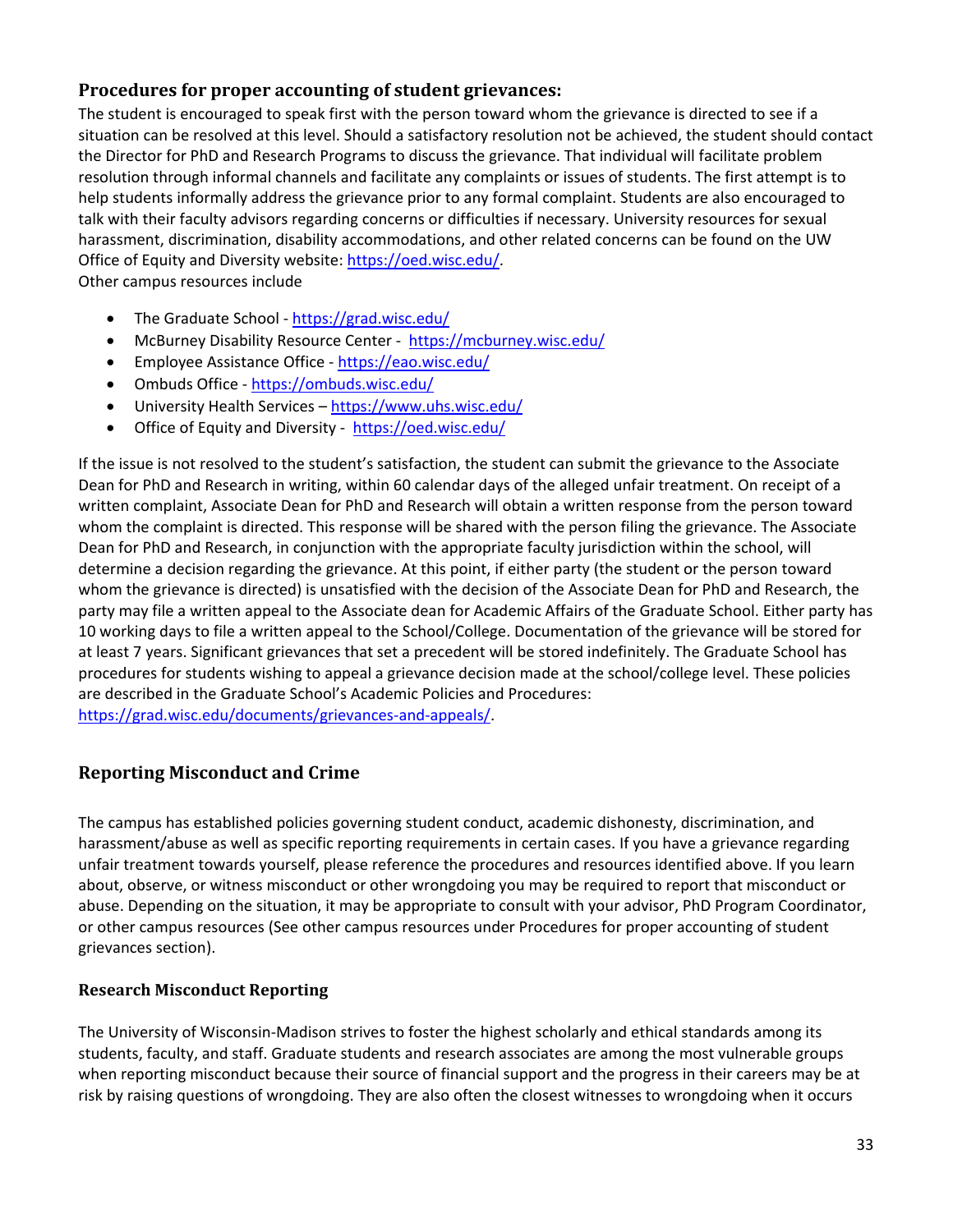and therefore must be appropriately protected from the consequences of reporting wrongdoing and be informed of their rights. Please find full details at[: https://kb.wisc.edu/gsadminkb/page.php?id=34485](https://kb.wisc.edu/gsadminkb/page.php?id=34485)

## <span id="page-34-0"></span>**Academic Misconduct Reporting**

If you know a classmate is cheating on an exam or other academic exercise, notify your professor, teaching assistant or proctor of the exam. As a part of the university community, you are expected to uphold the standards of the university. Also, consider how your classmate's dishonesty may affect the overall grading curve and integrity of the program.

## <span id="page-34-1"></span>**Sexual Assault Reporting**

Faculty, staff, teaching assistants, and others who work direct with students at UW-Madison are required by law to report first-hand knowledge or disclosures of sexual assault to university officials, specifically the Office of Compliance This effort is not the same as filing a criminal report. Disclosing the victim's name is not required as part of this report. Please find full details at [https://compliance.wisc.edu/titleix/employee-reporting](https://compliance.wisc.edu/titleix/employee-reporting-requirements/)[requirements/](https://compliance.wisc.edu/titleix/employee-reporting-requirements/)

#### <span id="page-34-2"></span>**Child Abuse Reporting**

As a UW-Madison employee (under [Wisconsin Executive Order #54\)](http://docs.legis.wisconsin.gov/code/executive_orders/2011_scott_walker/2011-54.pdf), you are required to immediately report child abuse or neglect to Child Protective Services (CPS) or law enforcement if, in the course of employment, the employee observes an incident or threat of child abuse or neglect, or learns of an incident or threat of child abuse or neglect, and the employee has reasonable cause to believe that child abuse or neglect has occurred or will occur. Volunteers working for UW-Madison sponsored programs or activities are also expected to report suspected abuse or neglect. Please find full details a[t https://oed.wisc.edu/child-abuse-and-neglect-reporting/](https://oed.wisc.edu/child-abuse-and-neglect-reporting/)

#### <span id="page-34-3"></span>**Reporting and Response to Incidents of Bias/Hate**

The University of Wisconsin-Madison values a diverse community where all members are able to participate fully in the Wisconsin Experience. Incidents of Bias/Hate affecting a person or group create a hostile climate and negatively impact the quality of the Wisconsin Experience for community members. UW-Madison takes such incidents seriously and will investigate and respond to reported or observed incidents of bias/hate. Please find full details at<https://doso.students.wisc.edu/services/bias-reporting-process/>

# <span id="page-34-4"></span>**IX. ACADEMIC EXCEPTION PETITION**

Academic exceptions and extensions are considered on an individual case by case basis and should not be considered a precedent. Deviations from normal progress are highly discouraged, but the program recognizes that there are in some cases extenuating academic and personal circumstances. Petitions for course exceptions/substitutions or exceptions to the Satisfactory Progress Expectations (academic or conduct) shall be directed to the Director for PhD and Research Programs. The following procedures apply to all petitions:

- The specific requirement/rule/expectation pertinent to the petition must be identified.
- The student's academic advisor must provide written support for the petition.
- All course work substitutions and equivalencies will be decided by the respective department's PhD coordinator and/or Department Chair.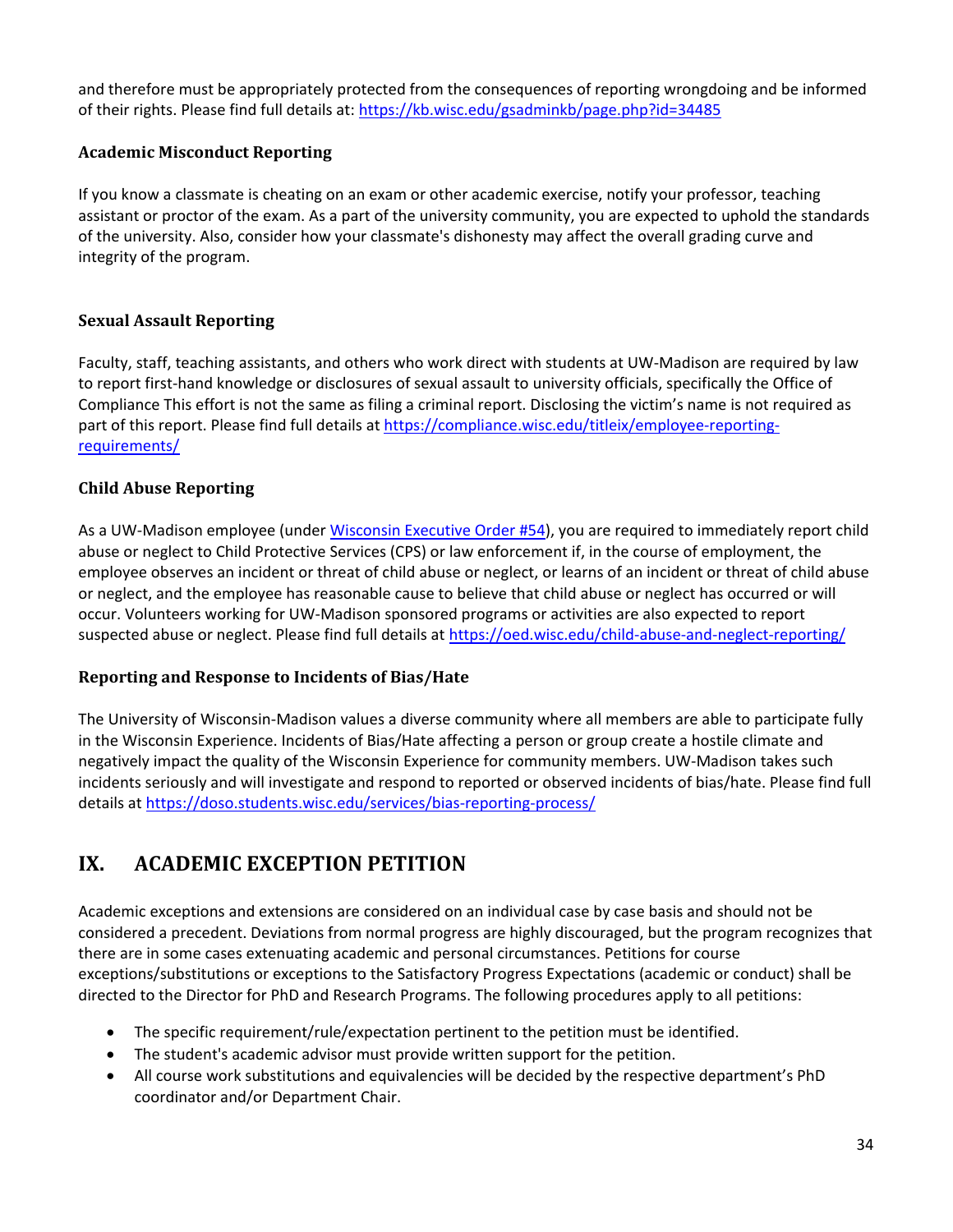• The Director for PhD and Research Programs, in consultation with the student's advisor, may grant extensions to normal progress requirements for students who face circumstances noted in university regulations, such as childbirth, adoption, significant responsibilities with respect to elder or dependent care obligations, disability or chronic illness, or circumstances beyond one's personal control. Where warranted, the petition should provide good evidence of plans and ability to return to conformance with the standard and to acceptably complete the program. The normal extension will be one semester; anything beyond this will be granted *only in the event of highly extraordinary circumstances.* Extensions will be granted formally with the approval of the Associate Dean for PhD and Research and a note of explanation will be placed in the student's file.

# <span id="page-35-0"></span>**Failure of Qualifying Exam**

A student who fails the Qualifying Examination may be offered a second opportunity to pass the qualifying examination or may be dismissed from the program. Petitions of a decision by the Thesis/Dissertation Committee must be made to the Director for PhD and Research Programs within two weeks or they will be final. The Director for PhD and Research Programs, in consultation with the respective Department Chair and the Associate Dean for PhD and Research, will make the final decision regarding a petition and will communicate this decision to all parties involved.

#### <span id="page-35-1"></span>**Failure to Complete the Degree within the Graduate School's Five-Year Limit**

Students who have not successfully defended the dissertation within five years from becoming a dissertator may request an extension with the support of the dissertation committee chair. Requests for a one-semester/year extension may be made to the Director for PhD and Research Programs. The Director for PhD and Research Programs is authorized to approve these requests upon written justification from the student and their advisor and with appropriate Graduate School approvals. The student must describe the reasons for the request and provide a proposed timetable for completing all program requirements. The dissertation committee chair must provide a written supporting document indicating their assessment that the student is highly likely to persevere to degree completion and must outline what the student needs to do and the time frames agreed upon for doing these things. The request should be made as soon as the need for an extension becomes apparent. The Director for PhD and Research Programs may request additional documentation as needed. Appeals or requests for additional extensions must be approved by the Associate Dean for PhD and Research and are subject to Graduate School approval.

# <span id="page-35-2"></span>**X. FUNDING AND FINANCIAL INFORMATION**

All Business PhD students are offered a financial aid package for a minimum of 4 years. These packages include a stipend, tuition remission, and health insurance for the student and his/her immediate family residing in Dane County. Questions about financial aid should be directed to the PhD Coordinator. Students will receive a funding letter each summer detailing the financial award package for the coming academic year.

#### **Graduate Assistantships (TAs, PAs, RAs, Lecturer [SA] positions)**

Process for awarding graduate assistantships: Each student will receive an admission offer letter that details financial aid awards for the duration of their time in the PhD Program. Questions about financial aid should be directed to the PhD Coordinator.

#### **Responsibilities**

Graduate Assistants will be notified by their supervisor of their duties for each semester they are employed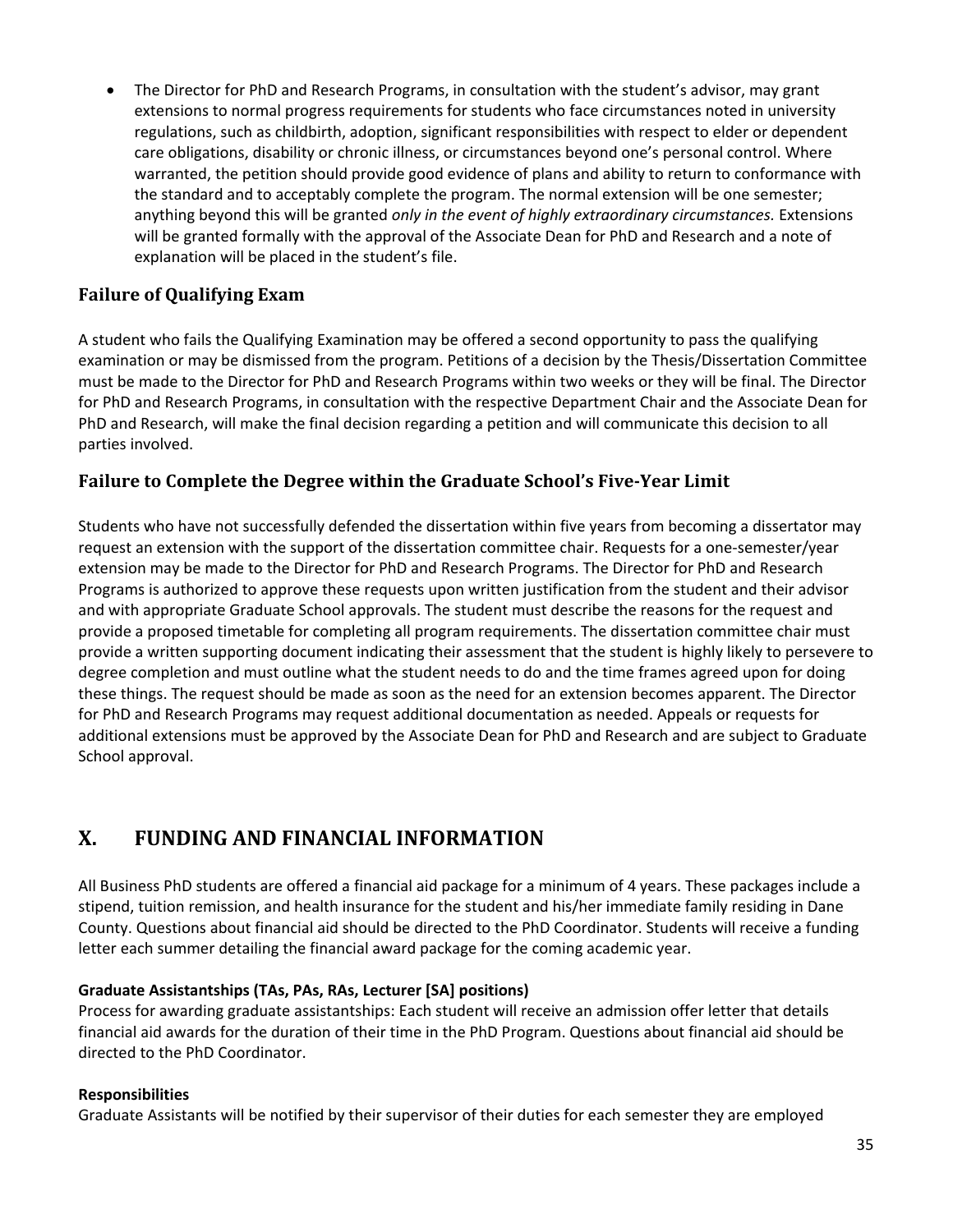The supervisor or the Department Chair should be contacted to receive work assignments. Teaching Assistant will be evaluated by their class each time they teach.

# <span id="page-36-0"></span>**Stipend rates**

Stipend rates for graduate assistantships are set by the University. Current rates for TAs, PAs, and RAs can be found on the Graduate School website: <https://grad.wisc.edu/funding/graduate-assistantships/>

Graduate assistants are paid on a monthly basis and stipends are usually deposited directly into student's bank accounts. Students may authorize direct deposit by filling out the Authorization for Direct Deposit of Payroll form [\(https://uwservice.wisconsin.edu/docs/forms/pay-direct-deposit.pdf\)](https://uwservice.wisconsin.edu/docs/forms/pay-direct-deposit.pdf) and returning it to the WSB Human Resources Office—4250 Grainger Hall.

# <span id="page-36-1"></span>**Tuition Remission and Payment of Segregated Fees**

TAs, PAs, and Lecturers (Students Assistants) with appointments of 33.3% or higher (approximately 13 hours/week) receive remission of their full tuition (in- and out-of-state, as applicable). Students with these appointments are still responsible for paying segregated fees. Fellows also receive Tuition Remission.

# <span id="page-36-2"></span>**Health Insurance Benefits**

TAs, PAs, RA, and Lecturers (Student Assistants) with appointments of 33.3% or higher (approximately 13 hours/week) for at least the length of a semester are eligible to enroll in a health insurance program. Fellows are also eligible for Health Insurance Benefits. Information about health insurance options can be found at <http://www.ohr.wisc.edu/benefits/new-emp/grad.aspx>.

Current monthly premiums can be found at [http://uwservice.wisc.edu/premiums/index.php#sgh](http://uwservice.wisc.edu/premiums/index.php). Questions about health insurance can be directed to the WSB Human Resources Office—4250 Grainger Hall.

# <span id="page-36-3"></span>**Maximum Appointment Levels**

The Graduate School sets the maximum levels of graduate assistantship appointments. International students should be especially aware of maximum levels of employment. For more information on these policies, please visit [https://grad.wisc.edu/documents/maximum-levels-of-appointments/.](https://grad.wisc.edu/documents/maximum-levels-of-appointments/)

# <span id="page-36-4"></span>**Enrollment Requirements for Graduate Assistants**

Students with graduate assistantships must be enrolled appropriately. Detailed information about enrollment requirements can be found in the Graduate School's academic policies at [https://grad.wisc.edu/documents/enrollment-requirements/.](https://grad.wisc.edu/documents/enrollment-requirements/)

# <span id="page-36-5"></span>**Fellowships**

There are many different kinds of fellowships on campus. Some are awarded by the program, some are awarded by the school/college, and still others are awarded by the Graduate School. In addition, a number of students have applied for and won fellowships from federal agencies, professional organizations, and private foundations. The terms and conditions of fellowships across campus vary widely. Students receiving a fellowship should understand the obligations and benefits of that fellowship, including stipend, health insurance eligibility, eligibility for tuition remission, pay schedule, etc.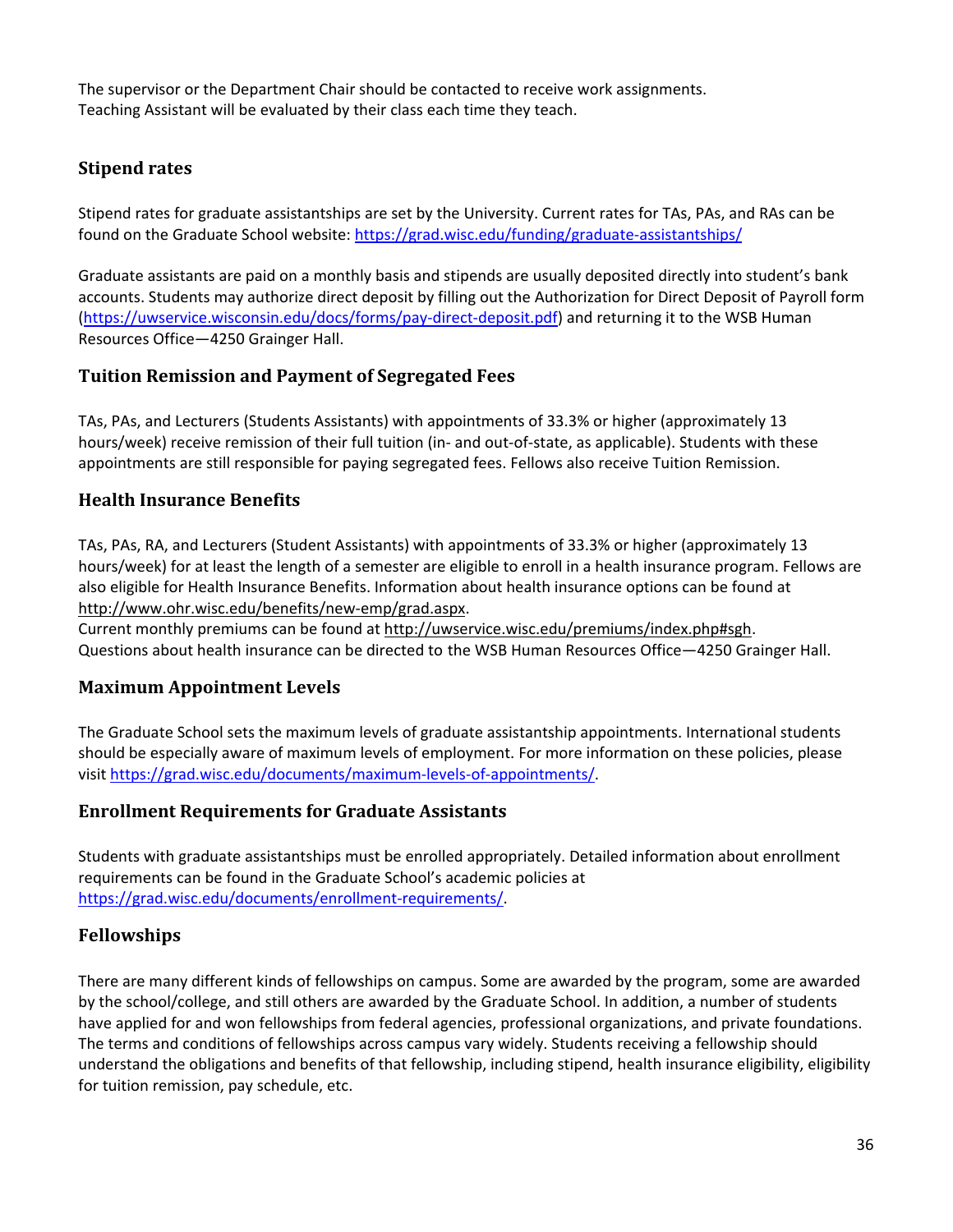# <span id="page-37-0"></span>**Graduate School Fellowships**

The Graduate School administers a number of different fellowships on campus, including: the University Fellowships, Chancellor's Fellowships, Mellon-Wisconsin Fellowships, the Dickie Fellowships, and a variety of external fellowships [\(https://grad.wisc.edu/funding/fellowships/\)](https://grad.wisc.edu/funding/fellowships/). Contact the Office of Fellowships and Funding Resources [\(offr@grad.wisc.edu\)](mailto:offr@grad.wisc.edu) with any questions.

# <span id="page-37-1"></span>**Departmental/Campus Fellowships**

The WSB PhD Program awards several fellowships. Awarding these fellowships is made by the Dean's Office, and several departments within the School. It is not necessary to apply for these fellowships. Fellowships include a stipend, full tuition remission, payment of segregated fees and health insurance options.

# <span id="page-37-2"></span>**External Funding/Fellowships**

The WSB encourages all students to seek out and apply for funding from sources external to the university (e.g., federal agencies, professional organizations, private foundations). The Graduate School supports selected federal/private fellowships through the provision of tuition support and health insurance, list at [https://kb.wisc.edu/grad/page.php?id=73571.](https://kb.wisc.edu/grad/page.php?id=73571)

UW-Madison does allow for [remission of out-of-state tuition for students on external fellowships](https://kb.wisc.edu/gsadminkb/page.php?id=33035) that provide stipends of at least the equivalent to that of a 33.3% RA.

Students should be aware that fellowships and awards from external sources have unique terms and conditions that should be understood. Questions on external fellowships may be directed to the Office of Fellowships and Funding Resources.

# <span id="page-37-3"></span>**Fellows with Concurrent Appointments**

Students with fellowships payrolled through the university may hold concurrent graduate assistantships and/or student hourly appointments up to a maximum annual stipend amount. Questions about concurrent work along with a fellowship or the current maximum rate should be addressed to the Office of Fellowships and Funding Resources [\(offr@grad.wisc.edu\)](mailto:offr@grad.wisc.edu).

# <span id="page-37-4"></span>**Funding for Study Abroad**

The [International Fellowships Office](http://fellowships.international.wisc.edu/) provides information about opportunities for international research, grants, scholarships and other funding.

# <span id="page-37-5"></span>**Funding for Conference/Research Travel**

See WSB PhD Travel Fund section in this handbook.

The Graduate School provides a limited amount of funding for dissertators whose research has been accepted for presentation at a conference. Award amounts range between \$300-\$1,500. For more information about this funding, visit the **[Student Research Grants Competition Information](https://grad.wisc.edu/funding/grants-competition/)** 

**Loans**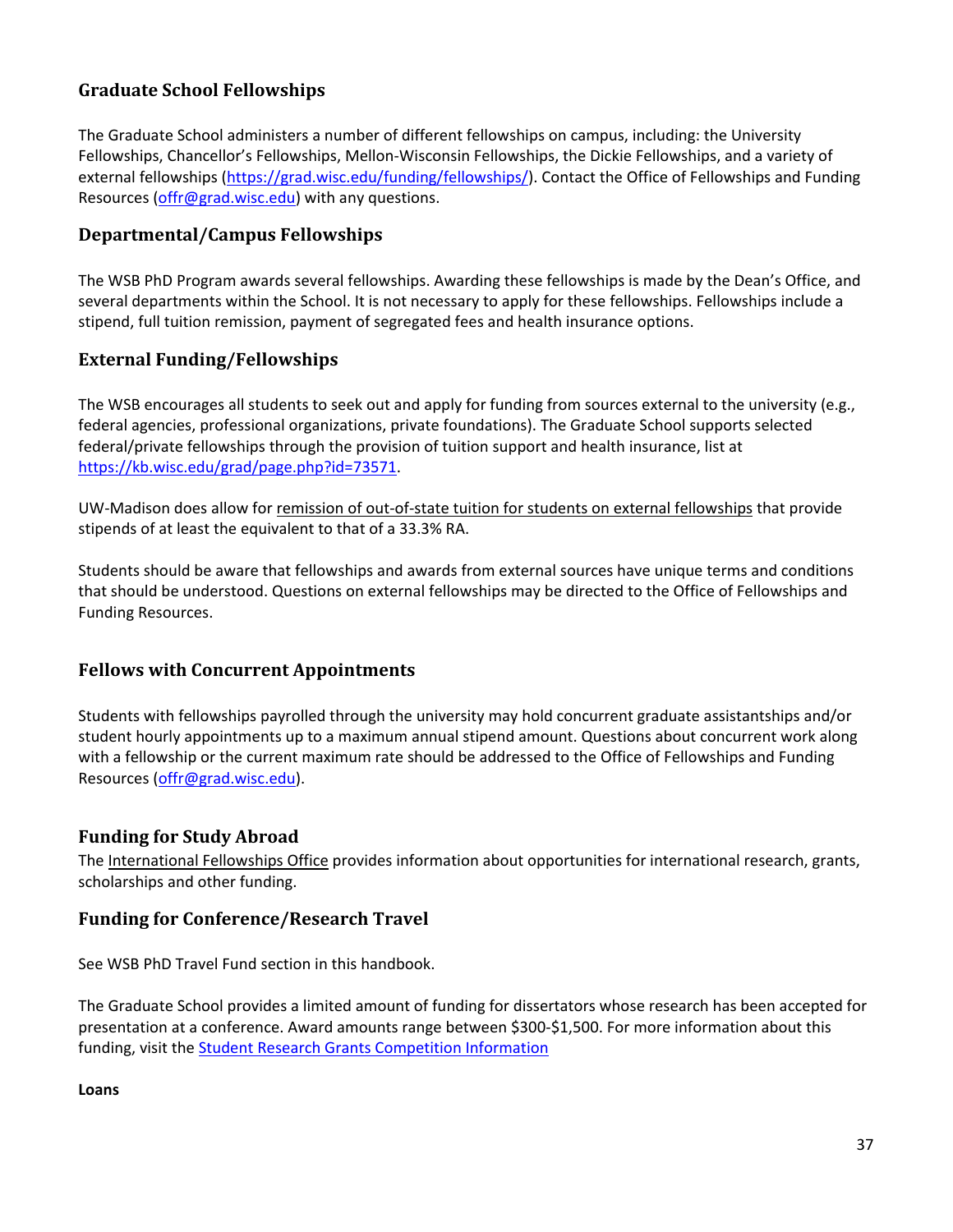The [Office of Student Financial Aid](https://financialaid.wisc.edu/) (OSFA) assists graduate students whose personal and family resources are not adequate to cover the expenses involved in attending the University of Wisconsin-Madison. The office also provides counseling to help students manage their money effectively, information on other potential sources of financial assistance (such as employment), debt management counseling, and small short-term loans for emergencies.

# <span id="page-38-0"></span>**XI. PROFESSIONAL DEVELOPMENT AND CAREER PLANNING**

While most of the conduct of seeking potential career placements at research universities after degree completion is done through faculty mentoring and networking at appropriate academic conferences in the student's field during their program, the UW-Madison offers a wealth of resources intended to enrich graduate studies and enhance professional skills. You are encouraged to take full advantage of the resources that best fit your needs and support your career goals.

# <span id="page-38-1"></span>**Campus-wide Resources for Professional Development**

In addition to opportunities at the local level, the Graduate School provides professional development programming in the areas of career development and skill building, and also serves as a clearing house for professional development resources across campus. The best way to stay informed is to watch for the weekly newsletter, GradConnections, or visit [https://grad.wisc.edu/professional-development/.](https://grad.wisc.edu/professional-development/)

Be sure to keep a pulse on programs offered by the following campus services as well. Writing Center <http://www.writing.wisc.edu/>

# <span id="page-38-2"></span>**Local Resources for Professional Development and Career Planning**

Looking for a great way to improve your communication skills? Consider joining a local chapter of Toastmaster's. The Toastmasters club is the perfect opportunity to overcome your fear of public speaking, polish up your presentations, and enjoy the company of other intelligent professionals and students. They usually meet in the Lowell Center at 610 Langdon Street from 6:15- 8:15pm on the first and third Wednesday of each month, but our location sometimes changes according to space availability on campus. Email us to check on the next meeting location. It is completely free to attend a meeting! <https://173.toastmastersclubs.org/>

# <span id="page-38-3"></span>**WSB STUDENT TEACHING AWARDS**

Each year the WSB recognizes PhD students who have exhibited high standards as Teaching Assistants. Student instructors are also nominated for university-wide awards.

# <span id="page-38-4"></span>**Student Travel Award Policy/Travel to Meetings and Conferences**

WSB PhD students presenting a paper (as author or co-author) at a research conference may apply for reimbursement of travel expenses. You may receive an award of up to \$600 to assist with expenses. Students are eligible to receive an award for travel expenses only once during each fiscal year (July 1 to June 30), but are eligible for an award each year of their tenure in the PhD program. After receipt of a first WSB travel award, a student must present evidence that he or she has also sought travel funds from a source external to the school, such as the [Student Research Grants Competition](https://grad.wisc.edu/funding/grants-competition/) or from a federal agency such as the National Science Foundation. Students should also apply for departmental funds for travel if they are available. For this purpose, departmental funds are considered to be internal awards.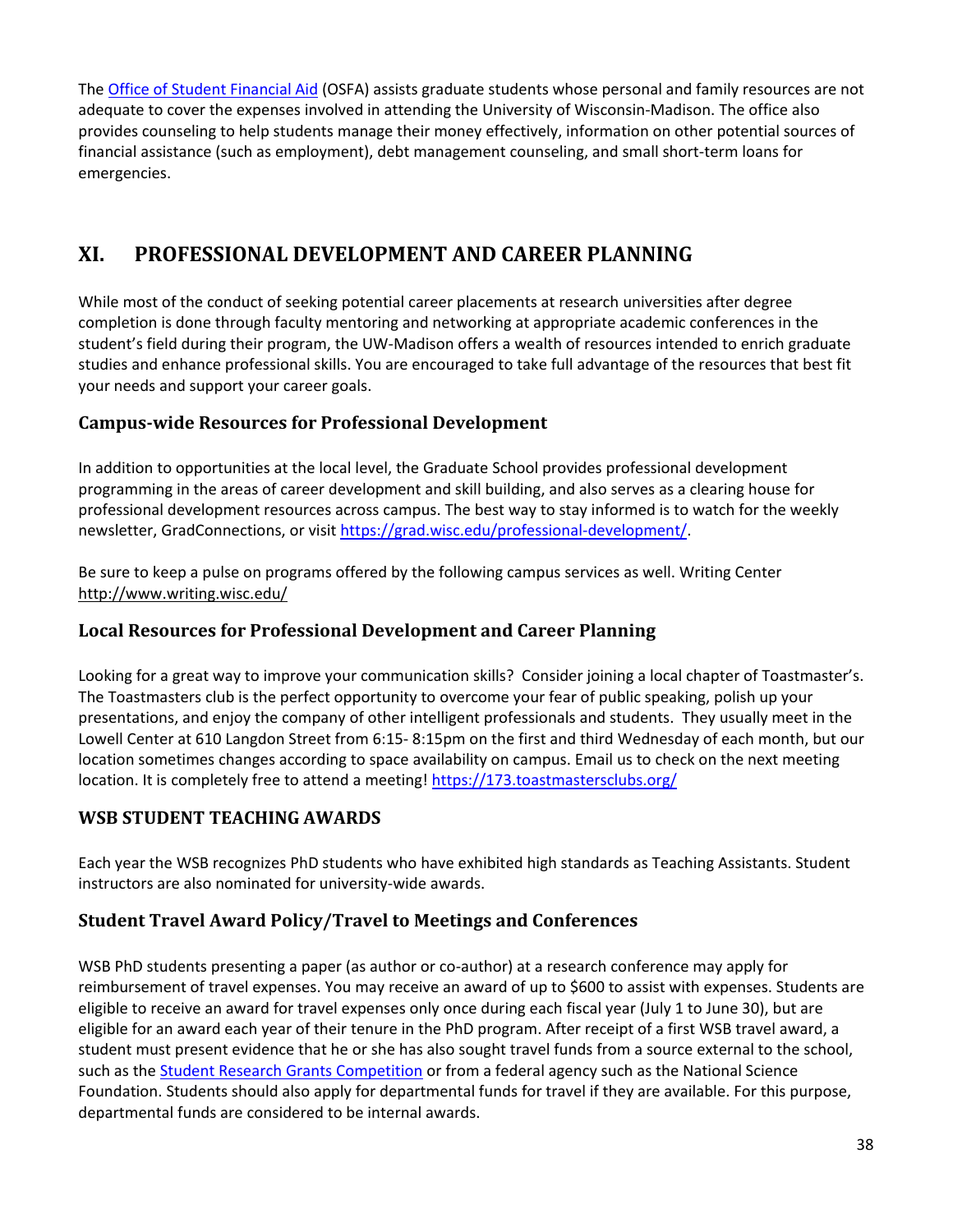To be considered for these travel funds you need to complete the [application](https://uwmadison.box.com/s/264lqgw1y3taa46jfixk9a8lciq2mwi2) and return it to Patrick Stevens or deliver it to 3115 Grainger Hall.

#### **Policies for Award Notification and Acceptance**

Please submit your request no less than three weeks prior to the date of departure. Failure to do so may result in denial of approval or in delay of funding.

Each award will not exceed \$600. Upon completion of the travel, you must request an e-reimbursement. You should work with your department assistant to complete the e-reimbursement. Please let your department assistant know that you are to receive up to \$600 in travel funds from the PhD Programs Office and have the department assistant contact Patrick Stevens to obtain the correct funding string for the travel funds. As with any travel funded through University of Wisconsin-Madison accounts, you are subject to state travel policies, guidelines, and expense/reimbursement limitations. Ask your department assistant for this information before you book airline tickets and/or hotel accommodations.

Approvals are not transferable to other conferences or events without re-application.

If you have any questions or need further clarification, please contact Patrick Stevens via [email](mailto:pjmiller@bus.wisc.edu) or at 608-262- 3749.

# <span id="page-39-0"></span>**XII. OPPORTUNITIES FOR STUDENT INVOLVEMENT**

Graduate students at UW-Madison have a multitude of opportunities to become involved on campus and in their academic disciplines. This involvement enhances academic, professional, and social development.

# <span id="page-39-1"></span>**Student Representation in Governance**

Associated Students of Madison (ASM) - The Associated Students of Madison (ASM) is the campus-wide student governance organization at UW–Madison. Graduate and undergraduate representatives are elected to the 33 member ASM Student Council based on their respective college or school. The student council has regular biweekly meetings open to all students. Learn more here:<http://www.asm.wisc.edu/>

Teaching Assistants' Association (TAA) - The Teaching Assistants' Association is a union for TAs and PAs at UW-Madison. As a result of decades of organizing and by working together, graduate students at UW-Madison have achieved good health benefits, tuition remission, and many other gains. The TAA is a democratic union run by the members. Learn more here:<http://taa-madison.org/>

# <span id="page-39-2"></span>**Registered Student Organizations**

There are more than 750 student organizations on campus. The best way to seek out current organizations is to visit the [Wisconsin Involvement Network.](https://win.wisc.edu/) This list will not include unregistered student organizations, and you may find that there are groups in your department that you would like to get involved with as well. If you are interested in officially registering an organization you are involved, you must register at [https://win.wisc.edu/organizations.](https://win.wisc.edu/organizations) Once registered, your organization is eligible for funding from ASM, and your group can reserve rooms in the Union and access other resources.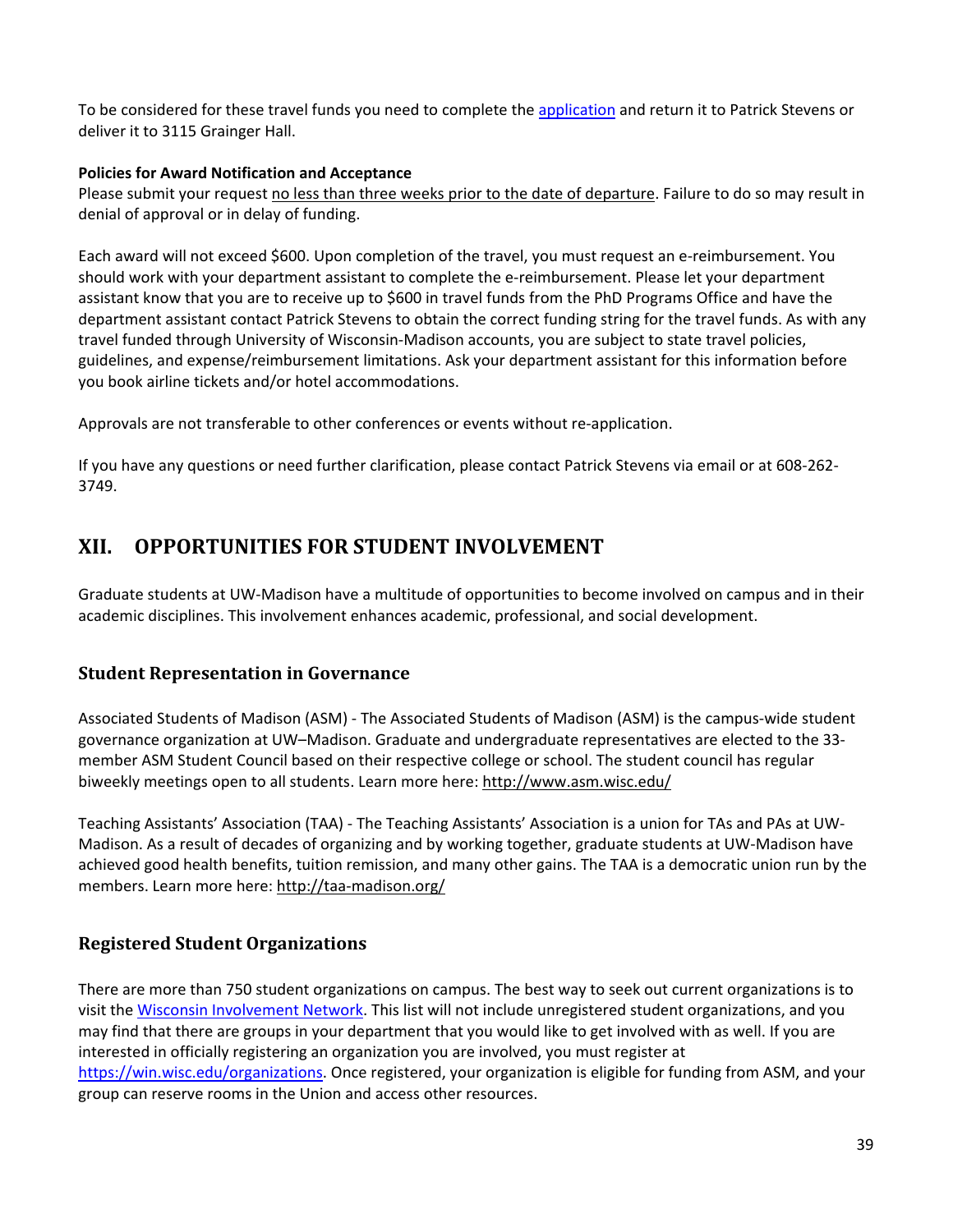# <span id="page-40-0"></span>**Outreach and Community Connections**

The Wisconsin Idea is the principle that education should influence and improve people's lives beyond the university classroom. For more than 100 years, this idea has guided the university's work. Learn how you can get involved at [http://www.wisc.edu/public-service/.](http://www.wisc.edu/public-service/)

The Morgridge Center for Public Service connects campus with community through service, active civic engagement, community-based learning and research, and more. Explore opportunities at [https://morgridge.wisc.edu/.](https://morgridge.wisc.edu/)

# <span id="page-40-1"></span>**XIII. STUDENT HEALTH AND WELLNESS**

UW-Madison has a holistic resource for all things wellness called ["UWell"](https://uwell.wisc.edu/). The site includes information and opportunities for wellness for your work/school, financial, environmental, physical, emotional, spiritual, and community.

Students who pay segregated fees are eligible for [University Health Services.](https://www.uhs.wisc.edu/) There is no charge to students for many basic services including counseling sessions, because services are paid through tuition and fees. Personal health and wellness services are also available in addition to medical services.

# <span id="page-40-2"></span>**Disability Information**

Students with disabilities have access to disability resources through UW-Madison's [McBurney Disability Resource](https://mcburney.wisc.edu/)  [Center.](https://mcburney.wisc.edu/) As an admitted student, you should first go through the steps to ["Become a McBurney Client"](https://mcburney.wisc.edu/students/howto.php)

Additional [non-academic] disability campus resources can be found at: <https://mcburney.wisc.edu/services/nonmcburney/index.php>

The UW-Madison Index for Campus Accessibility Resources can be found at: <https://www.wisc.edu/accessibility/index.php>

# <span id="page-40-3"></span>**Mental Health Resources On and Off Campus**

[University Health Services](https://www.uhs.wisc.edu/) (UHS) is the primary mental health provider for students on campus. UHS Counseling and Consultation Services offers a wide range of services to the diverse student population of UW-Madison. They offer immediate crisis counseling, same day appointments and ongoing treatment.

There are many mental health resources throughout the Madison community, but UHS Counseling and Consultation Services is the best resource for referrals to off-campus providers. Call 608-265-5600 for assistance in finding an off-campus provider.

# <span id="page-40-4"></span>**XIV. MISCELLANEOUS INFORMATION FOR NEW STUDENTS**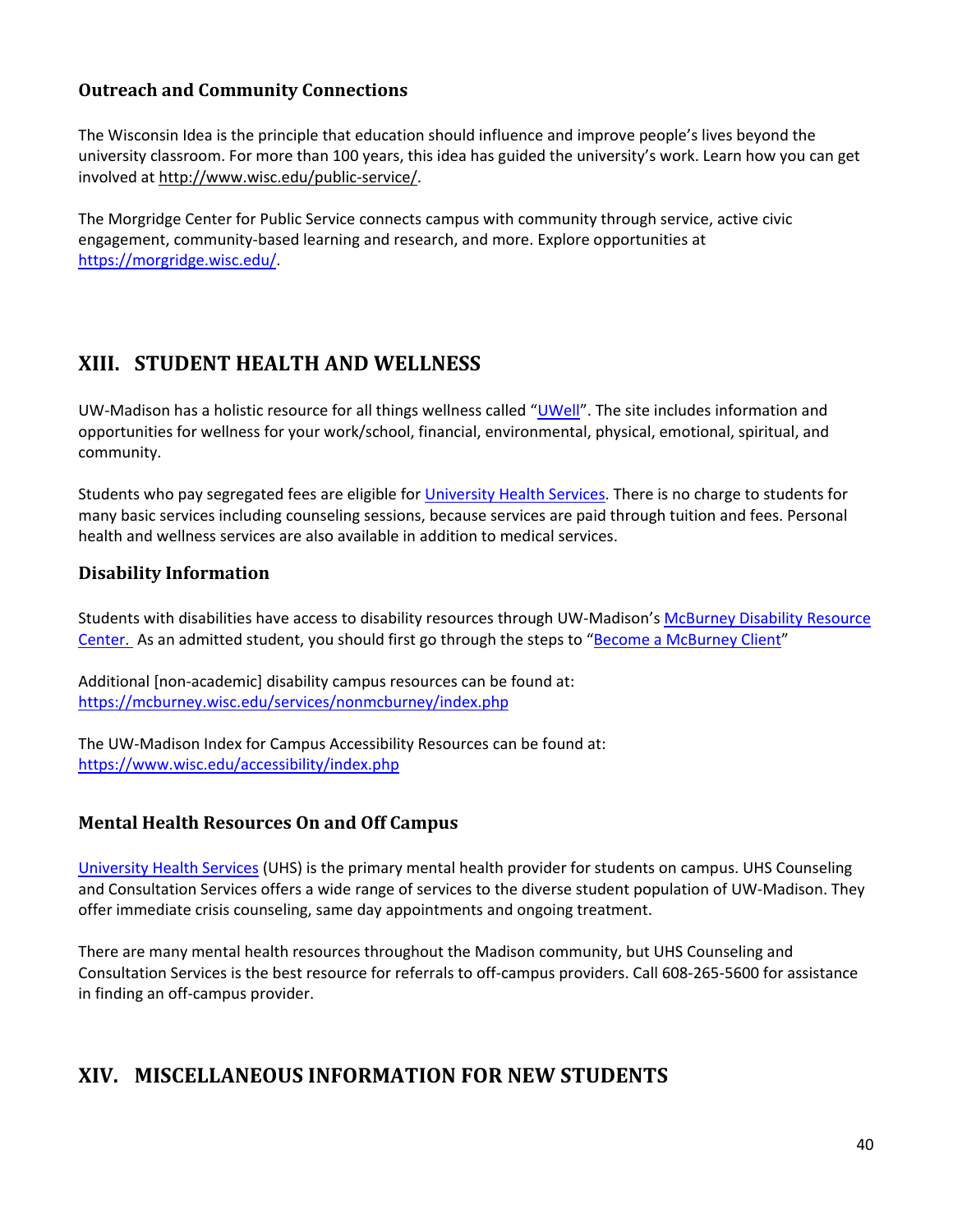# **Activate your NetID**

You will need your NetID and password to access the My UW-Madison portal at [my.wisc.edu.](http://my.wisc.edu/) To activate your NetID click on the ACTIVATE NETID button from the My UW Madison login screen. Enter your 10 digit student campus ID number and birthdate. The NetID you create and password you enter are keys to your access to the MyUW portal, so make a record of it and keep it private. If you are unsure about your NetID and password, contact the [DoIT Help Desk](https://kb.wisc.edu/helpdesk/) at 608-264-4357.

# **Get your UW Photo ID Card (Wiscard)**

Get your UW ID card - Wiscard - photo taken at the [Wiscard Office](https://wiscard.wisc.edu/contact-wiscard/) in Union South (room 149, M-F 8:30 am - 5:00 pm.) You must be enrolled and have valid identification, such as a valid driver's license, passport, or state ID to get your photo ID.

## **Enroll in classes**

First-semester PhD students will be able to enroll in classes in July, providing they have connected with their advisor to talk about course choices. After having this conversation, contact the PhD Coordinator to release the hold on your registration.

## <span id="page-41-0"></span>**Pick up your Madison Metro bus pass**

As a UW student, you can pick up a bus pass at from Student Print, 3rd Floor of the Student Activity Center, 333 East Campus Mall at the beginning of the fall and spring semesters. Visit the ASM Web site for more information on Madison Metro bus services: [https://www.asm.wisc.edu/resources/buspass/.](https://www.asm.wisc.edu/resources/buspass/) Be sure to bring your UW Photo ID card. **Prerequisite**: You must be enrolled.

# <span id="page-41-1"></span>**Attend Program Orientation Events**

A New PhD Student Orientation is held each August, the week before classes begin in September. Students who will serve as TAs at any point during their studies are also required to attend TIP—the WSB Teaching Improvement Program, held the week prior to the beginning of the Fall semester.

# <span id="page-41-2"></span>**Attend the New Graduate Student Welcome, hosted by the Graduate School**

This event provides a great opportunity to mingle with Graduate School deans and staff, hear from a panel of current students about graduate student life, learn about the many campus and community resources available to you, and meet other new graduate students from across campus. Learn more and register here: <https://grad.wisc.edu/new-students/>

# <span id="page-41-3"></span>**Attend the Graduate Assistant Equity Workshop, hosted by the Office for Equity and Diversity**

Students who will serve as TAs at any point during their studies are required to participate in the equity workshop. The focus of the workshop is on diversity, discrimination and harassment. Participants receive information about relevant laws, policies, regulations and resources; explore the practical application of these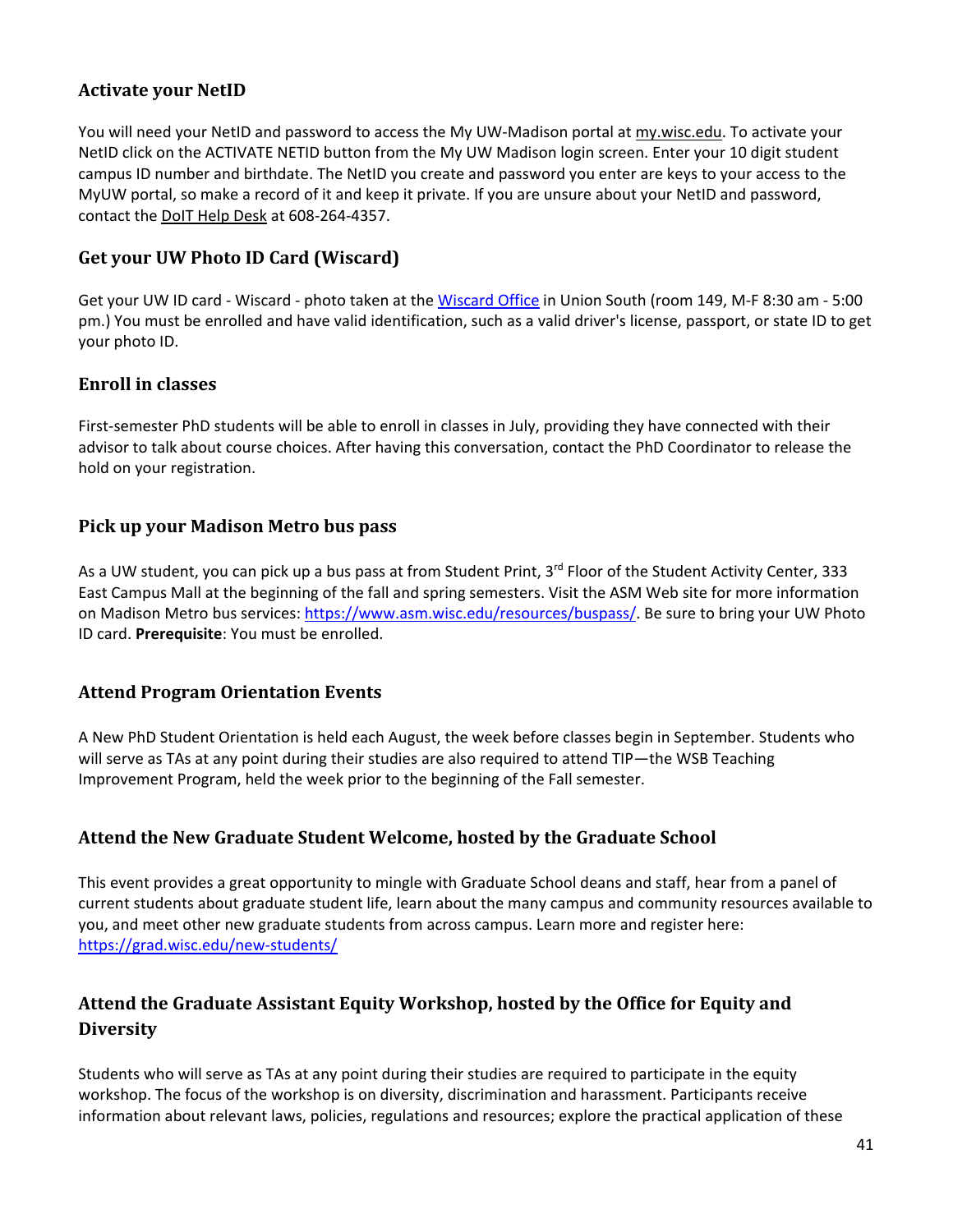policies to classroom and learning environments; and engage in conversations designed to promote interdisciplinary dialogue and excellence through diversity. Learn more and register here: <https://oed.wisc.edu/graduate-assistants-equity-workshops/>

## <span id="page-42-0"></span>**Program/Department Resources for Students**

Each department within WSB has procedures for allocating space, computers, copiers, supplies, mailboxes, phones, student lounge, etc. Students should check with the PhD program coordinator for their department as well as the departmental administrative assistants.

## <span id="page-42-1"></span>**Digital Measures—set up your account**

Digital Measures is a web-based solution for WSB PhD students and faculty to track and share information related to teaching, research, and service activities. Data made public by the user is available for departmental web site faculty and staff bio pages, providing the University and other stakeholders a consistent mechanism to research and learn about WSB faculty and PhD student activities. A variety of reports can be generated quickly and easily. Digital Measures provides reporting vehicles for both personal and departmental annual reports tied to promotion and tenure, as well as reports for other stakeholders. To log into Digital Measures, follow these steps:

- Go to www.wisc.edu
- Click on "MY UW" tab at top right of wisc.edu home page.
- Enter your NetID and password. Click on "Login"
- Click on the "TEACHING" tab.
- Click on "Digital Measures" located on the bottom right of the screen.

# <span id="page-42-2"></span>**XV. ADDITIONAL INFORMATION FOR INTERNATIONAL STUDENTS**

# <span id="page-42-3"></span>**International Student Services (ISS)**

International Student Services (ISS) is the main resource on campus for international students and has advisors who can assist with visa, social and employment issues. Visit their website for more information at <https://iss.wisc.edu/> or to schedule an appointment.

## <span id="page-42-4"></span>**Student Visas**

Graduate Admissions issues the federal I-20 form for initial F-1 Visa procurement. Initial J-1 Visa document (DS-2019) is handled by ISS. The Graduate Admissions office sometimes must collect financial information for the DS-2019, which is then forwarded to ISS. After the student is enrolled, all visa matters are handled by ISS.

#### <span id="page-42-5"></span>**Documents required of new international students**

Many students are admitted with a condition that they submit their final academic documents after arrival on campus. These documents must be turned into the PhD Coordinator.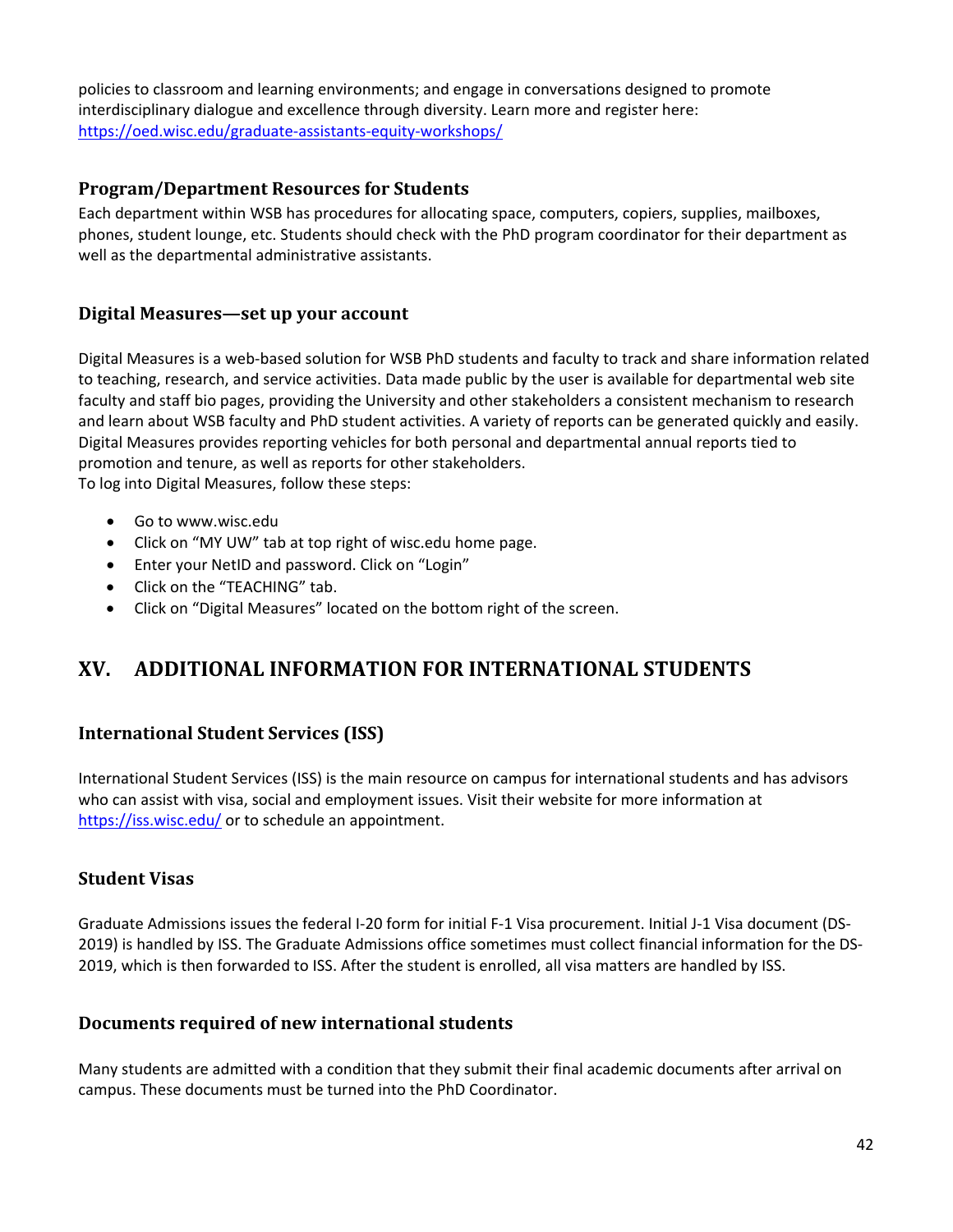# <span id="page-43-0"></span>**Students with ESL requirements**

All admitted International Business Students must complete both an ESL and SPEAK test on our campus prior to the start of fall classes. You will be notified when you must appear for this testing (week before beginning of classes).

# <span id="page-43-1"></span>**International Doctoral Student Recommendations for improved program performance and enhanced job market placement opportunities**

#### Required:

Follow through on ESLAT course requirements by fulfilling them within the first year of the doctoral program (or successively as soon as possible if more than one semester is required).

## <span id="page-43-2"></span>**Recommendations:**

- Practice English in your free time. Living with English-speaking roommates or making friends with others with whom you must consistently speak English will help tremendously. Where possible, try to communicate with friends and colleagues in English, even if they speak your language – you may all benefit from practicing.
- Attend one or more academic seminar per week (if possible). Even if the seminars are not all in your own department, you will learn both good and bad techniques and will absorb ideas and concepts that will ultimately make you a better presenter.
- Practice presenting research every chance you get. You should plan to present at least once per semester either in a seminar or to your department. Be proactive and arrange to present your work so you are very comfortable doing so by the time you need to present a job market paper.
- Explain your research (or some other idea) to English-speakers who are unfamiliar with the subject (e.g., someone outside of your field). Watch for cues and signs about how you are understood and how your ideas are received. It is your responsibility as both a speaker and writer to be sure that you are understood. Ask questions and seek feedback to assess your communication effectiveness.
- Teaching opportunities help you gain confidence in front of a group. Seek TA assignments that require leading discussion sections instead of simply grading. Practice explaining concepts in a clear and effective way. Take students' evaluations seriously and try to improve. Encourage students to come to your office hours to improve one-on-one communication skills.
- Join a Toastmaster's Group [\(www.toastmasters.org\)](http://www.toastmasters.org/) or other organization where practice in public speaking and formal presentations is required or encouraged.
- Use the Writing Center or copy editing services. English and ESL students will edit manuscripts at competitive rates (about \$30/hr). This is a good idea for any major work. The [Campus Writing Center](http://www.writing.wisc.edu/) will not edit papers but they will work with students to help them learn to edit their own work. They also provide [short workshops specifically for graduate students.](http://www.writing.wisc.edu/Workshops/index_workshops.html#gradprof)

#### **Take ESL courses as needed to increase your skills:**

- For information about specific ESL course offerings and course descriptions please visit: <https://esl.wisc.edu/international-students/courses/>
- Dissertation writing workshops. There are several including: [Mellon-Wisconsin Dissertation Writing Camps](https://grad.wisc.edu/current-students/dissertation/) an[d writing center dissertation workshops.](http://www.writing.wisc.edu/Workshops/index_workshops.html#gradprof)

# <span id="page-43-3"></span>**Funding for International Students**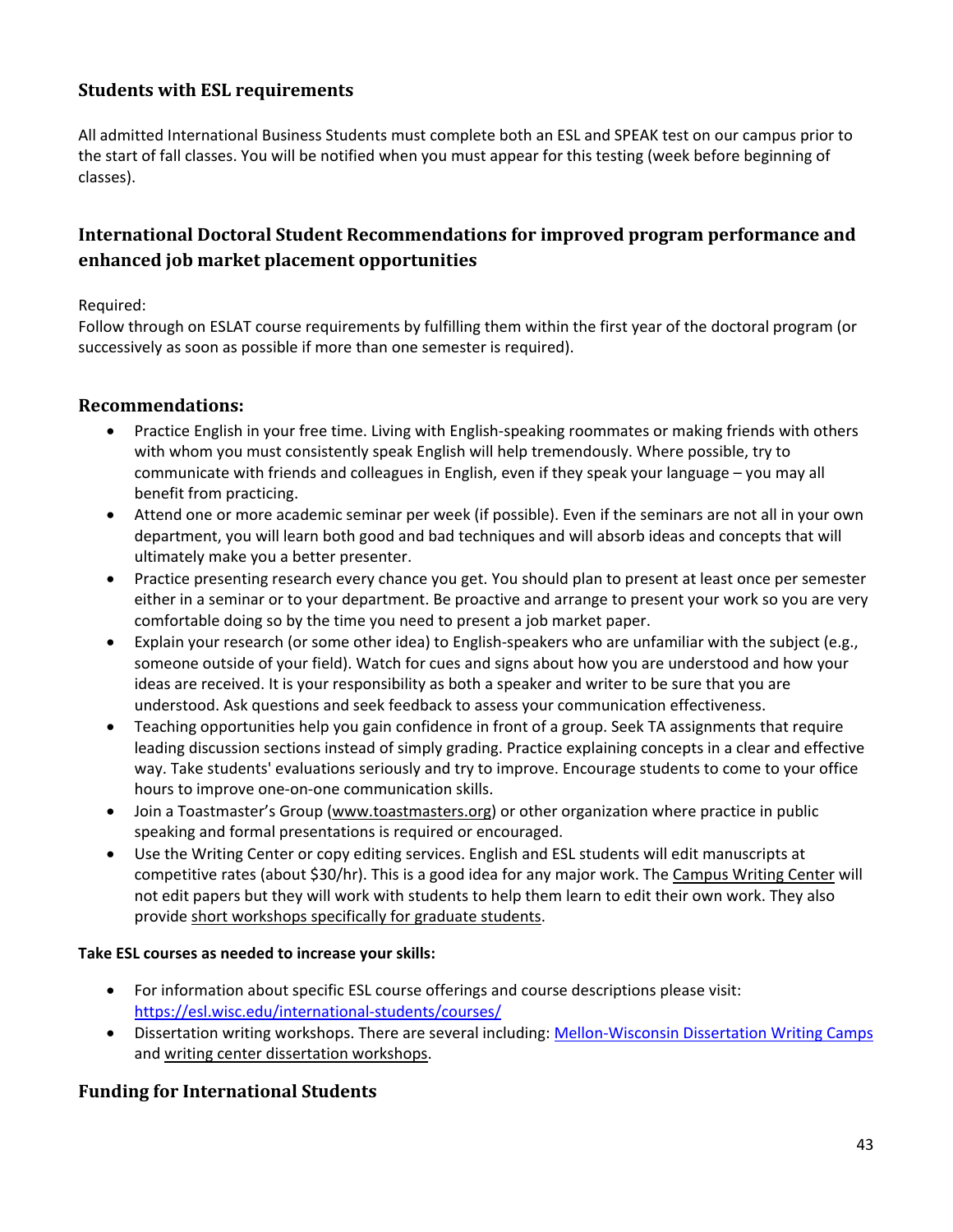International students are eligible for Teaching, Project, and Research Assistantships on campus as well as university fellowships through the Graduate School. They may not be employed more than 20 hours per week on campus while enrolled full-time.

<span id="page-44-0"></span>New international students with assistantships should work with International Students Services to obtain a social security number [\(https://iss.wisc.edu/employment/social-security/\)](https://iss.wisc.edu/employment/social-security/). New students with fellowships and no other appointment types are not considered employees and are not eligible for social security numbers. These students should work with ISS to obtain an International Taxpayer Identification Number (ITIN, [https://iss.wisc.edu/employment/individual-taxpayer-identification-number-itin/\)](https://iss.wisc.edu/employment/individual-taxpayer-identification-number-itin/).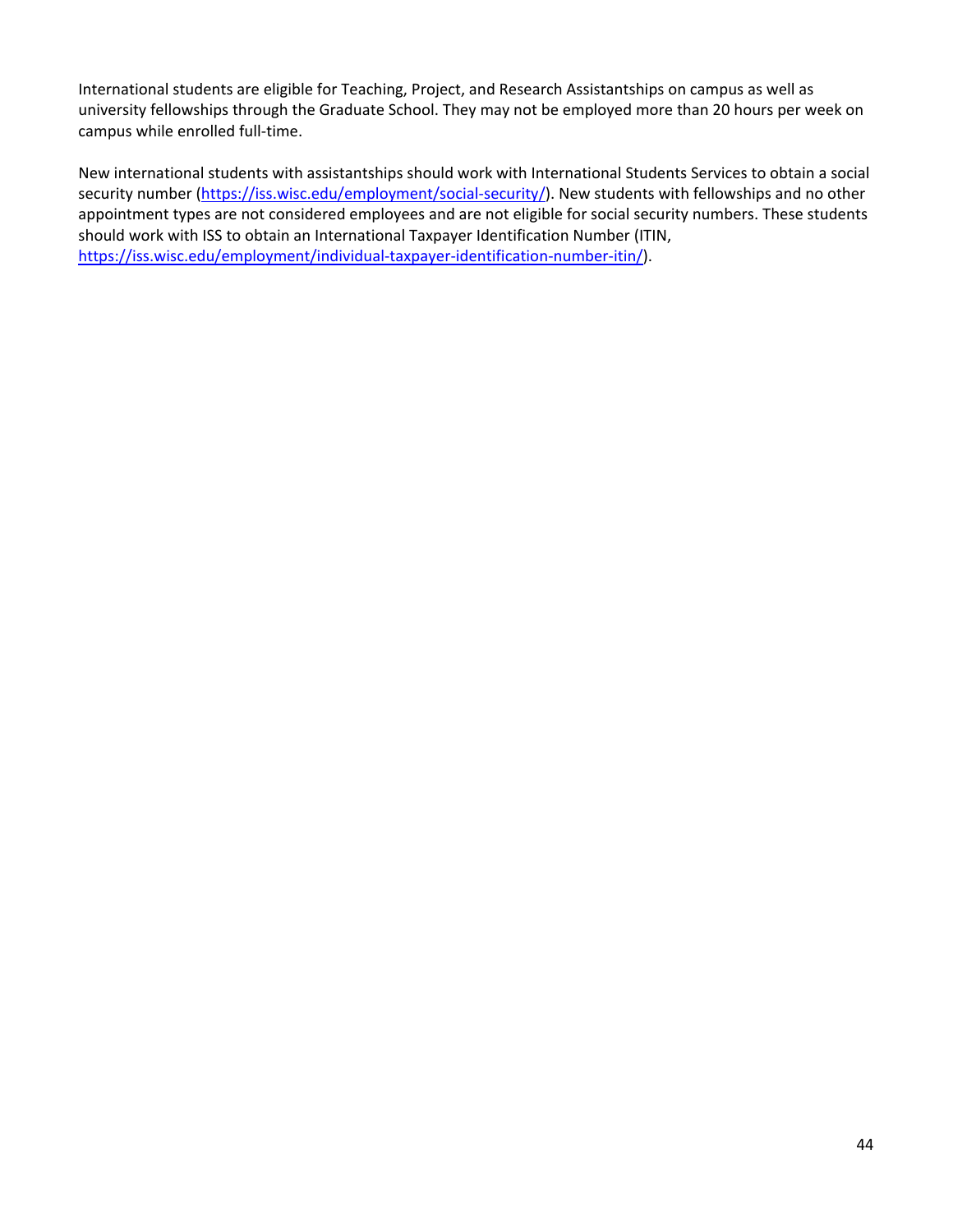# **XVI. APPENDIX**

# <span id="page-45-0"></span>**Appendix A – Student Progress Report**

## **Path through the PhD Program - Student Progress Report**

The review form below outlines some critical stepping-stones in completing a PhD successfully. Please complete this and attach your CV to document professional activities.

| <b>Name</b>                                                                                                                                                                                                                                                                               | Dept.<br>Yr in program                                                                                                                                                                                                                                                                                            |
|-------------------------------------------------------------------------------------------------------------------------------------------------------------------------------------------------------------------------------------------------------------------------------------------|-------------------------------------------------------------------------------------------------------------------------------------------------------------------------------------------------------------------------------------------------------------------------------------------------------------------|
| <b>1. Course work</b><br>$a.$ # credits complete (32 grad credits)<br>b. Average course grade (overall)<br>c. Average grade in core/major courses<br>d. Course grades below AB<br>e. Incomplete courses<br>f. PhD minor designated                                                        | 2. Teaching<br>a. Effective as a grader<br>b. Effective as a TA (discussion leader)<br>c. Effective teaching a complete course<br>d. Mentoring other students in teaching<br>e. Generating teaching materials (and sharing)                                                                                       |
| 3. Socialization & Departmental Activity<br>a. Reasonable presence in the building<br>b. Participate in departmental social functions<br>c. Participate in recruiting of PhD students<br>d. Assisting w/special events (conferences)<br>e. Mentoring PhD students                         | 4. Seminar participation<br>a. Attend seminars (Always/Occasional/Rare)<br>b. Meet with external seminar speakers<br>c. Speak / ask questions in seminars<br>d. Present in internal seminar                                                                                                                       |
| 5. Comprehensive exam<br>a. Committee formed<br>b. Date set<br>c. Pass exam<br>7. Major-conferences                                                                                                                                                                                       | 6. Research Paper(s)<br>a. Draft completed<br>b. Responded to feedback<br>c. Completed successfully<br>8. Specialty-conferences                                                                                                                                                                                   |
| a. Review for major conference<br>b. Attend major conference<br>c. Discussant at major conference<br>d. Paper submission to major conference<br>e. Paper acceptance at major conference<br>f. Paper presentation at major conference<br>g. Doctoral consortium participation<br>h. Awards | a. Review for specialty conference<br>b. Attend specialty conference<br>c. Discussant at specialty conference<br>d. Paper submission to specialty conference<br>e. Paper acceptance at specialty conference<br>f. Paper presentation at specialty conference<br>g. Doctoral consortium participation<br>h. Awards |
| 9. Publication - Major journal<br>a. # Submissions to top journals<br>$b.$ # $R&Rs$<br>c. # Acceptances<br>d. Co-authorship (Faculty/student/Sole)                                                                                                                                        | 10. Other Pubs (B journal/chapter/proceedings)<br>a. # Submissions<br>$b.$ # $R&Rs$<br>c. #Acceptances<br>d. Co-authorship (Faculty/student/Sole)                                                                                                                                                                 |
| 11. Pre-Proposal<br>a. Advisor selected<br>b. Committee selected<br>c. Preliminary draft of proposal<br>d. Proposal successfully defended                                                                                                                                                 | <b>12. Dissertation stage</b><br>a. Job market paper<br>b. Application process/networking<br>c. Job talks<br>d. Job $\circledcirc$<br>e. Final defense                                                                                                                                                            |

#### **Notes** (list item# & comments)